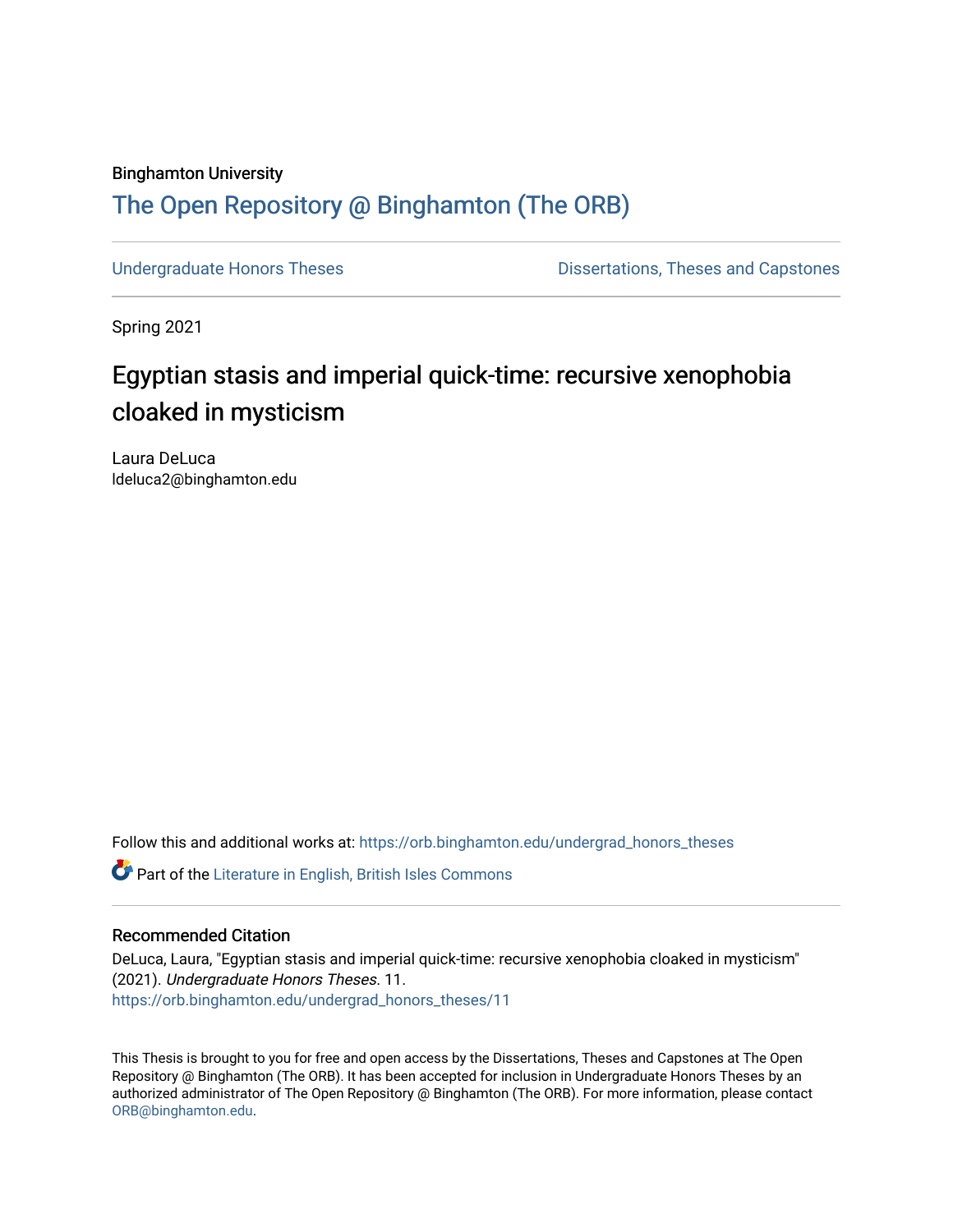*Egyptian Stasis and Imperial Quick-time: Recursive Xenophobia Cloaked in Mysticism*

Laura DeLuca

Professor Jessie Reeder

ENG 499-09

May 18, 2021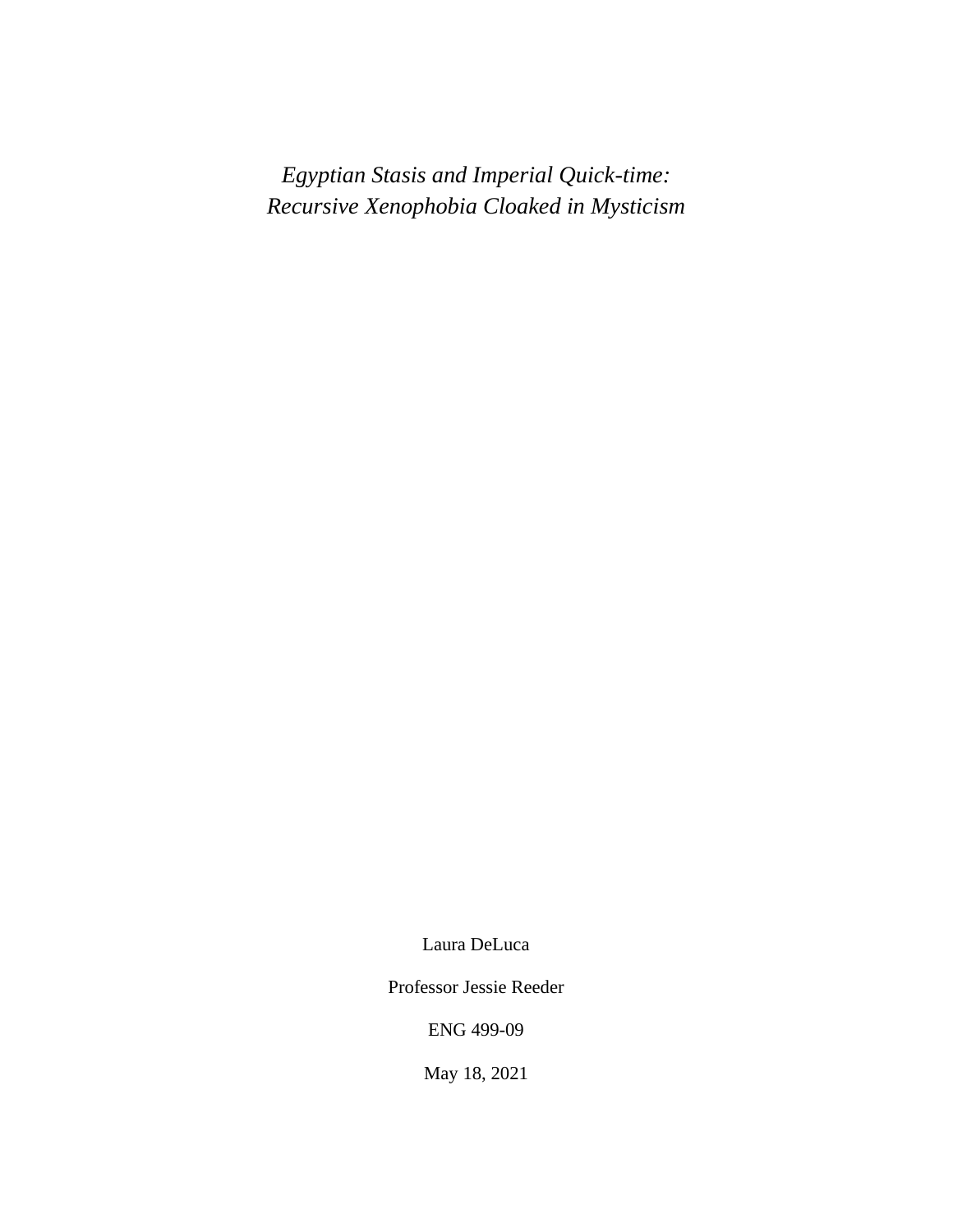## **Introduction:**

 In 2014, Katy Perry released her music video for "Dark Horse," where she dressed up as Cleopatra, adorned with gold, jewels, and exotic makeup; Perry is sailing on a barge with dancing cat heads, surrounded by iconographic Egyptian images including sphinxes, pyramids, and sarcophaguses. The opening scene of the music video clearly parallels *Life of Antony* (1 A.D.) by Plutarch and *Antony and Cleopatra* (1606) by William Shakespeare, two texts which depict Cleopatra as mystically floating on a barge down the Cydnus River. Although this may seem like a one-off echo of texts that are centuries old, the exoticization and fetishization of Egyptian culture is a transtemporal one, appearing in an array of Western texts, media, and popular culture from the first century to the twenty-first. This widespread trend depicts Cleopatra as an erotic, current figure of Egypt, despite the fact that she lived over 2000 years ago. This raises an important question: what is the nature of the relationship between Egypt and temporality that has been subtly constructed by Western culture, as caused by this transhistorical phenomenon?

 When examining Western depictions of Egyptian temporality, one could look at the temporal literary criticism surrounding *Antony and Cleopatra*, which I argue is one of the primary originators of this fetishization trend, second to *Life of Antony* by Plutarch*.* Literary scholars such as David Kaula, Giuseppe Di Giacomo, and Rebecca Bushnell all agree that Shakespeare depicts Antony as stuck in the past; however, none of these scholars acknowledges that Cleopatra causes this view of Antony. In *The Time Sense of Antony and Cleopatra,* Kaula argues that the most important time for Caesar is the future, for Antony, it is the past, and for Cleopatra, it is the present (*The Time Sense of Antony and Cleopatra*, p.215). In *Temporality and Beauty*, Di Giacomo also argues that Antony is consumed by the past (*Temporality and Beauty*, p.2). In *Tragedy and Temporality*, Bushnell agrees with Kaula's argument that Caesar is most preoccupied with the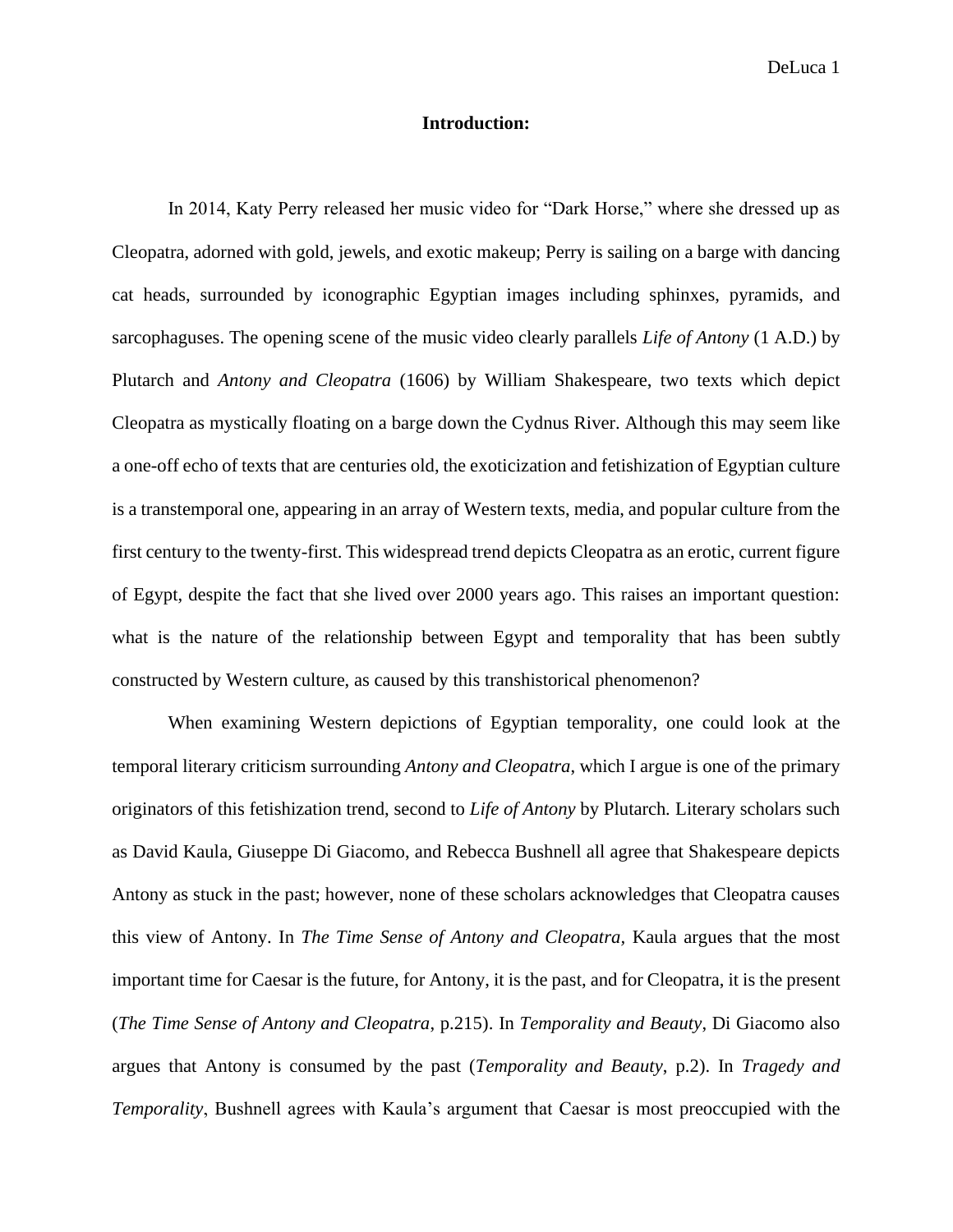future (*Tragedy and Temporality*, *p.78*6). Bushnell also delves into how the text and performances of it have been subject to time and space (*Tragedy and Temporality*, *p.*787). Like Kaula and Bushnell, I agree with the analysis of Caesar as a vehicle launching the plot into the future and being symbolic of a sense of urgency. However, unlike Kaula, Di Giacomo, and Bushnell, I argue that Cleopatra is representative of an eternal past, and her influence reconstructs Antony's relation to time by transforming him from being a Roman general steeped in imperial quick-time to indulging in a stasis littered with luxury, exoticism, and inebriation (which functions as another warping of temporality: an additional layer of deceleration). Thus, it is made clear that Egypt is the source of temporal displacement, which by association affects both Cleopatra and Antony's respective relationships with time.

 Museological and historicist imperial theory have also investigated Western depictions of Egypt, demonstrating how Egyptian culture has been constructed in the West as so exoticized that it operates on a static temporal plain. With regard to museological theory, Stephanie Moser unpacks Western cultural constructions of ancient Egypt in the British Museum from 1759 to 1880, and argues that the acquisition, arrangement, and reception of these artifacts inherently create a historical narrative about them that is not necessarily accurate (*Wondrous Curiosities*, p.2). Moreover, Moser highlights how the apparent ahistorical nature of how the West presents information creates falsities that are presented as fact (*Wondrous Curiosities*, p.5). She carefully traces how Egyptian artifacts were obtained, displayed, and seen by the public in England; she ultimately demonstrates that Egyptian culture was presented as unimportant and savage as compared to Greco-Roman artifacts until the nineteenth century, when a dramatic shift occurred (*Wondrous Curiosities*). This change coincides with the nineteenth-century period of Egyptomania, which led to ancient Egyptian culture being exoticized and fetishized in extreme manners, particularly in museum settings (*Wondrous Curiosities*). Thus, Moser reveals how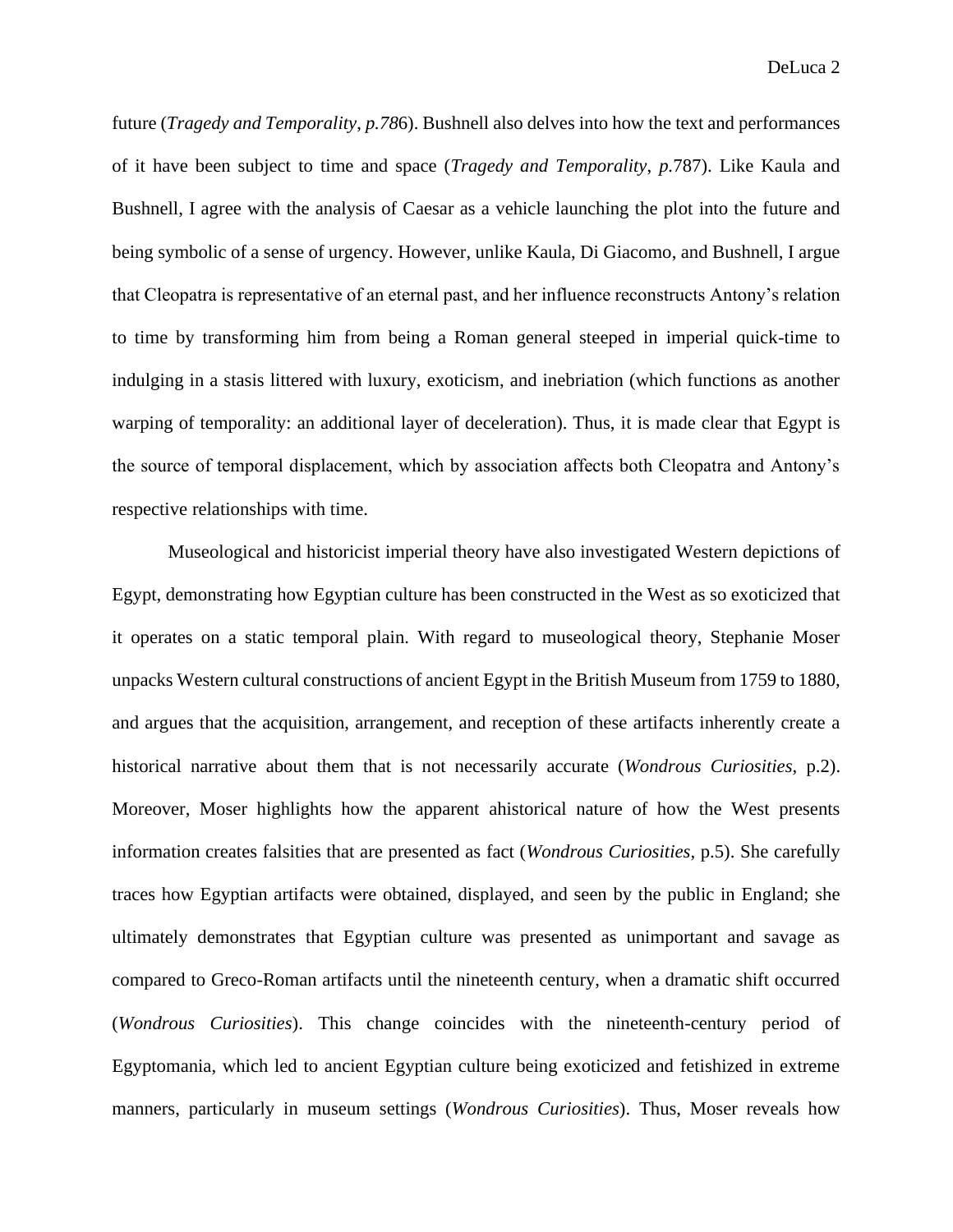exoticizing Western presentations of Egyptian artifacts have contributed to Western perspectives on Egypt.

In terms of historicist imperial theory, Shana Minkin examines the way in which consulates handled the deaths of the diverse population of Alexandria in the late-nineteenth and earlytwentieth century, revealing imperial European desires to control Egypt, a country widely infantilized and viewed as mystical. Minkin demonstrates how Britain and France made these deaths a political phenomenon, by claiming ownership of these bodies in order to exert imperial influence in Alexandria (*Imperial Bodies,* p.90). Minkin also discusses Alexandrian funerals and documentation of death, which operate as two means of preserving the past that are central to Egyptian culture. Minkin ultimately illustrates the historical importance of the memorialization of the past in Egyptian culture, and reveals how British and French consulates claiming possession of Alexandrian dead bodies, which are emblematic of Egyptian preservation, transformed them into static entities manipulated for the imperial benefit of either country (*Imperial Bodies*). The work of Moser and Minkin help support my claim that Egyptian culture has been exoticized and mystified by the West, and by Britain in particular, to such an extent that Egypt appears as though it operates on a slower temporal plane than Western cultures.

 Theoretical approaches rooted in postcolonial and anthropological theory also help explain Western conceptions of the East. In *Orientalism* (1978), Edward Said theorizes how the West perceives the East. He makes a clear distinction between "the Orient" and "the Occident," arguing that, particularly since the eighteenth century, European culture needed to separate itself from the "Orient," or the East, in order to gain strength and be understood as the dominating, more intelligible culture (*Orientalism,* p.2-3). Said also demonstrates how Egypt in particular operates as a fetishized portion of the "Orient" by referencing historical figures like Napoleon, and unpacking the prevalent eighteenth-century desire for European intellectuals to travel to Egypt and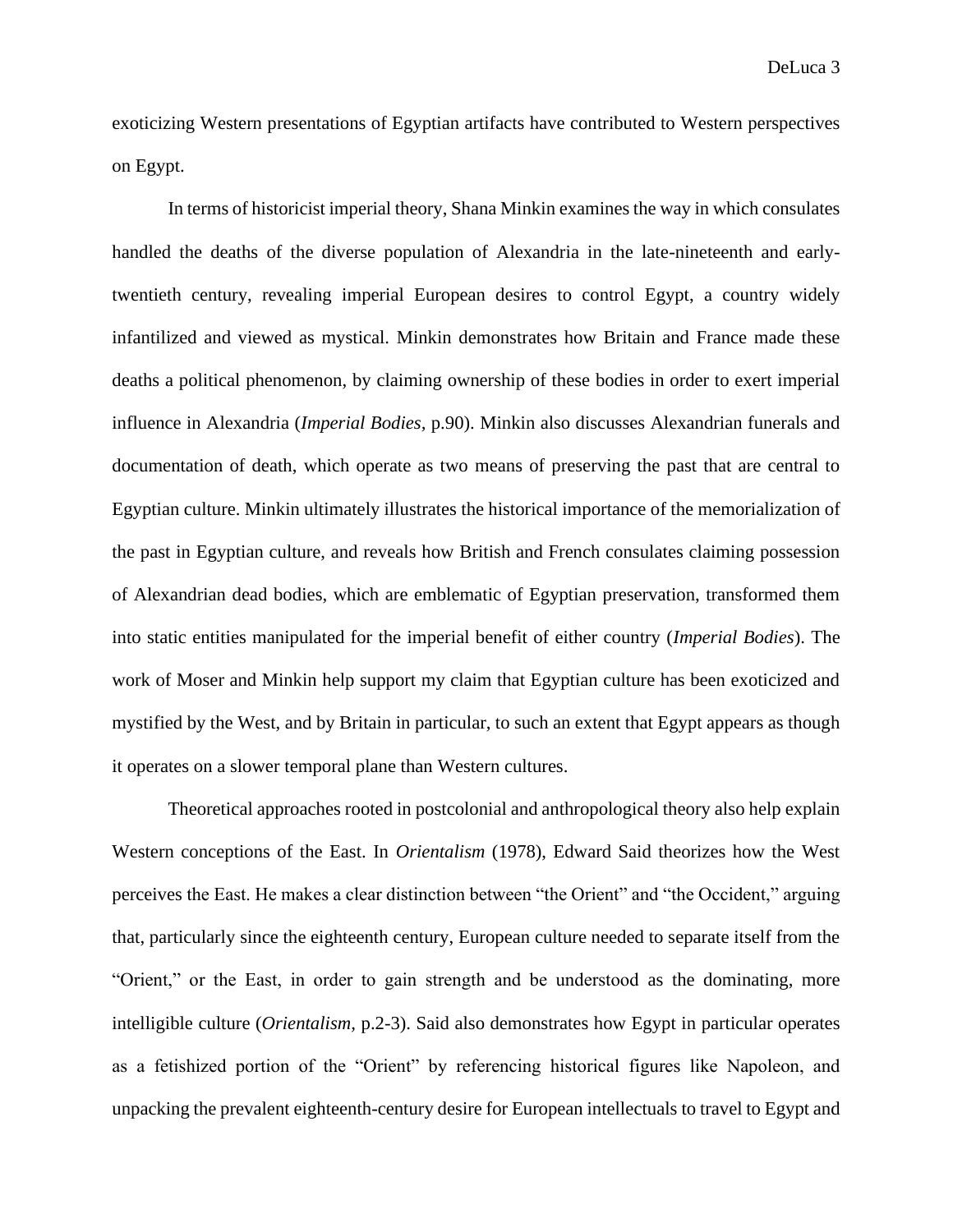report back to Europe on all of their findings (*Orientalism,* p.80). This information is particularly interesting to put in conversation with *Time and the Other* (1983) by Johannes Fabian, who argues that the West treats the East as though it is permanently stuck in the past (*Time and the Other*)*.* I draw from both theoretical lenses to prove that Egyptian culture has been glorified and mystified by the West in such a way that depicts Egypt as being eternally ancient.

 Although these texts individually demonstrate how the West conceptualizes the East and constructs its own historical narratives about it, there is a clear gap in scholarship that remains. The lack of scholarship acknowledging the exoticization of Egyptian culture and how this causes Egypt to be treated a place of stasis leaves a fascinating realm of knowledge that has yet to be explored. Utilizing a theoretical approach grounded in temporal literary criticism, as well as museological, historicist imperial, anthropological, and postcolonial theory, I demonstrate how Egypt is exoticized to such an extreme that it appears to function on a static temporal plane. I trace the fetishization of Egyptian culture and literature as far back as *Life of Antony* by Plutarch, and focus on its resonances in *Antony and Cleopatra* and *Pharos, the Egyptian* (1899). I argue that across all of these centuries of Western literature, Egypt functions as a place of stasis, particularly in relation to an imperial quick-time existing in Rome and England. Shakespeare clearly depicts Egypt as a place of stasis in *Antony and Cleopatra*. This reverberates in *Pharos, the Egyptian* in similar, but more supernatural ways, including mystical, iconographic Egyptological symbology and an array of temporal inconsistencies, including fainting, entrancement, clairvoyance, and gaps in time. I provide context through museological exhibition, historicist imperial, anthropological, and postcolonial theory, highlighting how Egypt has been depicted as a place of stasis in historical settings. Finally, I demonstrate the stakes of this argument by revealing its twentieth and twentyfirst century resonances in pop culture, including films, musicals, infomercials, and hip-hop. The black community claiming Cleopatra as a black icon dangers this historically oppressed group of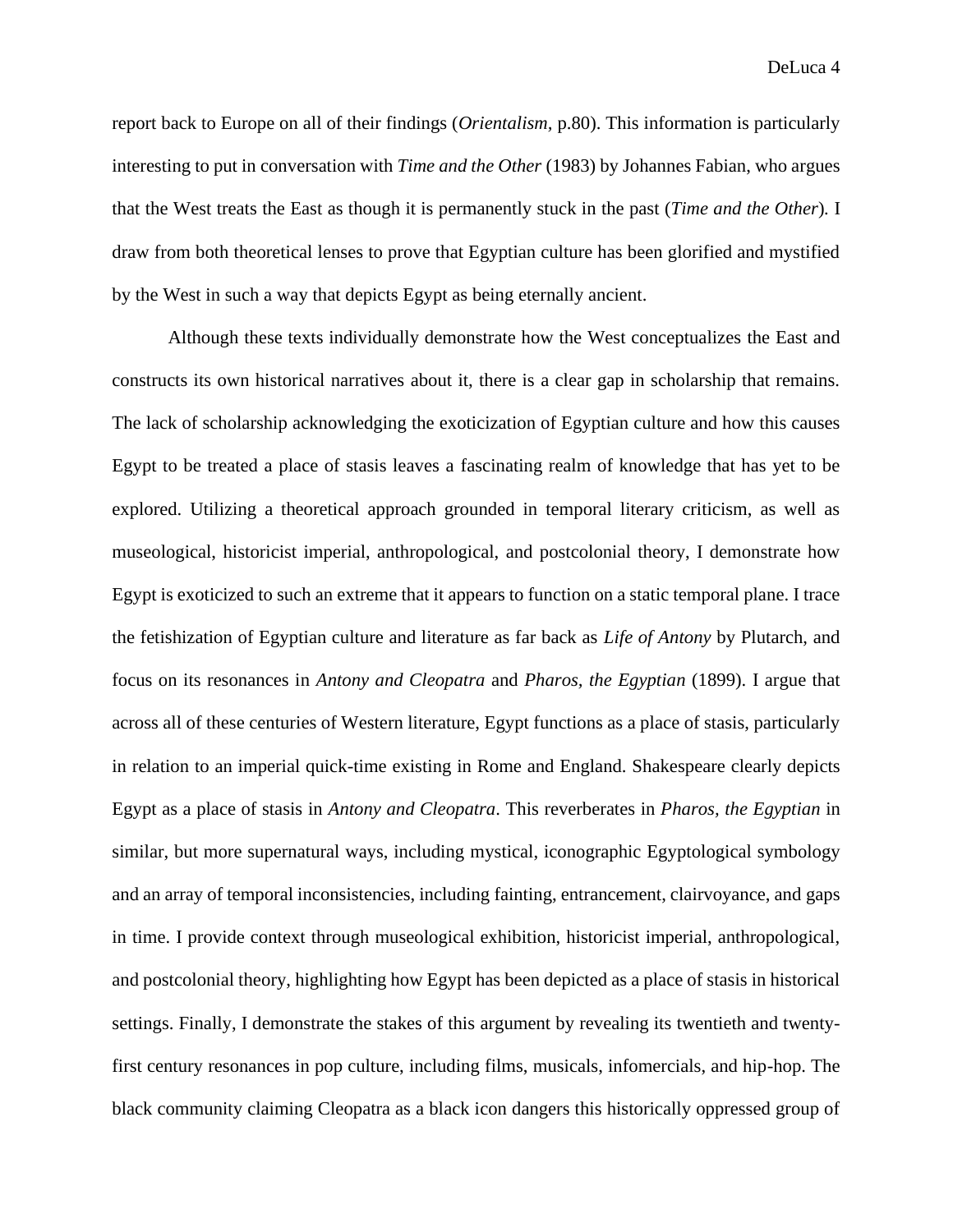people, because their adoption of Cleopatra may force the community to absorb the stereotypes that Cleopatra has transhistorically suffered from, including the fetishization of her culture, the sexualization of her body, and her static existence. Thus, the black community establishing Cleopatra as an emblem of blackness makes this community run the risk of eventually being treated as static, existing in an eternal past just as Cleopatra does.

## **Chapter 1: Egypt as a Place of Stasis: Literary and Historical Roots** *Antony and Cleopatra***: Literary Inspiration/Appropriation**

The perception of Egypt as static began around the first century AD with *Life of Antony* by Plutarch. Hundreds of years later, Plutarch was arguably Shakespeare's primary source for *Antony and Cleopatra*. Even though there are distinct differences between the two texts, within both texts is a clear portrayal of Egypt as static. The way in which Shakespeare appropriates and alters passages from *Life of Antony* inherently contributes to the notion of Egypt as a place of temporal stallment and demonstrates the enduring nature of how Western writers conceptualize the East.

Both Plutarch and Shakespeare treat Cleopatra as a mystical being. With regard to describing Cleopatra in terms of both Roman and Egyptian mythological allusions in order to highlight Cleopatra's mystical nature, in *Life of Antony*, Plutarch writes: "...there went a rumor in the people's mouths, the goddess Venus was come to play with the god Bacchus, for the general good of all ASIA" ("Plutarch Life of Antony," p.128). In *Antony and Cleopatra*, at the same point in the text, it is said that, "Whistling to the air; which, but for vacancy, / Had gone to gaze on Cleopatra too, / And made a gap in nature" ("The Tragedy of..." II.ii.222-224). Before this moment, the texts are very similar; however, at this point, Shakespeare chooses to omit this Venus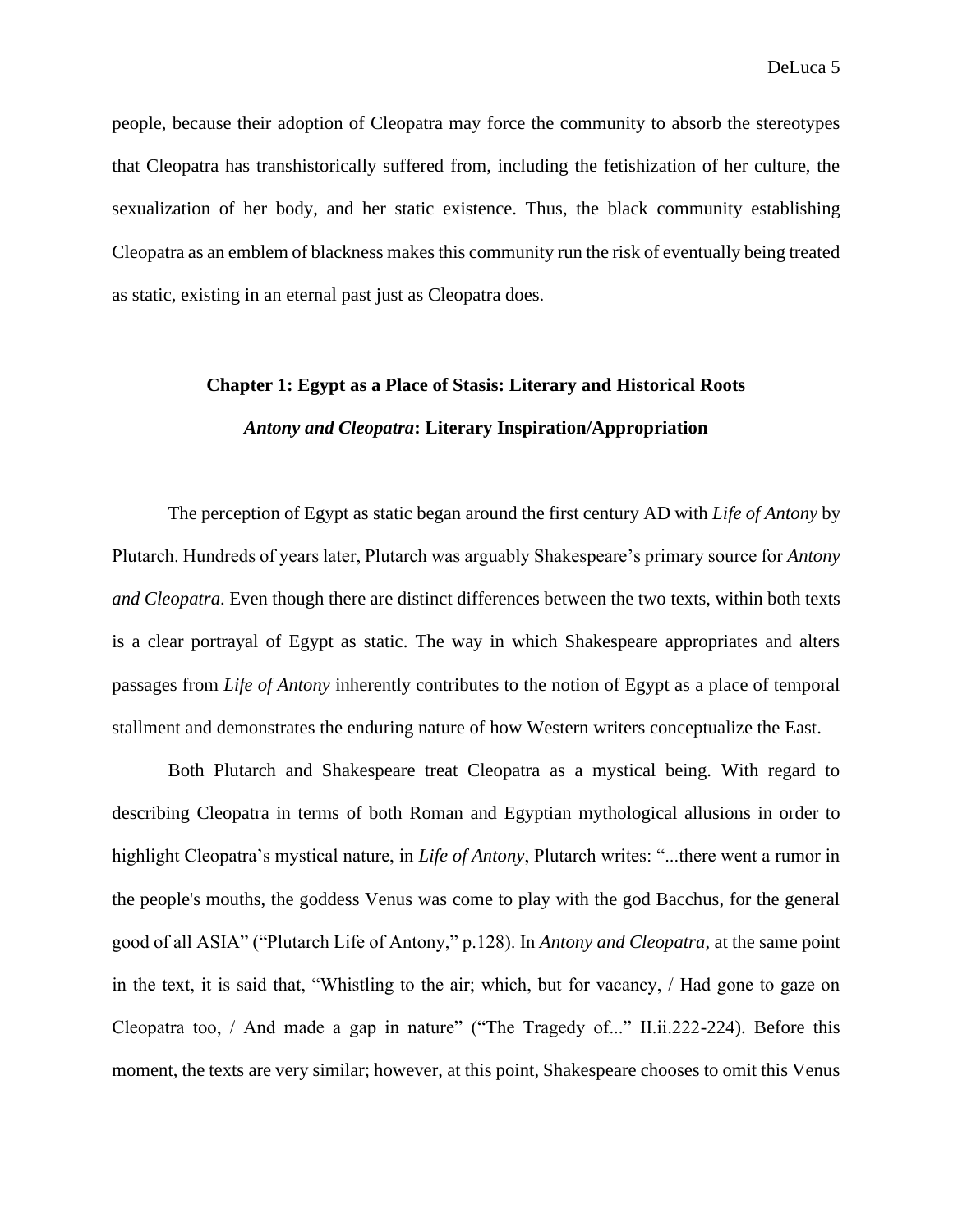allusion and uses a strange, mystical depiction of Cleopatra as a figure that can alter the way in which gravity operates. Shakespeare's decision to include this description of Cleopatra contributes to the ideas both that Cleopatra is unworldly and that natural laws in Egypt (since Cleopatra is symbolic of it) function differently. Elsewhere in the play, Shakespeare actually takes the Venus allusion one step further than Plutarch, suggesting that Cleopatra is, "O'erpicturing that Venus" (looking better than her) ("The Tragedy of..." p.128). Furthermore, in *Life of Antony*, Plutarch describes Cleopatra as wearing the garments of Isis and looking like a "new Isis" ("Plutarch Life of Antony," p.134). This differs from the description of Cleopatra in *Antony and Cleopatra*, where Cleopatra is wearing Isis's clothing: "In the habiliments of the goddess Isis / That day appear'd; and oft before gave audience, / As 'tis reported, so" ("The Tragedy of..." III.v.16-19). Both texts depict Cleopatra as similar to Isis. The former phrasing, similar to the differences in the Venus allusions, seems to imply that Cleopatra is a better, updated version of Isis; this adds to the mysticism and overall appeal to the mysterious identity of Cleopatra. Thus, both texts work to mystify Cleopatra in parallel ways, which ultimately contributes to visions of Egypt as mysterious and unworldly.

Shakespeare takes pre-existing notions of eroticism and Egyptian fetishism present in *Life of Antony* by Plutarch, and emphasizes them; this ultimately contributes to the depiction of historical Egypt as a widespread symbol of a surreal plain. Although Cleopatra has a certain magnetism in both texts, Cleopatra's beauty is much more sexualized and highlighted in *Antony and Cleopatra* than *Life of Antony*. In *Life of Antony*, Cleopatra's notable quality is more so in her sweetness than her eroticism: "Now her beauty (as it is reported) was not so passing, as unmatchable of other women, nor yet such, as upon present view did enamor men with her: but so sweet was her company and conversation. That a man could not possibly but be taken" ("Plutarch Life of Antony," p.128-129). Additionally, it is worth noting that, at this point in *Life of Antony*,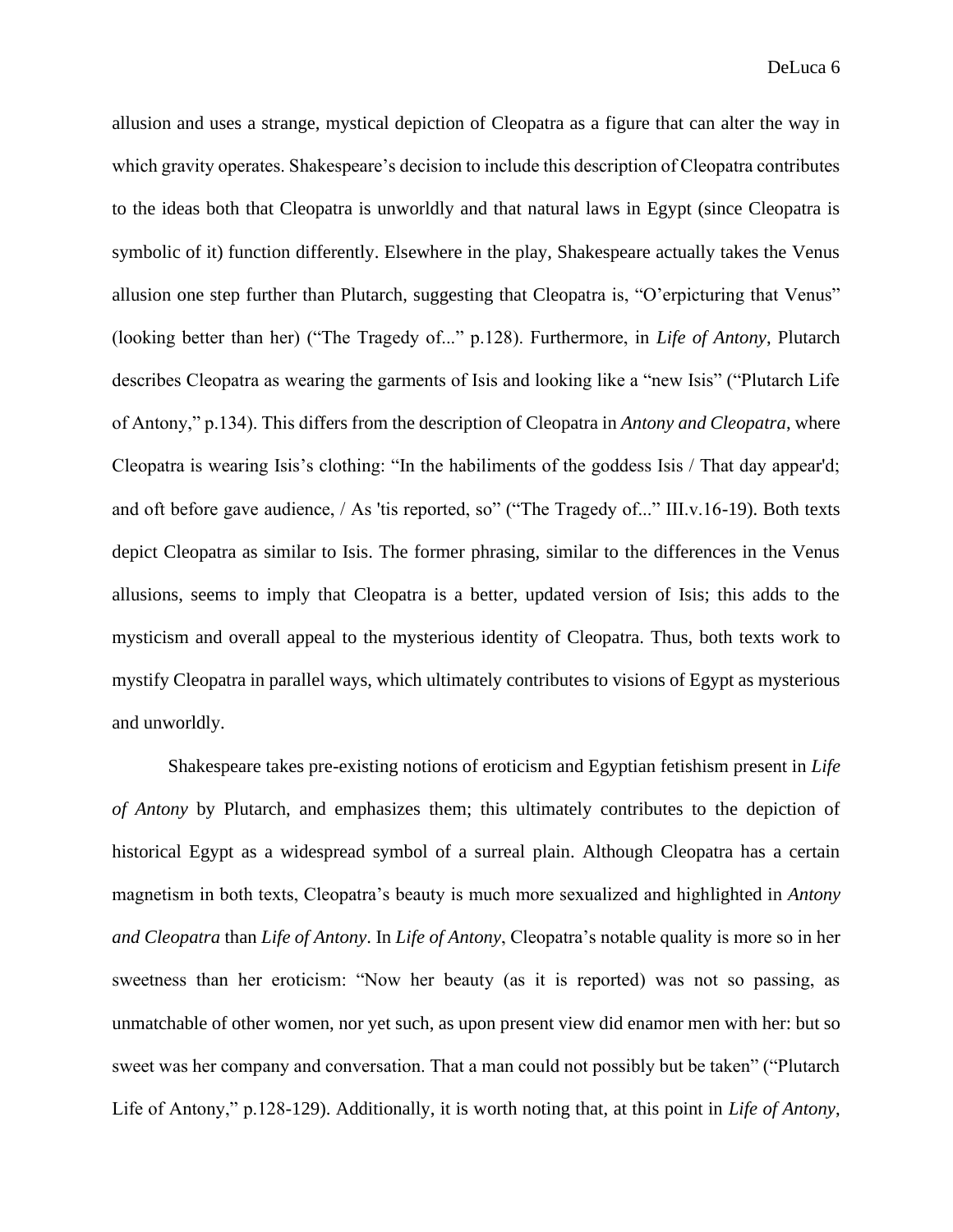Plutarch describes Cleopatra's voice as an alluring source of music and charm; it is not brought up in this way in *Antony and Cleopatra* ("Plutarch Life of Antony," p.129).

In *Antony and Cleopatra*, the language surrounding Cleopatra is undeniably erotic, incessantly characterizing her as an exotic, sexual being. For example, Agrippa replies to Enobarbus's fetishiziation of Cleopatra by replying with phrases like, "O, rare for Antony!" ("The Tragedy of..." II.i.212) and "Rare Egyptian!" ("The Tragedy of..." II.i.224); it is fascinating that Agrippa first discusses Cleopatra in terms of Antony (by saying "for Antony"), and then reduces Cleopatra to her identity as an Egyptian ("The Tragedy of..."). The final speech from Caesar, after Cleopatra has died, even has a reference that, although may be read as alchemical, has sexual undertones: "Most probable / That so she died; for her physician tells me / She hath pursued conclusions infinite / Of easy ways to die" ("The Tragedy of..." V.ii.344-347). Shakespeare openly discusses that Cleopatra has had other male partners and has an illegitimate son named Caesarion with Julius Caesar. The clearest depiction of her having sex with Antony is one filled with crossdressing and an inversion of the stereotypical power dynamic between men and women: "That time,—O times!—/ I laugh'd him out of patience; and that night / I laugh'd him into patience; and next morn, / Ere the ninth hour, I drunk him to his bed; / Then put my tires and mantles on him, whilst / I wore his sword Philippian" ("The Tragedy of..." II.v.18-23). This crossdressing scene emphasizes Cleopatra as a dominating figure, and feminizes Antony. This treatment of sex as domination and commentary on gendered power dynamics is also present in *The Wonder of Women* (1606) by John Marston, a play published during the same year as *Antony and Cleopatra*. Shakespeare therefore portrays Cleopatra as a domineering, sexual figure, who emasculates Antony.

Both *Life of Antony* and *Antony and Cleopatra* handle the vices and downfalls of both Antonius/Antony and Cleopatra differently; however, both pieces foreground the notion of excess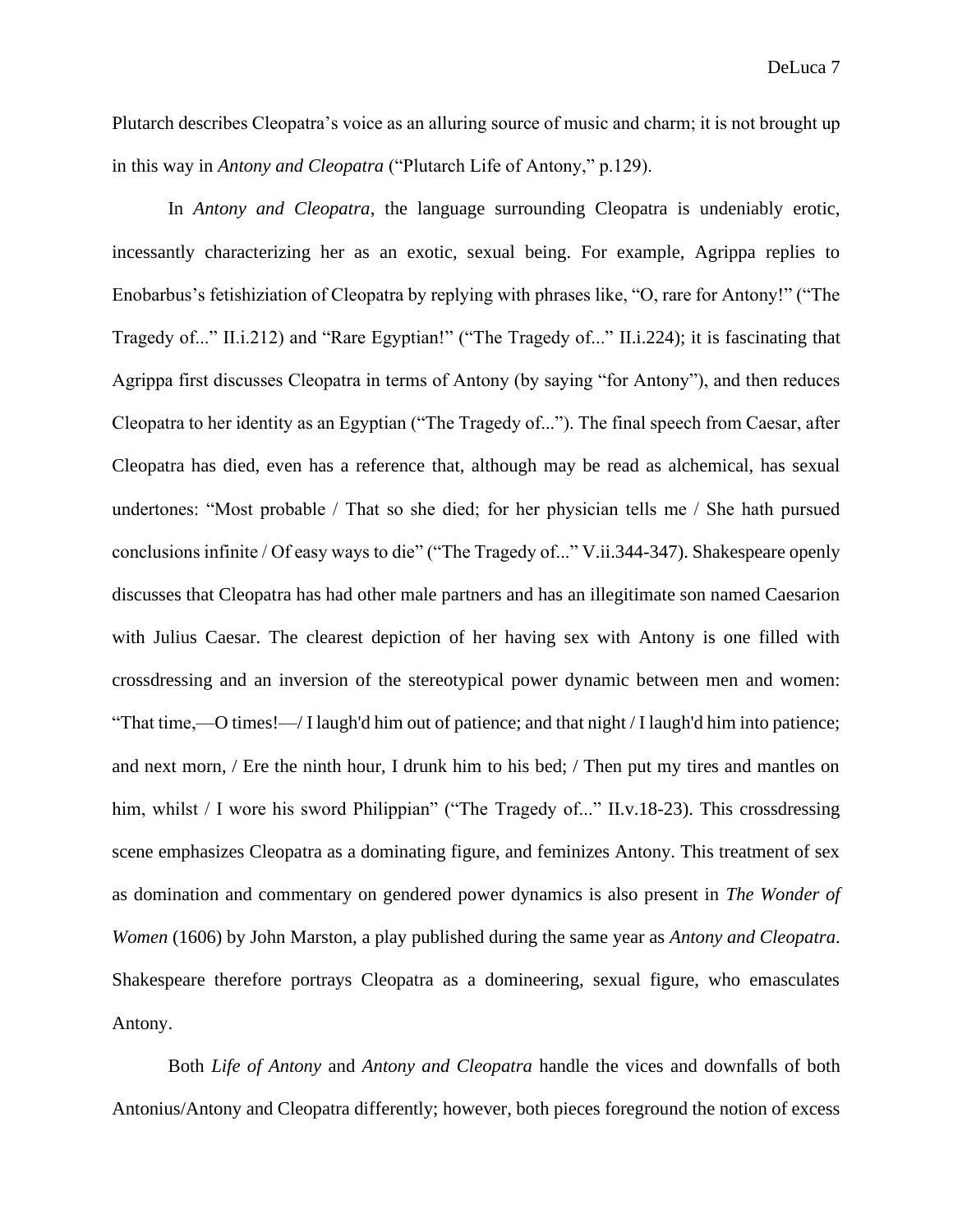as related to a mystical Egypt. In both texts, Cleopatra's mystical love lures Antonius/Antony to Egypt; both texts contain the key notion of exceeding measure and containment. In *Antony and Cleopatra*, Philo displays this sentiment within the first few lines of his speech when describing Antony: "O'erflows the measure: those his goodly eyes" ("The Tragedy of..." I.I.2)—this immediately forces the audience to see Antony in terms of containment and acknowledge his excessive nature, which is brought out because of Cleopatra. In *Life of Antony*, this excess is blatantly reinforced when an order called Amimetobion was instilled between Antonius and Cleopatra in which they take turns hosting feasts for each other ("Plutarch Life of Antony," p.129). Additionally, in *Life of Antony,* this excess is further reinforced when Philotas is introduced to one of Antonius's cooks and gets to see the "...world of diversities of meats" and "eight wild boars," which Antonius's cook prepares for him; it is said that they do not have more than 12 people feasting, but because Antonius drinks a lot, the cook is uncertain of when he will actually eat ("Plutarch Life of Antony," p.129-130). It is notable that inebriation is a form of temporal distortion and excess found in later texts about Egypt. Ultimately, it is clear that Shakespeare describes Antony in terms of excess solely because of his associations with Cleopatra and Egypt.

*Life of Antony* and *Antony and Cleopatra* handle the scenes right before Cleopatra's death, as well as Cleopatra's death itself, differently. A fascinating piece of *Life of Antony* that is wholly removed in *Antony and Cleopatra* lies in the way in which Cleopatra locks herself in a tomb ("Plutarch Life of Antony," p.137). Although in both pieces Cleopatra sends Antonius/Antony a false message that she has committed suicide, Cleopatra locking herself in a tomb in *Life of Antony* is comparable to *Romeo and Juliet* (1597) in the sense that the location of where the dead of one family are buried become a place in which living people interact. This locking of oneself in a tomb is a melodramatic, extreme addition to the plot; the site of a tomb is emblematic of preservation and the desire to encapsulate a period of time, freezing it in a chamber and producing an effect of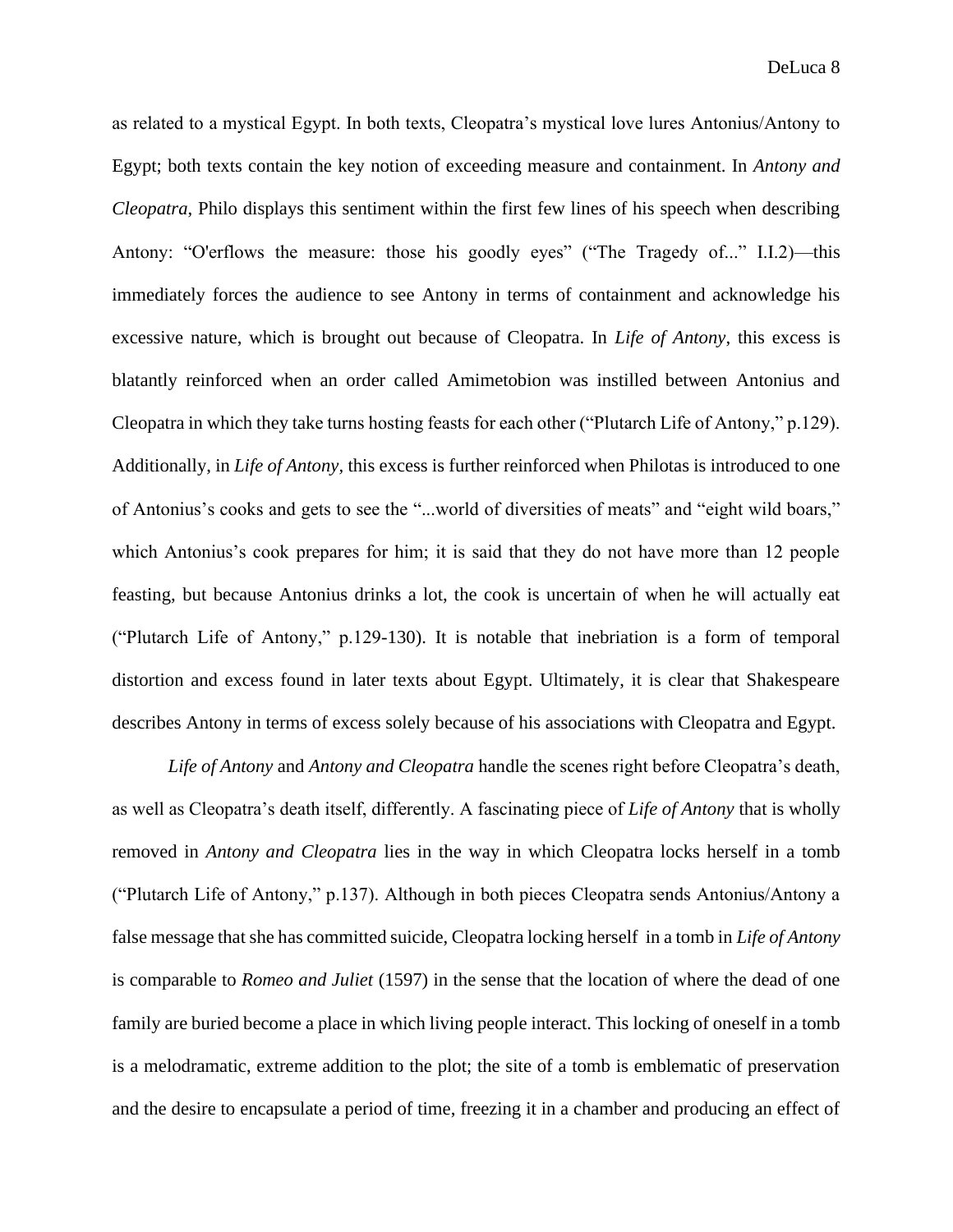temporal stallment. In *Life of Antony*, Cleopatra gets time with Antonius's dying body: she helps lift it and dries the blood, referring to Antonius as her husband ("Plutarch Life of Antony," p.138). This is symbolic of preservation because Cleopatra is trying to preserve every last second she has with Antonius, as she is trying to keep his dying body alive for as long as possible. Antonius responds to this by calling for wine, perhaps another symbol of his excess and love of drinking even in death while associating with Cleopatra ("Plutarch Life of Antony," p.138).

With regard to Cleopatra's death, both texts theorize that a countryman brings Cleopatra figs with the asps, providing her with a premeditated, quick way to die (as backed up by her supposed alchemy research). However, in *Life of Antony*, it is thought that Cleopatra pricked the asp with gold to anger it, which, if so, reveals a message about wealth leading to death; additionally, some believed she kept a razor in her hair and killed herself that way, although she did not have any wounds consistent with this mode of suicide ("Plutarch Life of Antony," p.141). The absence of this razor theory in *Antony and Cleopatra* and the therefore assumed mode of death of the asps coincides with the mystical, Egyptian theme surrounding Cleopatra. Additionally, death by razor is much more bloody and disturbing than a mere asp bite, which causes a speedy death. Thus, Shakespeare handles Cleopatra's death in a way that is temporally stalled, as he chooses to highlight the natural, primitive essence of his depiction of Egypt by having Cleopatra die in a slower way, through the natural world, than an immediate death via an industrial metal. Ultimately, Plutarch and Shakespeare both represent Cleopatra's suicide as occurring relatively slowly; however, Shakespeare portrays Cleopatra's death in a much more sluggish, natural way.

#### *Antony and Cleopatra***: Stasis**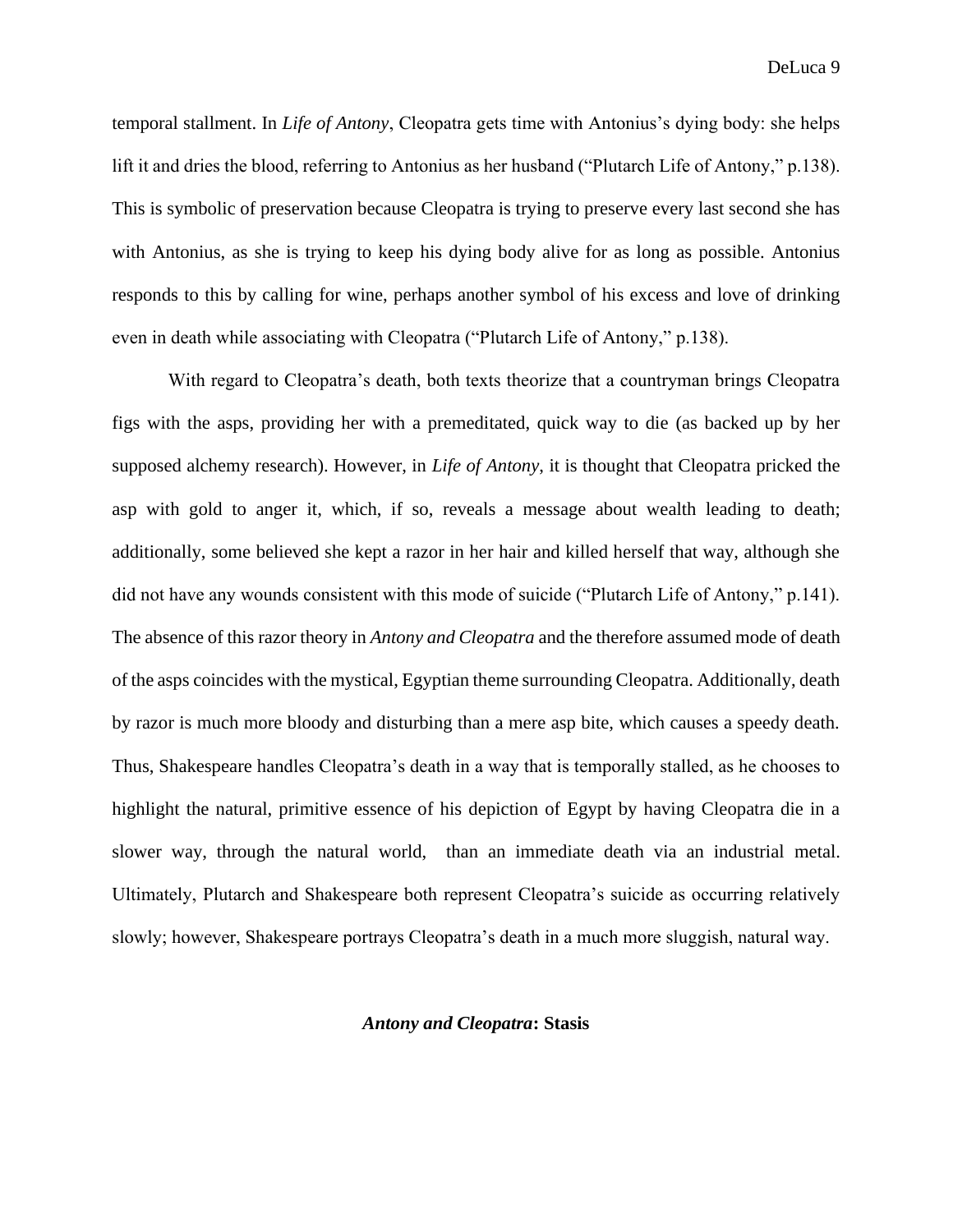Through the examination of early *Antony and Cleopatra* passages and overarching trends, one can observe the establishment of the historical understanding of Egypt as a place of stasis via Cleopatra. This idea is first established in Act I Scene I, with the entrance of Cleopatra: "*Flourish. Enter ANTONY, CLEOPATRA, her Ladies, the Train, with Eunuchs fanning her"* ("The Tragedy of..." I.i.9*).* This subtly conveys the idea of stasis through the way in which Cleopatra's ladies took the time to elaborately adorn her with gold and jewelry; the whole group of servants fanning Cleopatra and holding the train of her dress shows a lack of urgency. This idea is more bluntly discussed in Act I Scene III, when Cleopatra says: "Eternity was in our lips and eyes…" ("The Tragedy of..." I.iii.35)*.* Cleopatra saying this to Antony in a scene in which they discuss the seriousness of their love creates a direct parallel between the Egyptian queen and eternality, which is implied in stasis. Additionally, Cleopatra's strange obsession with preservation language indicates an obsession with eternality—she says, "By the discandying of this pelleted storm" ("The Tragedy of..." III.xiii.171) and "Thou shalt be whipped with wire and stewed in brine, Smarting in ling'ring pickle" ("The Tragedy of..." II.v.65-66). As noted by Jennifer Park, this is not just preservation language, but rather food preservation language which is littered throughout Cleopatra's lines in the play, that can be put in conversation with Cleopatra's, "medical, gynecological, and alchemical authority on renewal" as a historical figure ("Discandying Cleopatra," p.595). Finally, there is a key *Aeneid* reference that ties Cleopatra (and therefore Egypt) to stasis: "Let me sleep out this great gap of time / My Antony is away" ("The Tragedy of..." I.v.5*)*; here, Cleopatra wants to drink mandragora to be put to sleep while Antony is back in Rome handling war strategy. This shows that she wants to temporarily stop her perception of time while Antony is gone because living without him would be too painful*.* This is a reference to Virgil's *Aeneid*, where Dido says: "…for empty time I ask, for peace and reprieve for my frenzy, till fortune teach my vanquished soul to grieve" ("VIRGIL…"). Contextually, Aeneas is supposed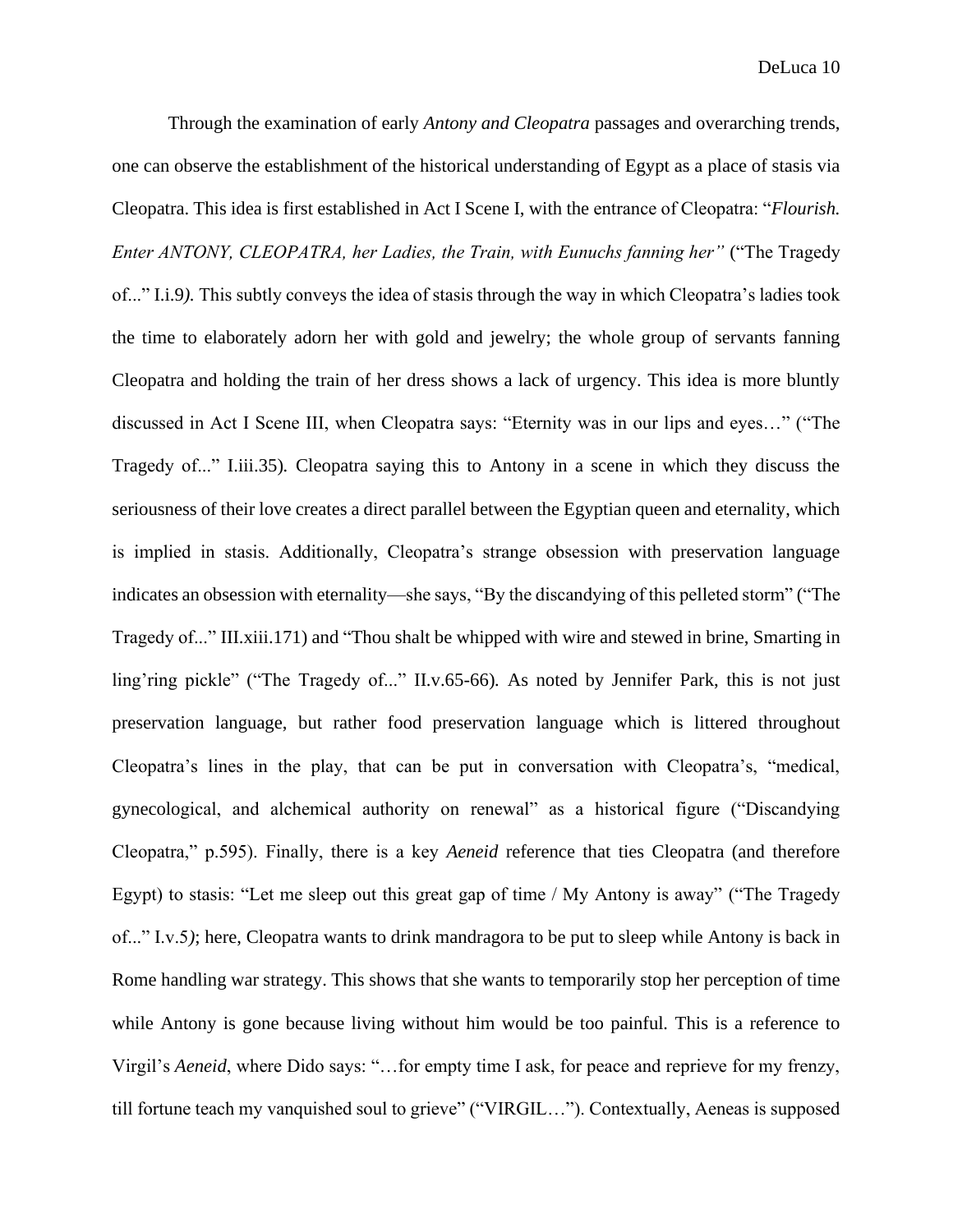to go off and be the founder of Rome, but Dido is begging him to stay with her and therefore halts the plans for his journey to remain in a stasis of sorts together. Thus, early *Antony and Cleopatra* passages and overarching trends can be read as Cleopatra, who is representative of Egypt, as symbolic of stasis.

Cleopatra's relationship with death in *Antony and Cleopatra* portrays both Egypt as static, and Egyptian death as associated with eternality through a reintegration of one's body into nature. When Cleopatra imagines her own death, she pictures it as a slow decomposition: "Be gentle grave unto me! rather on Nilus' mud / Lay me stark naked, and let the water-flies" ("The Tragedy of..." V.ii.57-58)*.* This depicts the Egyptian conception of death as a slow return to the Earth. This idea is also apparent when Cleopatra later says: "I am fire and air; my other elements / I give to baser life?" ("The Tragedy of..."V.ii.281-282). This reference to two of the four Aristotelian elements depicts Cleopatra as sublimating into the air in a supernatural, mystical way. Scholars like Donald Freeman have unpacked this idea in contrast with the death of Antony, a Roman: "Conversely, we understand Cleopatra at her death as the transcendent queen of "immortal longings'' because the container of her mortality can no longer restrain her: unlike Antony, she never melts, but sublimates from her very earthly flesh to ethereal fire and air" (The Rack Dislimns, p.445). Cleopatra's death via asps ultimately works to have her killed by the natural world and, once she dies, she returns to it forever: "... [Cleopatra] obliterates the solid, containing periphery of her body not by melting, as Antony had sought for Rome and Romanness, but by sublimation, transmuting the "marble constant" solidity of her physicality from a solid directly into a gas" (*The Rack Dislimns*, p.456-457). Finally, Cleopatra's anxiety about her future portrayal in history demonstrates the Egyptian idea of eternality in relation to death: "The quick comedians / Extemporally will stage us, and present / Our Alexandrian revels. Antony / Shall be brought drunken forth, and I shall see / Some squeaking Cleopatra boy my greatness / I' th' posture of a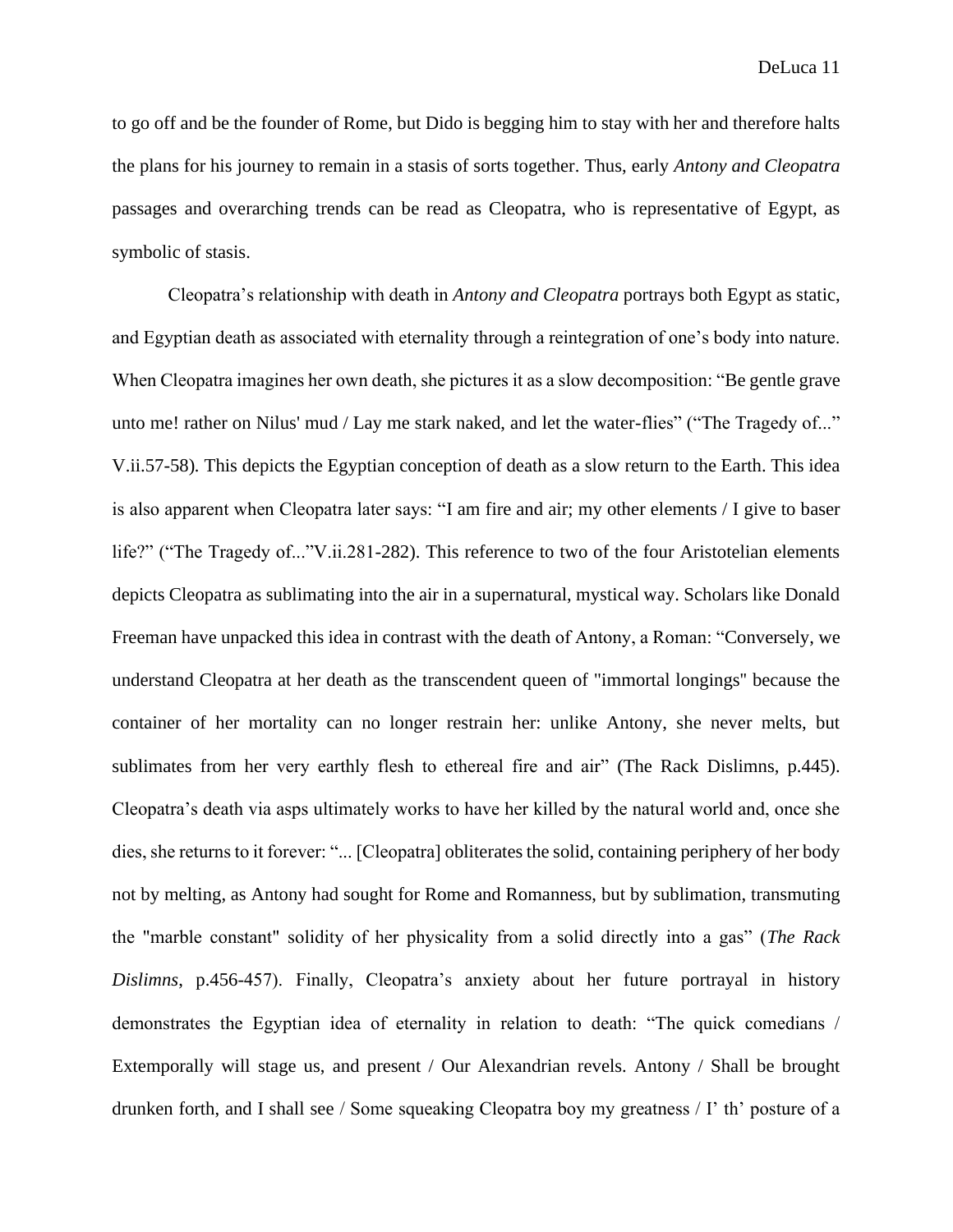DeLuca 12

whore" ("The Tragedy of..." V.ii.212-217). Here, an eternal afterlife after returning to the Earth via cultural re-enactments is shown by Cleopatra's fear that future actors will make her go down in history as a lustful woman. It is therefore clear that, when Shakespeare writes about death as related to Cleopatra, he depicts dying as a slow, cyclical return to the natural world.

From a historical perspective, *Antony and Cleopatra* is highly inaccurate; Shakespeare crafts *Antony and Cleopatra* in part by manipulating and altering what little information is known about Antony and Cleopatra as historical figures. In "Cleopatra, A Life," Stacy Schiff explains how little is actually known about Antony and Cleopatra, writing: "And in the absence of facts, myth rushes in, the kudzu of history" (*Cleopatra: a Life*, p.6). Shakespeare appropriates, mishandles, and erases information regarding Antony and Cleopatra as historical figures. For instance, Shakespeare seems to imply that she was around far earlier than she actually was: according to Schiff, 1300 years separated Cleopatra from Nefertiti, the pyramids which Cleopatra likely introduced Julius Caesar to (*Cleopatra: a Life,* p.2). Shakespeare makes these pyramids sound new and relevant in Cleopatra's lifetime by discussing these emblematic landmarks multiple times in the play. For example, Antony states: "Thus do they, sir: they take / the flow o' the Nile / By certain scales i' the pyramid; they know, / By the height, the lowness, or the mean, if dearth" ("The Tragedy of..." II.vii. 17-19); additionally, Cleopatra says: "My country's high pyramides my gibbet, / And hang me up in chains!" ("The Tragedy of..." V.ii. 60-61). These incessant cultural references which are stereotypical symbols of Egypt give the impression that Cleopatra existed in an era where these pyramids were freshly constructed. Shakespeare also ignores Cleopatra's reputation for being a "medical authority" of sorts; she wrote two gynecological works, the *Gynaecia,* which prescribed gynecological treatments, and the *Pessaria*, which provided women with recipes for vaginal suppositories ("Discandying Cleopatra," p.599). Park describes historical Cleopatra as, "an expert in cosmetics, an authority in the preservation of beauty and health... an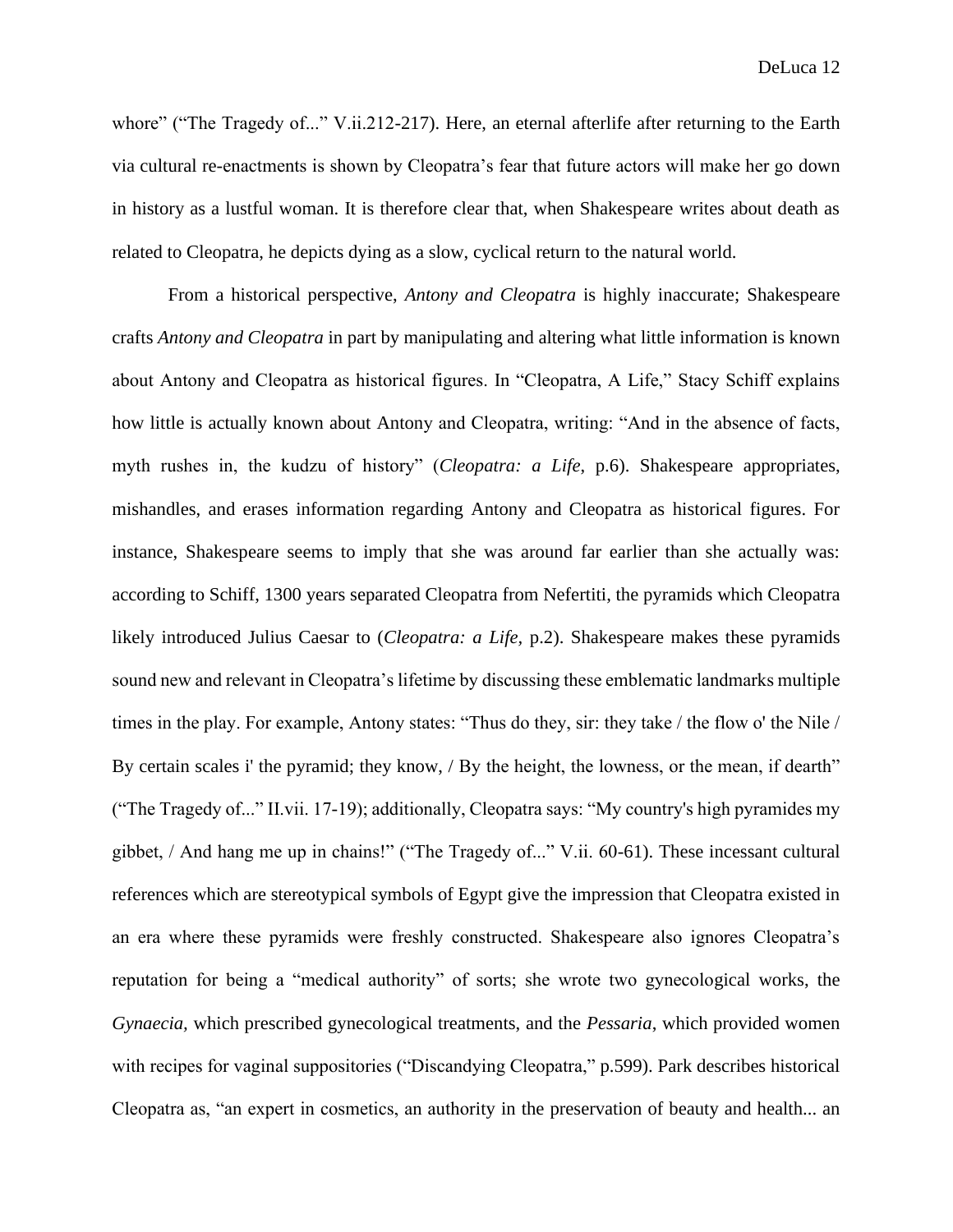expert in gynecology and alchemy, an authority on the preservation of reproduction and life… an expert in aphrodisiaca, [and] an authority on the preservation of eroticism and sexual appeal" ("Discandying Cleopatra," p.600). Shakespeare only briefly alludes to Cleopatra's alchemical reputation, via one of the last lines of Caesar, and mostly ignores her medical, gynecological, and sexological backgrounds; instead, he focuses on Cleopatra as an erotic and sensual figure. By hyper-focusing on iconographic Egyptian symbols and privileging information about Cleopatra's appearance over her intellect, these key aspects of the play that Shakespeare fabricates, alters, and ignores contribute to the temporal climate of Egypt as depicted as stalled.

Much of what Shakespeare leaves out and alters about Cleopatra's life ultimately serves to make her character seem more erotic and mysterious. According to Schiff, little is truly known about Cleopatra: "There is no universal agreement on most of the basic details of her life, no consensus on who her mother was, how long Cleopatra lived in Rome, how often she was pregnant, whether she and Antony married, what transpired at the battle that sealed her fate, how she died." (*Cleopatra: a Life,* p.7). While many details of Cleopatra's life remain a mystery, certain facts are known, such as her privileged upbringing, incestuous family relations, and filicide (*Cleopatra: a Life,* p.27;20-21;8). With regard to Cleopatra's racial identity, Shakespeare uses contradictory words like "tawny" and "fair" to describe Cleopatra, and incessantly associates her with Egypt; she is even referred to as Egypt throughout the play by Antony: "O, whither hast thou led me, Egypt?" ("The Tragedy of..." III.xi.50). Cleopatra as being both symbolic and synonymous with Egypt is ironic, particularly because she was not Egyptian: "...no one in Egypt considered Cleopatra to be Egyptian. She hailed instead from a line of rancorous, meddlesome, shrewd, occasionally unhinged Macedonian queens..." (*Cleopatra: a Life,* p.20). In fact, she did not even have brown skin: "The word "honey-skinned" recurs in descriptions of her relatives would presumably have applied to her as well, despite the inexactitudes surrounding her mother and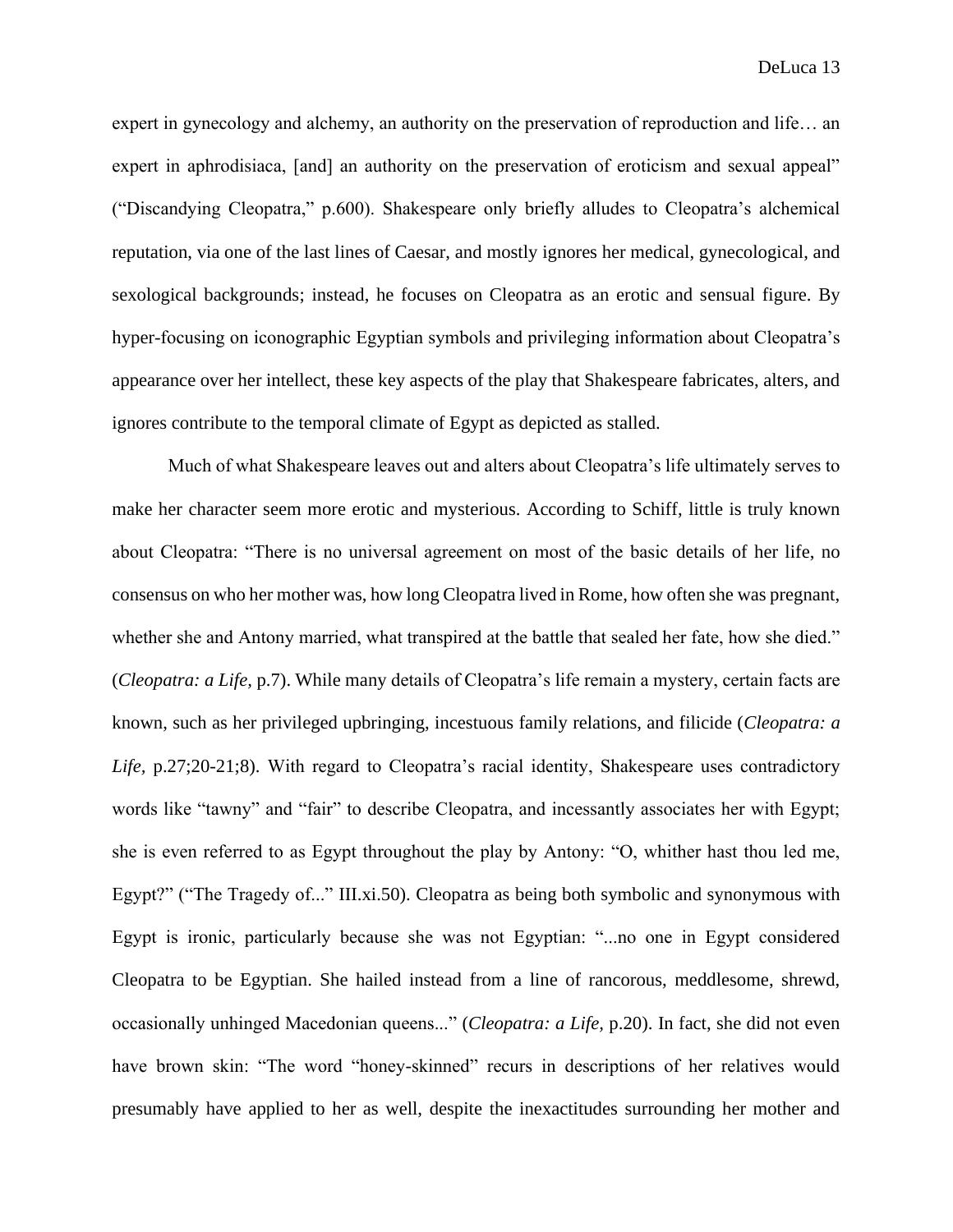paternal grandmother. There was certainly Persian blood in the family... She was not darkskinned." (*Cleopatra: a Life,* p.39). Likewise, although Shakespeare proves to be obsessed with Cleopatra's eroticism, in reality she was not as beautiful as he conveys her to be: "...few raved about her [Cleopatra's] beauty... Time has done better than fail to wither in Cleopatra's case; it has improved upon her allure. She came into her looks only years later..." (*Cleopatra: a Life,* p.38) She had unconventional features that do not fit the traditional beauty standards such as a hooked nose, a prominent chin, full lips, a high brow, and sunken eyes (*Cleopatra: a Life,* p.39). Thus, Shakespeare discards a great deal of fascinating information about Cleopatra's background, and fetishizes her Egyptian identity by exaggerating it, and associating it with eroticism.

Shakespeare also disregards Cleopatra's intelligence and political skill; he seems to erase this portion of her identity and instead emphasize her sexual nature. Cleopatra had a traditional Greek education and was obsessed with Homer; she "was a capable sovereign, knew how to build a fleet, suppress an insurrection, control a currency, and alleviate a famine; a Roman general vouched for her grasp of military affairs" (*Cleopatra: a Life,* p.8;2). Cleopatra had to cope with political challenges from a relatively early age—at 21, she was an orphan and an exile; she fled through Middle Egypt, Palestine, and southern Syria as she spent a summer raising an army at this young age (*Cleopatra: a Life,* p.11). Shakespeare also ignores Cleopatra's multilingual nature and how that permitted her to speak with the dignitaries of the East like the Armenian cavalry, the Median detachments and the Ethiopian infantry (*Cleopatra: a Life,* p.249-250). Shakespeare does not reference the vast political experience of Cleopatra in *Antony and Cleopatra.*

With regard to the Battle of Actium, Shakespeare ignores a large sum of information. For example, Shakespeare fails to include the intricate details of how the war really started: "Antony and Octavian had years of bad blood on which to trade. When finally the floodgates opened, they unleashed a torrent. Each accused the other of misappropriating lands" (*Cleopatra: a Life,* p.227).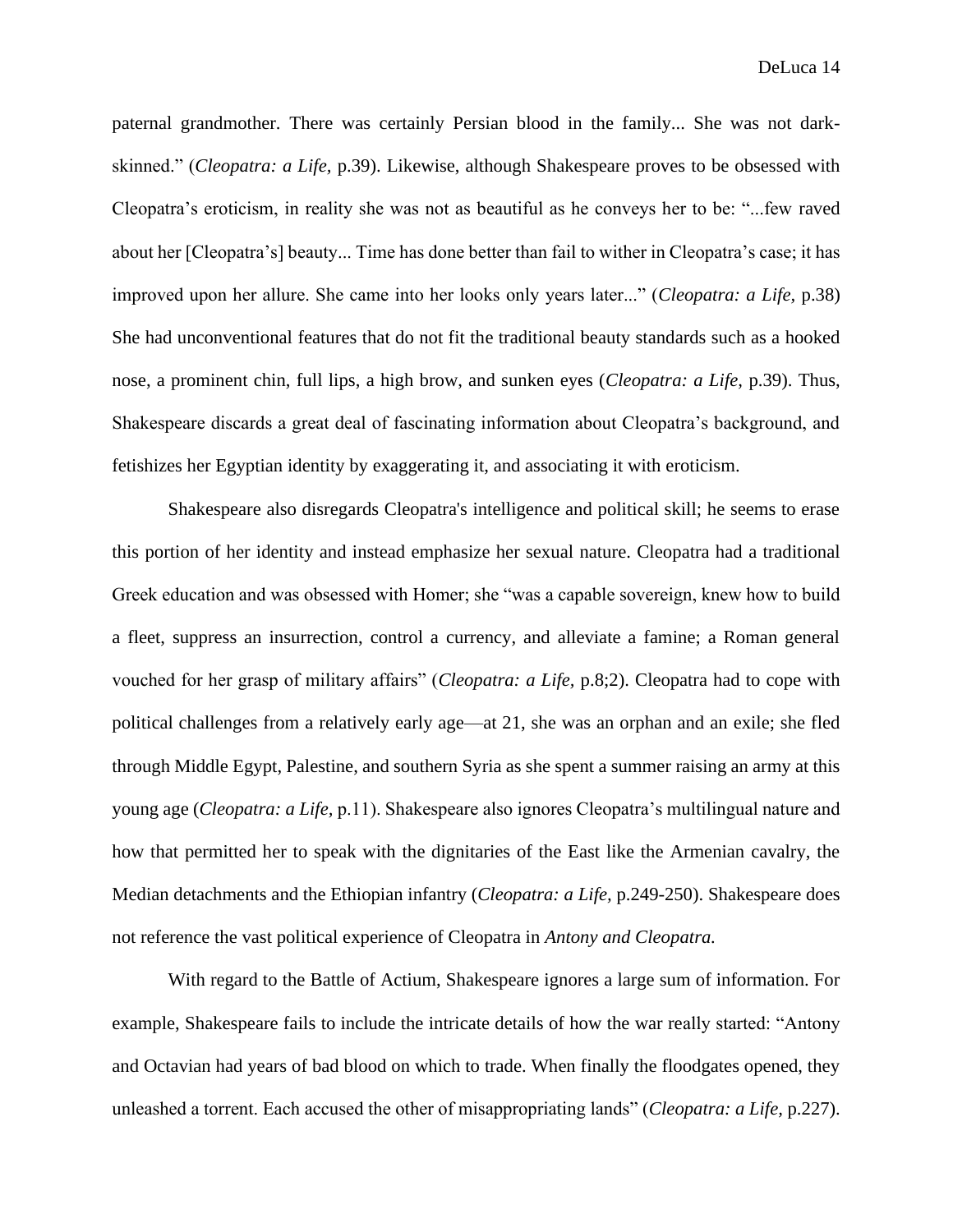It is not included in the play that Octavian denounced Antony for the murder of Sextus Pompey although he himself celebrated it in Rome and took credit for it (*Cleopatra: a Life,* p.227); additionally, Antony was supposed to be able to raise troops in Italy but could not—Octavian left him to assemble Greeks and Asiatics, despite signing a treaty giving Antony these rights as well as 18,000 men that were never delivered (*Cleopatra: a Life,* p.228). Thus, Octavian was not following through with his and Antony's agreement even though Antony was; Shakespeare replaces this political argument with Cleopatra, substituting her for Octavian's wrongdoings—this places the blame on Antony and Cleopatra's love affair as opposed to Octavian's disloyalty. Shakespeare also ignores the non-war side of politics, such as the way in which Octavian and Antony defamed each other—Octavian used indecent verse, and Antony wrote handbills as propaganda (*Cleopatra: a Life,* p.228); Antony publicly accused Octavian of sleeping with his granduncle as Octavian made a remark about Cleopatra sleeping around (*Cleopatra: a Life,* p.229). Shakespeare focuses the war on Cleopatra and her ability to mysteriously seduce Antony, as opposed to the aforementioned historical facts; this makes the focus of the play on Cleopatra and her sexual nature.

Shakespeare reduces the romantic side of Antony and Cleopatra's relationship, which further emphasizes the sexual side. In multiple ways, he leaves out the sheer intensity of their feelings, including: how Antony hid from society in a hut and deemed himself an exile; when Cleopatra fled to the mausoleum, encouraging Antony to commit suicide before sending a messenger to tell Antony she died; and the way in which Cleopatra ultimately succumbs to her somber emotions when Antony is dying, ripping at her robes, smearing his blood on her face, and scratching at her own breasts (*Cleopatra: a Life,* p.265;273;275). Shakespeare disregards these extremely disturbing, tragic moments and instead has the lovers kill themselves separately and only unite in the grave when Caesar ends up respecting Cleopatra's request to have Antony buried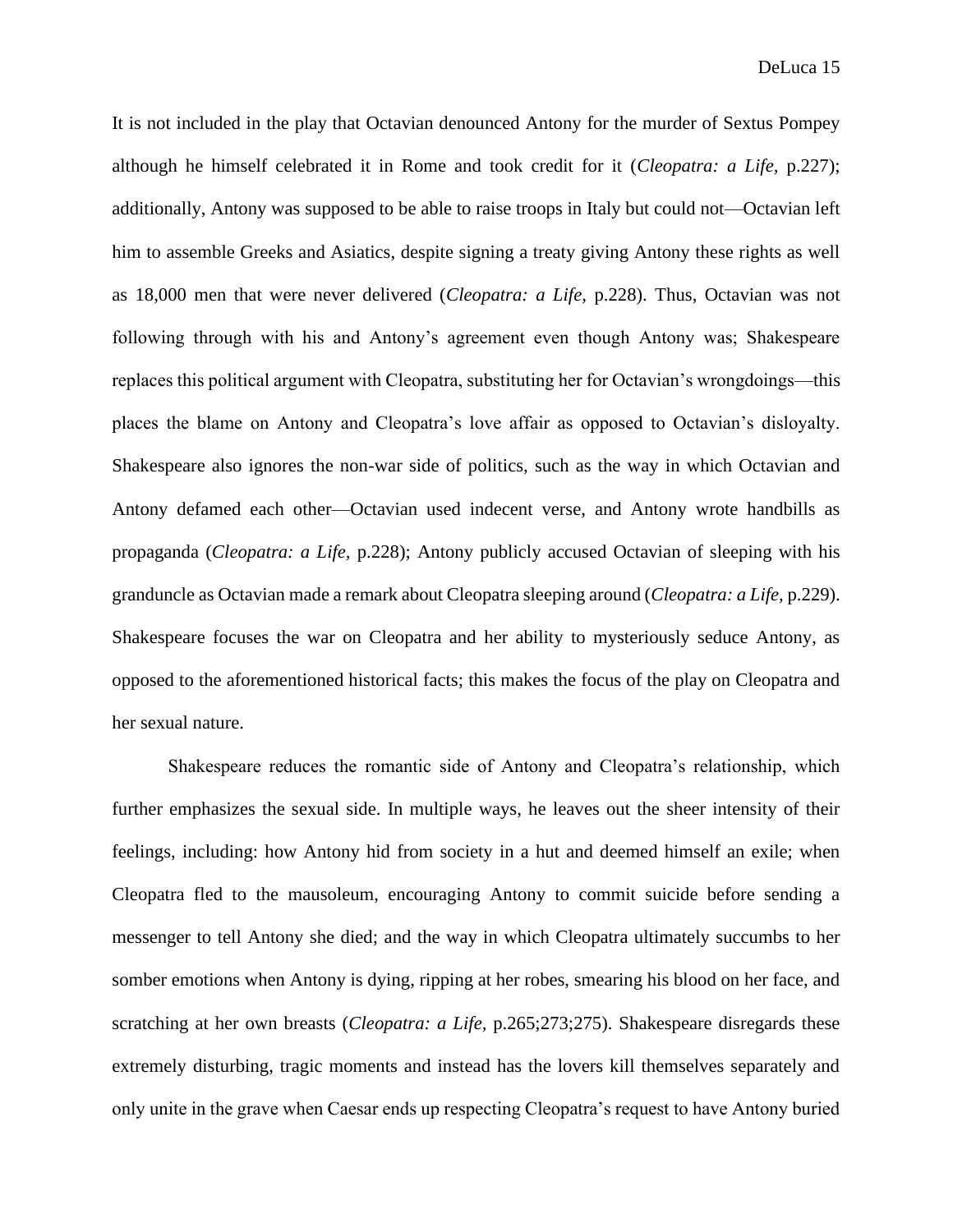next to her. Shakespeare gets rid of the romantic aspect of their relationship, and only seems to focus on the erotic; since their deaths were not erotic, he took away the particularly emotional aspects altogether. This is important because it reveals the way in which Shakespeare's vision of Antony and Cleopatra was wholly centered around sexuality, which added to exoticizations of Egyptian culture via Cleopatra's erotic nature in the play.

In *Antony and Cleopatra,* Shakespeare omits and alters historical facts; the collective sum of these omissions and alterations work to depict Cleopatra as a sexual being. Shakespeare ultimately erases a great deal of history in *Antony and Cleopatra*, leaving a wealth of gaps to be filled by the exoticization of Egypt. This mishandling of information culminates in a fascinating depiction of Egypt as a mysterious location on a temporally distant plain.

#### *Antony and Cleopatra***: Temporal Literary Criticism**

As Agostino Lombardo argues, the memory of the past is crucial to the present (Il fuoco e l'aria, p.7). Scholars do not dispute the fact that the historical past informs the present; however, they do dispute the way in which this occurs. Ultimately, David Kaula, Giuseppe Di Giacomo, and Rebecca Bushnell all agree that Antony is stuck in the past; however, each of these scholars fails to acknowledge that this is because of Cleopatra. Through examining the temporal literary criticism of the aforementioned scholars, one can see the way a Roman imperial quick-time operates in opposition to Egypt, a place of luxury and relaxation that exists in an eternal past.

In *The Time Sense of Antony and Cleopatra*, Kaula demonstrates that there are multiple temporal planes operating in *Antony and Cleopatra*; in doing this, he draws on examples that demonstrate the imperial quick-time that I argue is present in this play. Kaula points out that, although this play is set over the course of a whole decade, it does not unfold episodically and chronologically; he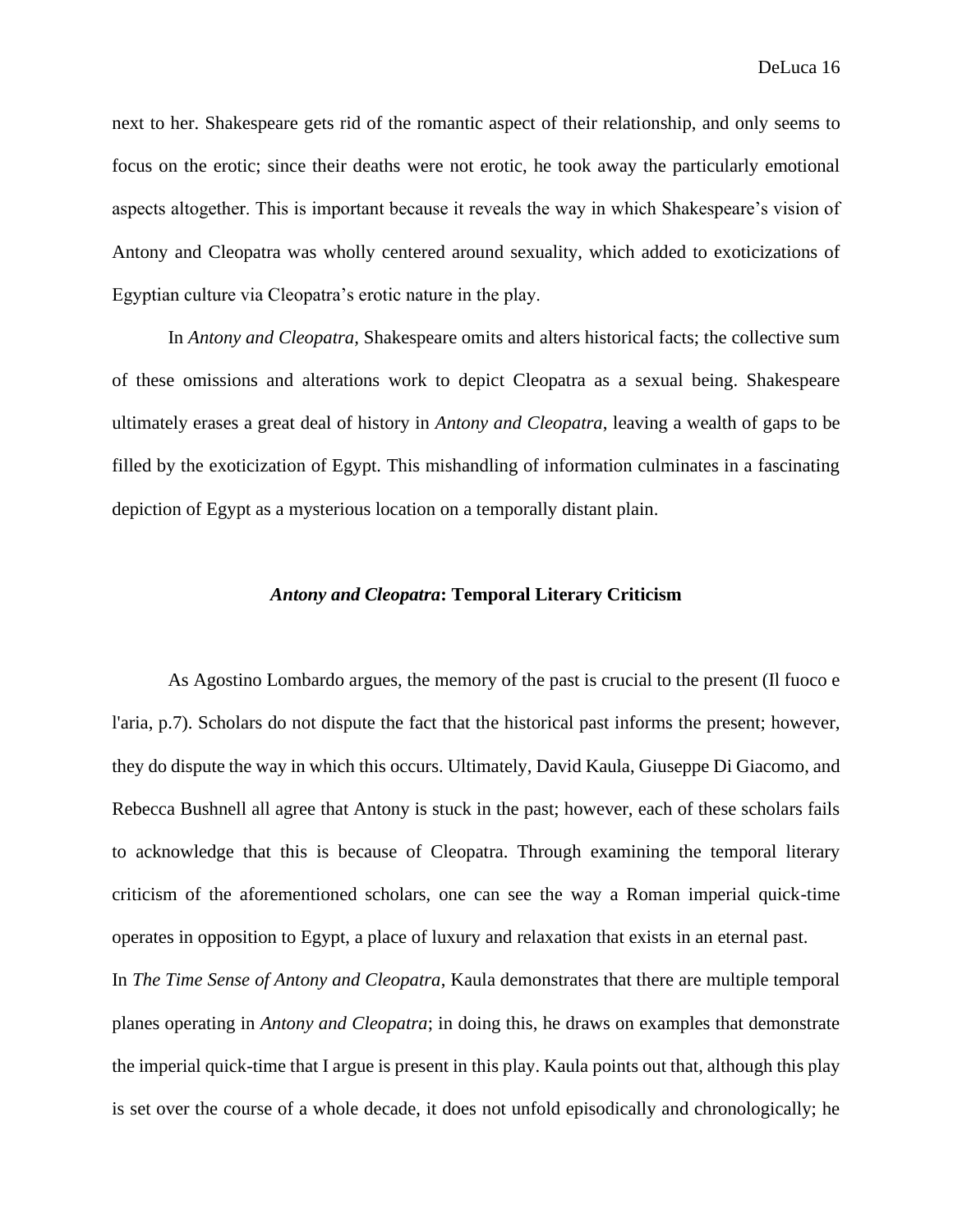contends that "it rather gives the impression of rapid, continuous movement," with political life changing "with almost confusing speed" (*The Time Sense of Antony and Cleopatra*, p.212). Kaula notes that Shakespeare reinforces this via his incessant use of messengers bearing the news which time "has brought forth in other places"; Kaula cites Antony refusing to accept the messenger from Rome in the first scene as attempting to slow this quick-time (perhaps because he is in Egypt), which causes the next scene to contain two messengers delivering the news: "Things happen so quickly that in some instances the news is already stale in the telling, rendered obsolete by the events of preceding scenes" (*The Time Sense of Antony and Cleopatra*, p.212). I argue that this speed occurs precisely because Antony left temporally-stalled Egypt, and is now operating on the imperial quick-time of Rome. Kaula also reinforces my idea of Roman imperial quick-time by acknowledging the speed of Caesar (such as when he "cuts" the Ionian sea toward Actium), who I argue is emblematic, as a pure Roman general, of Roman imperial quick-time, as well as his preoccupation with the future (*The Time Sense of Antony and Cleopatra*, p.213). Kaula notes Caesar's preoccupation with the future and his awareness of time, which is shown in how he uses the word "time" more than any other character, and refuses to waste his time indulging in pleasures (*The Time Sense of Antony and Cleopatra*, p.216). Additionally, Caesar only examines the past twice, when eulogizing Antony (*The Time Sense of Antony and Cleopatra*, p.217). Kaula notes Caesar's pronouncements about "destiny" ("The Tragedy of..." III. vi. 84-85) and the coming "time of universal peace" ("The Tragedy of..." IV.vi4-6) are to be taken literally as indications of the future, since the events in this play existed within the historical past for the audience (*The Time Sense of Antony and Cleopatra*, p.214). I contend that this foresight by Caesar, as an emblem of what it means to be Roman, indicates the speedy nature of Roman time, as he pushes other characters as well as the audience to think about the future. Thus, it is clear that Roman time functions differently than my aforementioned analysis of Egypt as a place of stasis.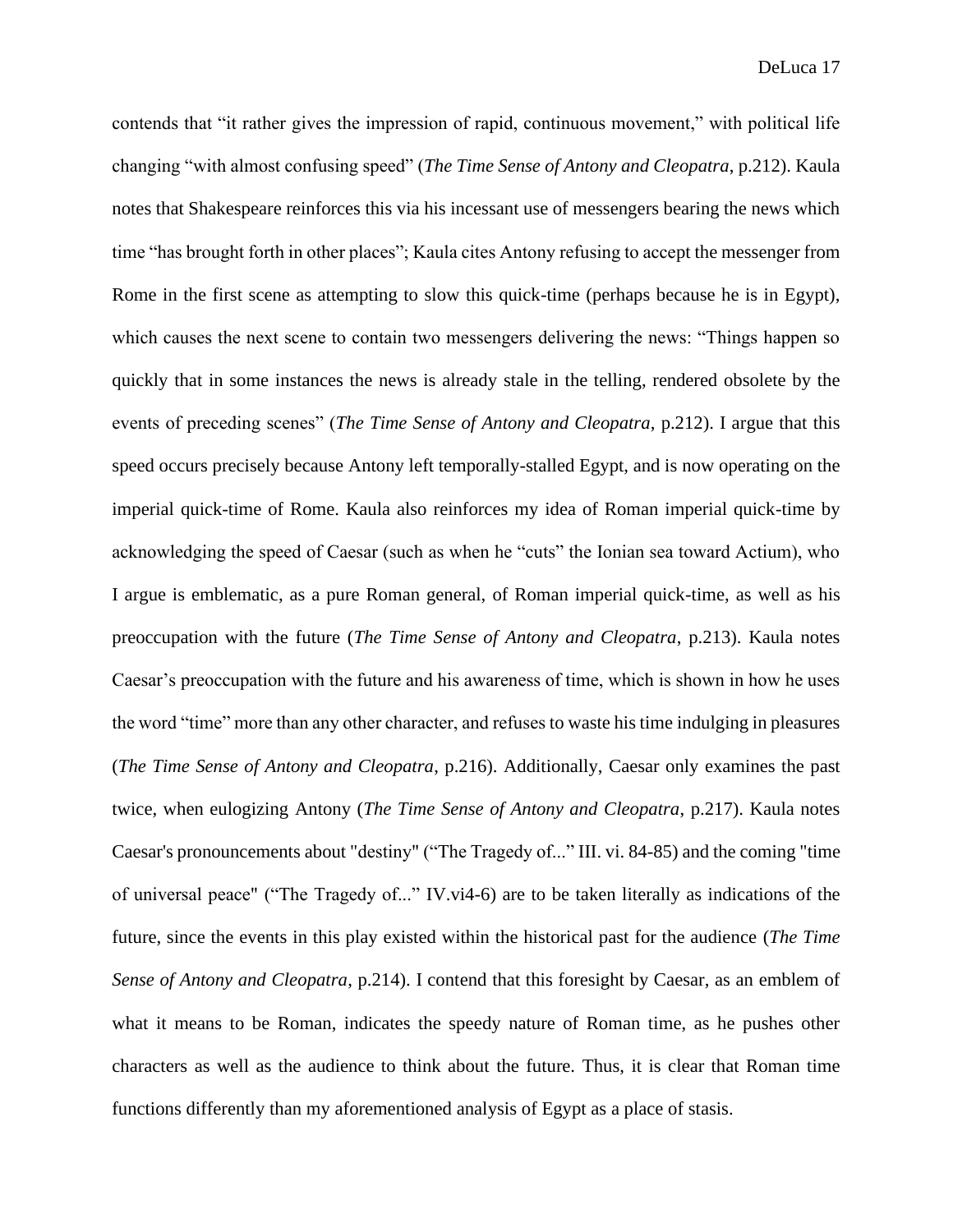Kaula argues that, for Antony, the past is the most important; I argue that this is because of Cleopatra's influence, which explains why Antony is no longer steeped in the imperial quicktime of Rome, like Caesar is. Kaula notes that Antony sees death as a sort of freedom, citing the following quotations: "Unarm, Eros. The long day's task is done, / And we must sleep" ("The Tragedy of..." IV.xiv.35-36) and "All length is torture" ("The Tragedy of..." IV.xiv.46) (*The Time Sense of Antony and Cleopatra*, p.218). Due to the inherently eternal, static nature of death, I argue that this is a result of his time with Cleopatra, the emblem of stasis. Kaula ultimately perceives Antony's constant struggle between who he once was and who he becomes, or Rome as compared to Egypt, as Antony being divided; his desire to rectify his former image makes his time retrospective and stuck in the past (*The Time Sense of Antony and Cleopatra*, p.219). I contend that Antony's idleness in Alexandria, as acknowledged by Antony in Act I scene ii before returning to Rome and Antony's referral of his "poisoned hours" in Alexandria in Act II scene ii ("The Tragedy of..."), reflects Egypt as a place of luxury and stasis; Cleopatra learning of Antony's marriage to Octavia after he had already privately decided he would return to Egypt also demonstrates a lag in Cleopatra's knowledge, which functions as an extension of Egypt as a place of stasis. Another delay in Cleopatra's information retrieval lies in Act III scene iii, when Cleopatra asks the messenger to report to her on her requested description of Octavia, after she had received the original report five scenes earlier (*The Time Sense of Antony and Cleopatra*, p.212). Lastly, Kaula makes a claim that supports my conceptualization of temporality in this play: "Thus if time in the world of political affairs moves with relentless speed, in Alexandria, while Cleopatra has nothing to do but wait for Antony, it is almost static" (*The Time Sense of Antony and Cleopatra*, p.212). Thus, both Kaula and I reach similar conceptualizations about how temporality functions in this play; however, my argument extends and includes ubiquitous historical understandings of Egypt.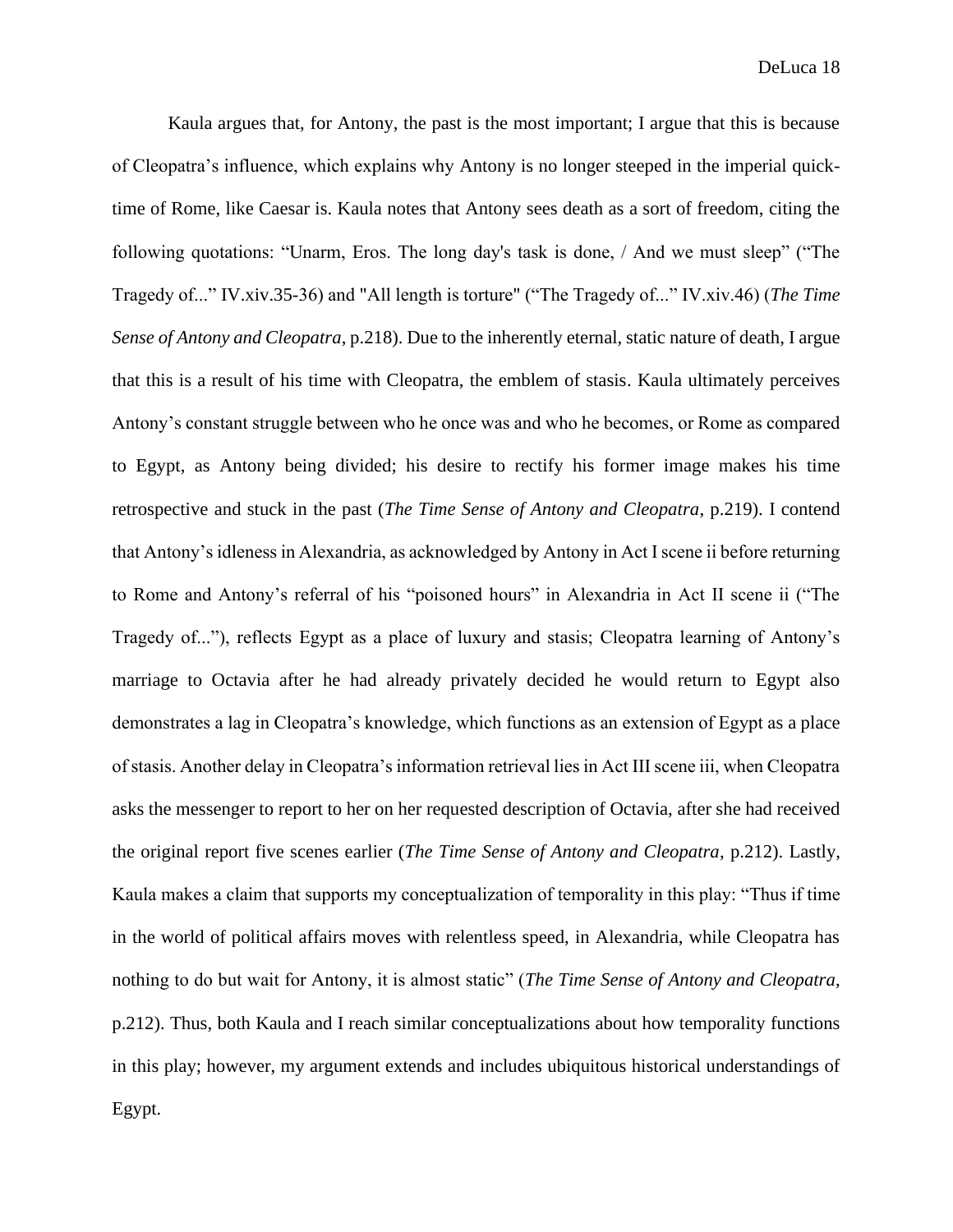Kaula argues that Cleopatra is stuck in an enduring present; I ultimately contend that this is merely an eternal past. Kaula points out that Cleopatra is symbolic of idleness to Romans, whose time appears meaningless to them (*The Time Sense of Antony and Cleopatra*, p.221). Kaula utilizes the following as an exemplary quote regarding Cleopatra's idleness: "'Tis sweating labor / To bear such idleness so near the heart / As Cleopatra this" ("The Tragedy of..." I. iii. 94-96). Here, Cleopatra references her own indolence. Kaula highlights the repeated, life-and-death related images throughout the play, including: "the ebb and flow of the Nile, having to do with the cyclical processes of nature, the endless round of growth and decay; also with the two kinds of "death" mortal and erotic-represented ambiguously in Cleopatra's "celerity in dying" ("The Tragedy of..." I.ii.27) and the immortal worm that "kills and pains not"" ("The Tragedy of..." V.ii.239) (*The Time Sense of Antony and Cleopatra*, p.222). These relate to my aforementioned argument regarding death as a slow return to the Earth. Whether he frames it this way or not, Kaula acknowledges facts about the play that further reinforce my argument that Cleopatra is emblematic of the past. Kaula points out how Cleopatra thinks about the past; she imagines herself as being "wrinkled deep in time" ("The Tragedy of..." I. v. 29) and is said that "However dark and wrinkled she may be, "age cannot wither her"" ("The Tragedy of..." II.ii.240) (*The Time Sense of Antony and Cleopatra*, p.221-222). These quotations depict Cleopatra as an eternal figure. Thus, Cleopatra is symbolic of ancient Egypt, and Egypt functions as eternally existing in the ancient past.

Kaula and I come to similar conclusions about time in this play, except for when examining Cleopatra's relationship with time, which I argue is infectious. I ultimately concur with Kaula's assertion that, "Through his abrupt shifts of locale Shakespeare also creates the impression that time moves at different velocities in different places" (*The Time Sense of Antony and Cleopatra*, p.212). Kaula argues that, for Caesar, the most important area of time is the future, for Antony, it is the past, and for Cleopatra, it is the present (*The Time Sense of Antony and Cleopatra*, p.215). I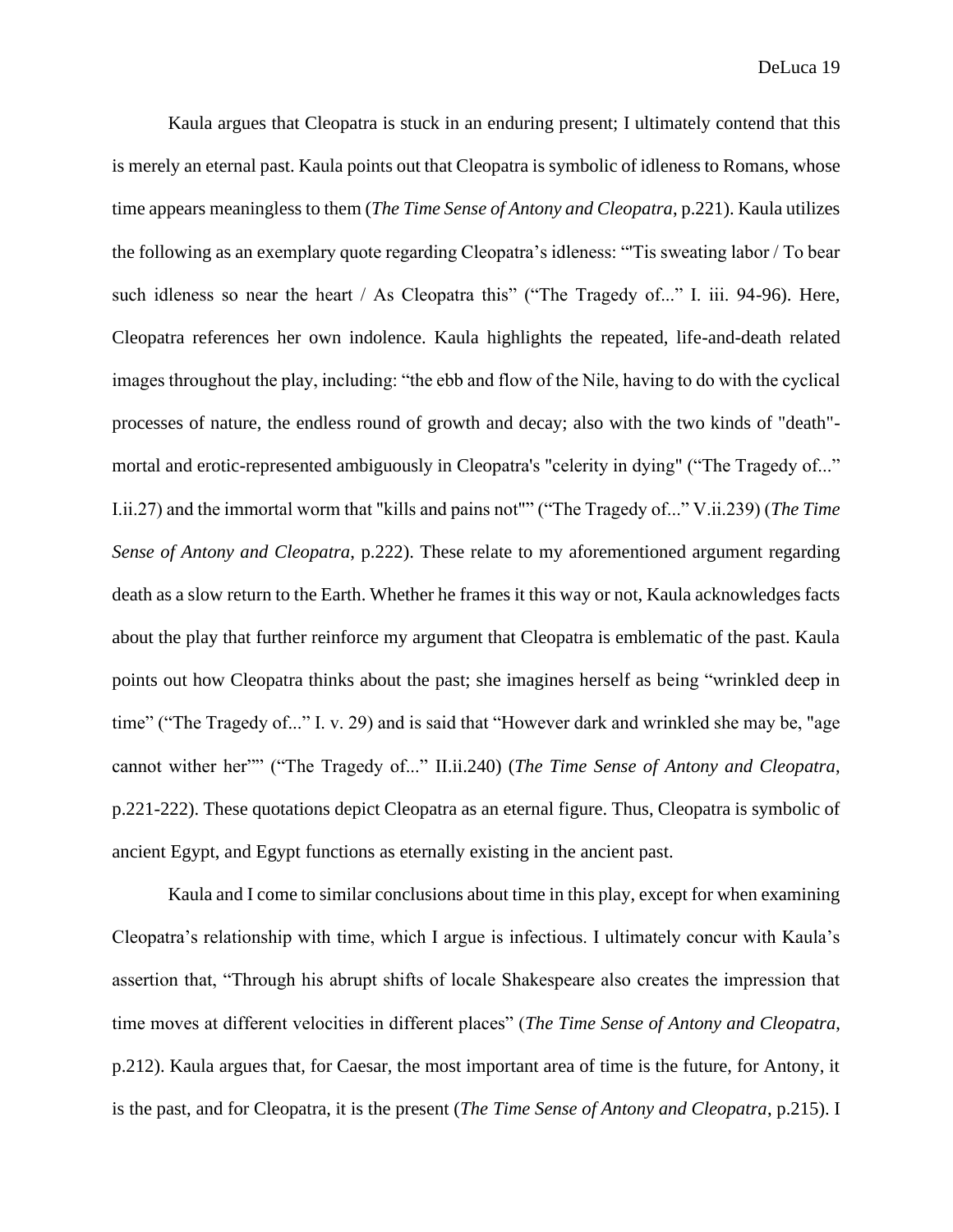agree with the analysis of Caesar as a vehicle launching the plot into the future and being symbolic of a sense of urgency. However, through my previous analysis of Egypt as a place of stasis, I argue that Cleopatra is representative of an eternal, cyclical past, and her influence forces Antony to transform from being a Roman general steeped in imperial quick-time to one enjoying stasis, luxury, and inebriation, a temporal distortion that slows time.

Shakespeare portrays Cleopatra as an agent of preservation. In *Temporality and Beauty*, Di Giacomo agrees with Kaula's assertion that Antony is obsessed with the past: "Antony's memory is constantly active: although immersed in the present, in his passion for Cleopatra, he always retains a memory of his past" (*Temporality and Beauty*, p.2). Di Giacomo points out that this is shown when Antony says that "Rome can melt into the Tiber since his space is in Egypt"; however, Di Giacomo also fails to acknowledge that the source of this obsession with the past is Cleopatra. I argue that, because Cleopatra is the driving force making Antony do this retrospection, Antony is only representative of the past because of Cleopatra. Fascinatingly, Kaula notes that Antony awaits death eagerly until he about to die and realizes that Cleopatra is not joining him yet in this eternal journey: "But when he is actually dying and learns that Cleopatra is not waiting to meet him in the Elysian Fields... he comes to look upon death instead in its aspect of finality, as a means of fixing unalterably the "visible shape" he will hold in memory" (*The Time Sense of Antony and Cleopatra*, p.220). Kaula perhaps unintentionally goes on to demonstrate Cleopatra as a symbol of preserving the past: "After Antony's death, the task of perpetuating his image falls to Cleopatra and her volatile imagination, fired into intense activity by her devotion" (*The Time Sense of Antony and Cleopatra*, p.220). Kaula points out that Cleopatra's "dream" of Antony in the afterlife ("The Tragedy of..." V. ii.75-93) deifies him, incorporating him into the larger processes of nature so that he appears immortal (*The Time Sense of Antony and Cleopatra*, p.220). Thus, Cleopatra is emblematic of an Egyptian desire of preservation.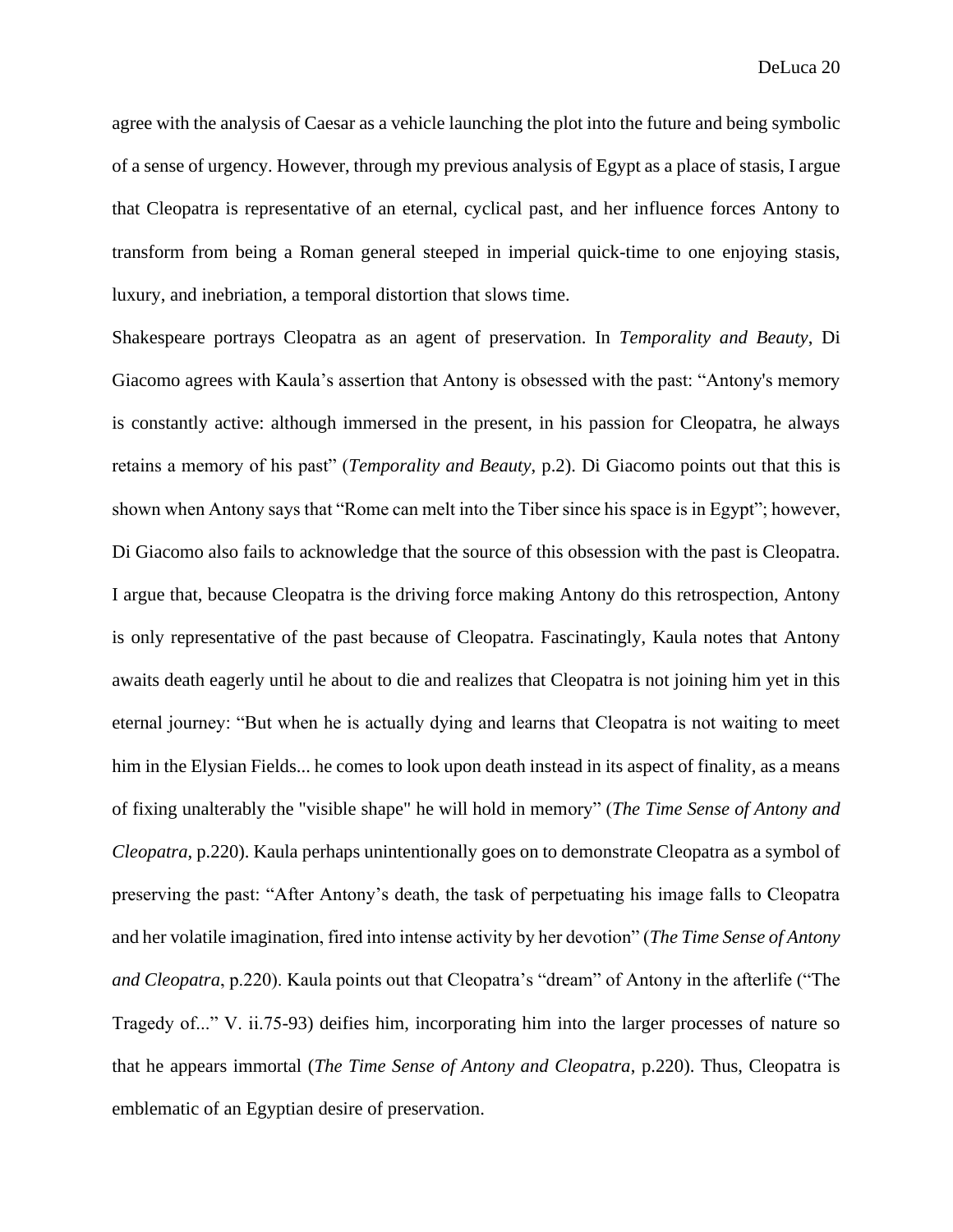In *Tragedy and Temporality*, Bushnell argues that the medium of a tragedy contributes to time being "a driver of the action and an object of contention in *Antony and Cleopatra"* (*Tragedy and Temporality*, *p.78*6). Bushell describes Caesar's time, which is Roman time, as "that of the present pressing into the future, as Caesar seeks to master destiny" (*Tragedy and Temporality*, *p.78*6). I argue that this imperial quick-time is antithetical to how time operates in Egypt, where time moves so slowly that the past is enduring. Bushnell describes Antony as being "notoriously stuck in the past, except in those moments when he joins with Cleopatra in the eternal present with their pleasures'' (*Tragedy and Temporality*, *p.78*6); I argue that, as a Roman general, Antony should in theory function on a fast-paced plane of time, but, because of his obsession with Cleopatra, she forces him to be stuck in the past by association with Egypt. Furthermore, I contend that the "eternal present with their pleasures'' actually coincides with Egypt as a place of stasis, since eternality is a crucial aspect of how Egypt is able to remain temporally stalled. This is particularly reinforced by the preservation and mummification integral to Egyptian culture, which, as previously mentioned, Shakespeare appropriates.

Bushnell goes on to argue that Cleopatra is able to freely oscillate between the past, present, and future; however, right after stating that, Bushnell references two key passages that support my argument. Firstly, Bushnell states that Cleopatra lives in the present, but her future will repeat the past, citing this passage as Cleopatra is getting ready to kill herself: "I am again for Cydnus / To meet Mark Antony" as she prepares for her suicide" ("The Tragedy of..." V*.*ii*.*224-225) (*Tragedy and Temporality*, p.786). If Cleopatra's future is simply repeating the past, Cleopatra is therefore stuck in the past; even if her present may appear to be moving at a normal or even speedy pace when surrounded by Romans, she is ultimately doomed to Egyptian stasis. Moreover, Bushnell cites when Cleopatra cautions her ladies that in Rome, "The quick comedians / Extemporally will stage us," exposing herself as the "squeaking" boy playing Cleopatra in Shakespeare's theater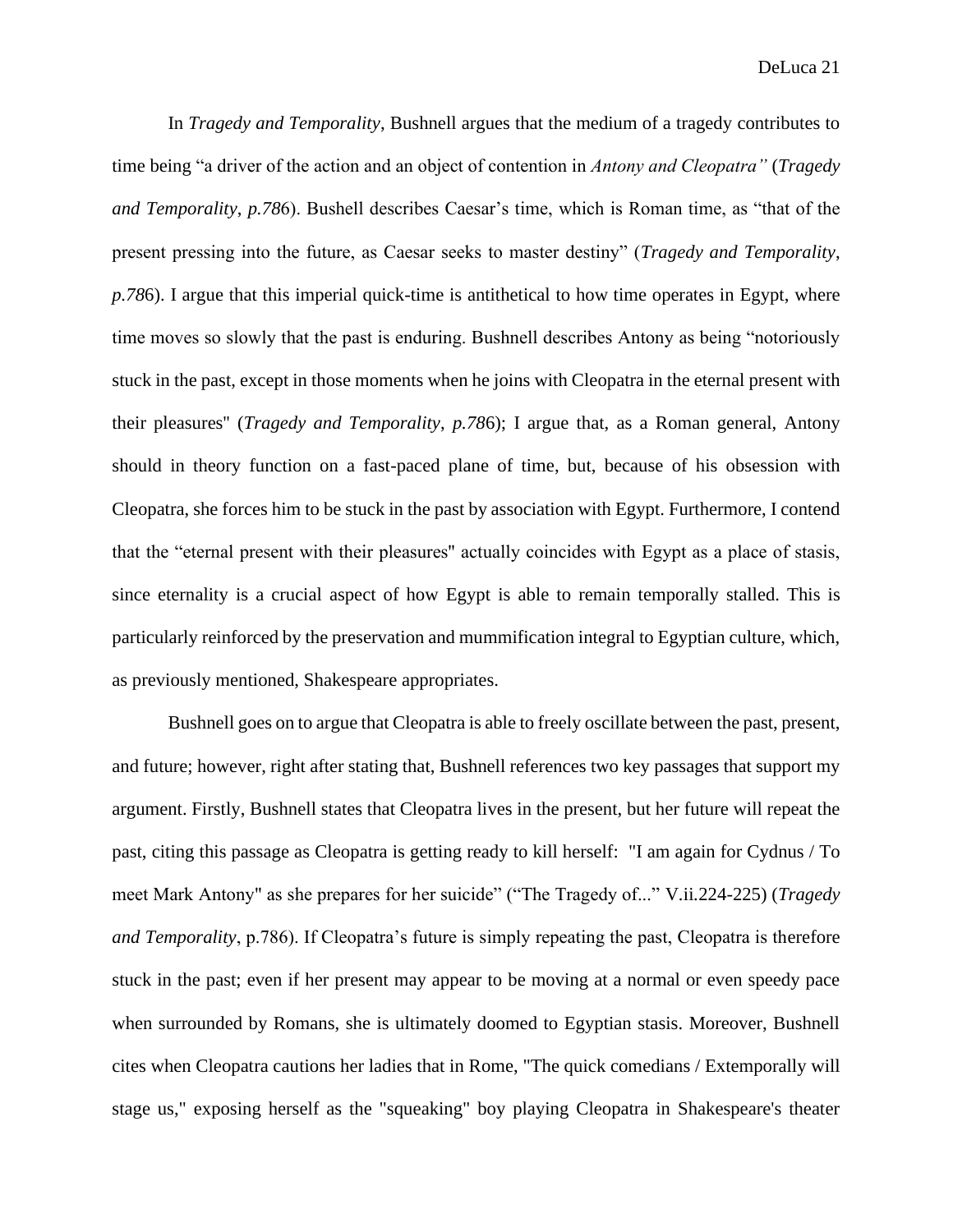(V.ii.212-213;216); Bushnell interprets this by pointing out the fact that, "she [Cleopatra] brings her vision of the future into the early modern audience's present, which is our past (*Shakespeare and Women* ch. 4) (*Tragedy and Temporality*, p.786-787). I argue that this quotation functions as a sort of nod to Egyptian eternality and remembrance, since preserving her image as a historical figure in the future concerns Cleopatra. Lastly, it is noteworthy that Bushnell ends this discussion of temporality as divided among characters by asserting that tragedy seeks to control Cleopatra as well as time in the face of flux; she argues that, whether in performance or print, this play threatens to be unruly, which is comparable to the way in which Cleopatra seeks to escape the time connected with Caesar's futurity and the narrative of Roman history (*Tragedy and Temporality*, *p.78*7). I agree that the spectrum of temporalities housed within the bounds of this text contributes to the image of the play as unruly, and ultimately argue that Cleopatra operates in opposition to this imperial quick-time, as an embodiment of stasis.

With regard to the printing of this play, Bushnell briefly delves into its history. She states that *Antony and Cleopatra* was entered into the Stationer's Register in 1608, but was not published until the First Folio edition in 1623; since it is far longer than the normal length of seventeenthcentury productions, many scenes would have been cut at that time (and many scenes would today still be challenging to stage) (*Tragedy and Temporality*, p.787). Michael Neill concludes in his Oxford edition that this text "shows no trace of a theatrical history" (Introduction, *Anthony and Cleopatra*, p.22) It is noteworthy that Egypt, which functions as a stasis and inherently has a culture obsessed with preservation plays such a vital role in this play, cannot seem to be properly preserved in theatrical performances. Bushnell writes, "Like the overflowing Nile that breeds serpents from the mud ("The Tragedy of..." II.vii.17-27), the play is fertile, demanding containment but straining against any attempts to contain it within a kind of time that a patient and attentive audience can apprehend" (*Tragedy and Temporality*, p.787). Thus, even the medium in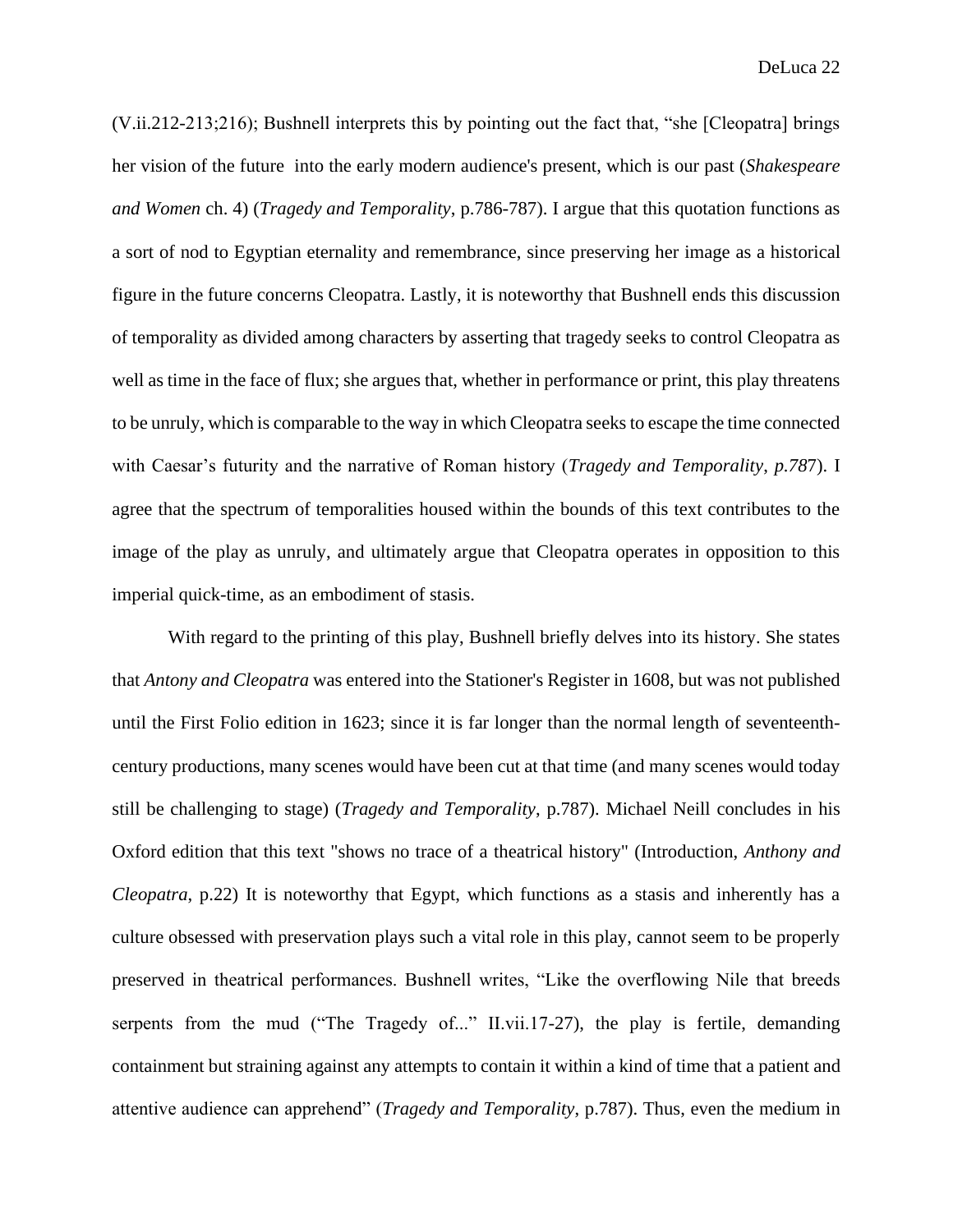which *Antony and Cleopatra* is written, as well as how it is performed, reflects the multitudes of temporality that exist in this play, one of which lies in Egypt's stasis.

## **Museological Exhibition and Historicist Imperial Theory**

In *Wondrous Curiosities* by Stephanie Moser, Moser examines the presentation of ancient Egypt in the British Museum from 1759 to 1880, and how the acquisition, arrangement, and reception of these artifacts construct a historical narrative about them (*Wondrous Curiosities*, p.2). Since the British Museum has historically housed a large collection of Egyptian artifacts within several of its galleries, it has played a fundamental part in the enduring Western cultural construction of Egypt (*Wondrous Curiosities*, p.2). Additionally, despite the fact that Egyptian artifacts were presented in other historical sites in nineteenth-century Europe, such as the Vatican, the Louvre, the Museum of Turin, and the Neues museum, the British Museum created the first large collection on ancient Egypt in 1808 (*Wondrous Curiosities*, p.6). In addition to this information, Moser examines how material culture studies and how museums define cultural difference, since this information reveals how non-Western cultures have been constructed to be static and ahistorical, which is crucial to my argument (*Wondrous Curiosities*, p.5). Travel in Egypt in the seventeenth and eighteenth centuries increased, and through travel accounts published in Europe, "an iconography of ancient Egypt was effectively created in which pyramids, sphinxes, and obelisks reigned supreme. This iconography, or set of key visual media, was promptly transmitted through other visual media, particularly the decorative arts." (*Wondrous Curiosities*, p.7). Through *Wondrous Curiosities*, one can see how the British Museum in particular has reinforced the narrative that Egypt operates within an eternal past.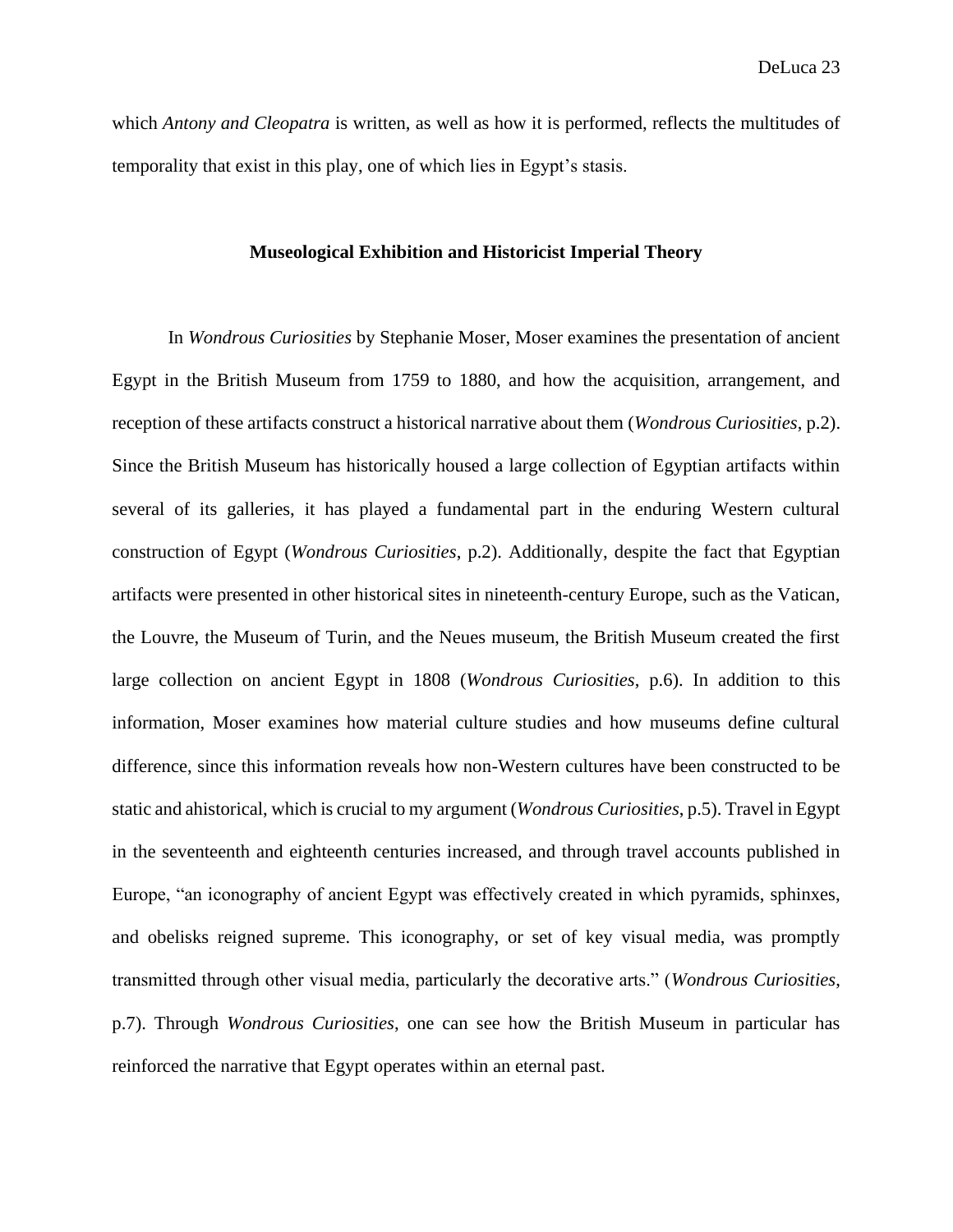Moser notes that the collection of Egyptian antiquities can be dated back to the first century BC, when Egyptian artifacts were taken back to Rome, which primarily consisted of sculptures of sphinxes and lions, as well as obelisks (*Wondrous Curiosities*, p.39). In the Middle Ages, mummia was sought after for its medical benefits, and in the sixteenth century, Egyptian antiquities became a popular commodity (*Wondrous Curiosities*, p.39). Moser traces the roots of presenting Egyptian artifacts back to the Renaissance; she contends that from the eighteenth century on, these museums greatly contributed to how ancient people are viewed in Western culture, as well as how lives in the distant past are constructed (*Wondrous Curiosities*, p.5). By the nineteenth century, a tradition in presenting ancient cultures was established (*Wondrous Curiosities*, p.5). Although collecting was a practice that began far before the late sixteenth and seventeenth centuries, early modern collecting had an association with learning and this is when exhibition strategies were pioneered (*Wondrous Curiosities*, p.11). In the mid-seventeenth century, "cabinets of curiosities" (also known as *Kunst* and *Wunderkammern)* were key parts of aristocratic homes, due to the Enlightenment values of exploring the natural world, modern science, travel to the New World, international trade, and the high value placed on art (*Wondrous Curiosities*, p.12). These collections were emblematic of status and worth (*Wondrous Curiosities*, p.13). I argue that this is one of the early historical roots of the exoticization of Egypt, since Egyptian artifacts became popular in these collections.

The first national museums in the eighteenth century functioned in a way parallel to that of the spirit of the early modern collectors' desire for aristocratic status: these museums were symbolic of their country's place in the world (*Wondrous Curiosities*, p.33). The British Museum was established in 1753, and constructed the ancient past in an influential way (*Wondrous Curiosities*, p.33). Egypt quickly became central to the British Museum's collection, particularly because Egyptian artifacts were seen as rare and exotic (*Wondrous Curiosities*, p.33). The first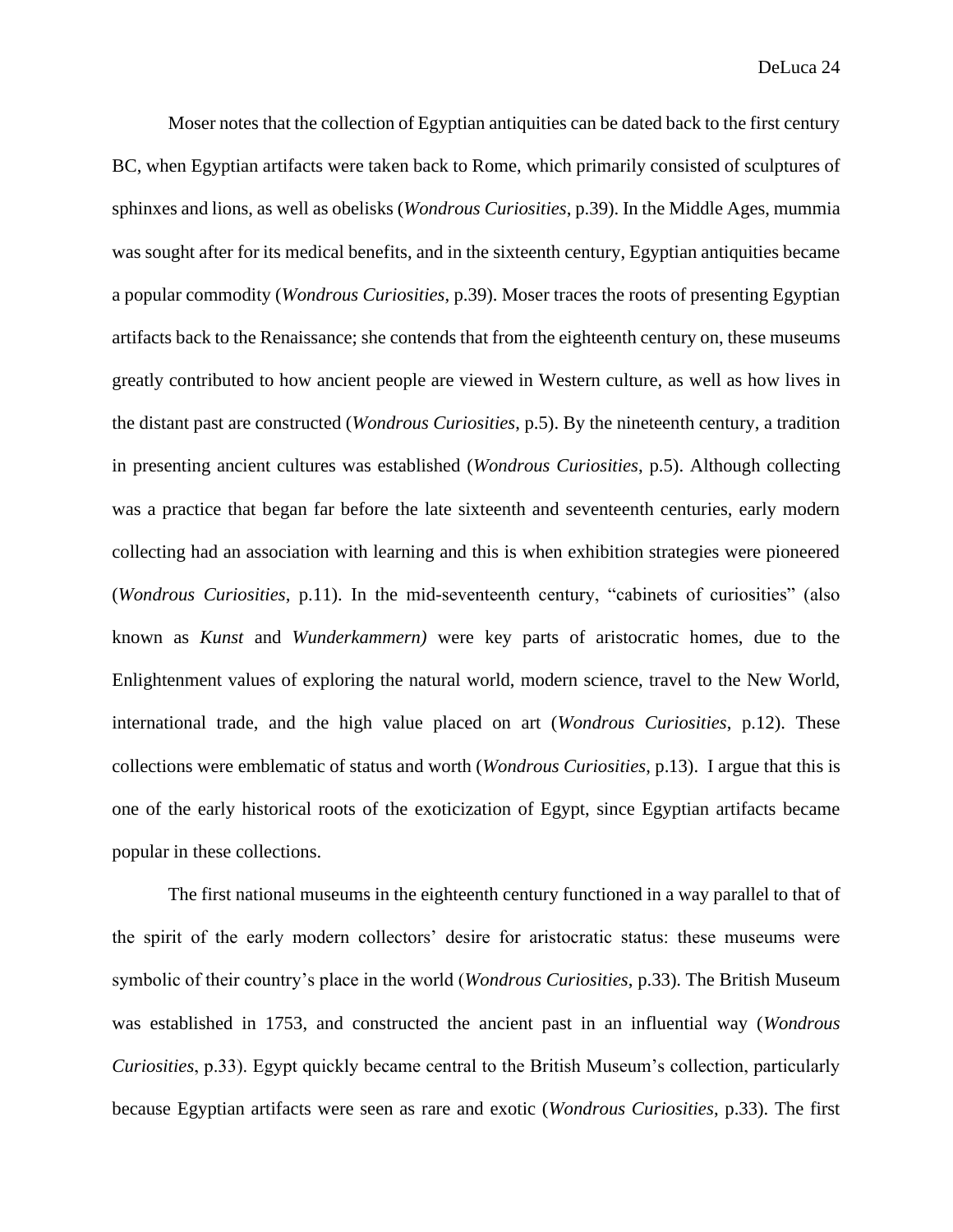Egyptian antiquities collection in the British Museum was by Sir Hans Sloan (1660-1753), and his collection paired with significant donations from other benefactor made Egypt become a primary source of "wondrous curiosities" (*Wondrous Curiosities*, p.33-34). The fact that this collection was created to entertain as opposed to inform their audience (*Wondrous Curiosities*, p.34) is crucial to my argument, as it demonstrates a key thread in the construction of Egypt as a surreal location not to be taken seriously by Western culture.

The arrangement of the early Egyptian collection in the British Museum contributes to the construction of Egypt as a primitive, exotic space. Moser points out that very little space was given for Egyptian antiquities at the British Museum when it first opened; collectors valued Roman artifacts more than that of the Egyptian (*Wondrous Curiosities*, p.48). Instead of being a cohesive collection, the Egyptian artifacts were scattered, not being recognized as its own field of study (*Wondrous Curiosities*, p.48). However, Egyptian artifacts were placed in prime viewing spaces, such as the first exhibit room, which would have provided visitors with their first impression of the museum (*Wondrous Curiosities*, p.49). Although labels were used to delineate objects, the collections were structured by donor, type of object, and cultural group (*Wondrous Curiosities*, p.49), which I believe clearly demonstrates what museum coordinators valued. These artifacts were crowded onto shelves; the chaotic crowding of objects was used to obtain and keep the audience's interest (*Wondrous Curiosities*, p.50). Objects seemed to be randomly placed next to each other in the cabinets, and the bigger ones were placed outside or in the entrance hall; this all excludes mummies, which were put alongside shabtis, urns, and amulets in the first exhibit room (*Wondrous Curiosities*, p.50). These facts provided by Moser regarding the space in which Egyptian artifacts were presented indicates how British thinkers exoticized and fetishized ancient Egyptian culture. I argue that this contributes to the image of Egypt as preservation-obsessed, as well as mummies being a primary iconographic emblem of ancient Egypt.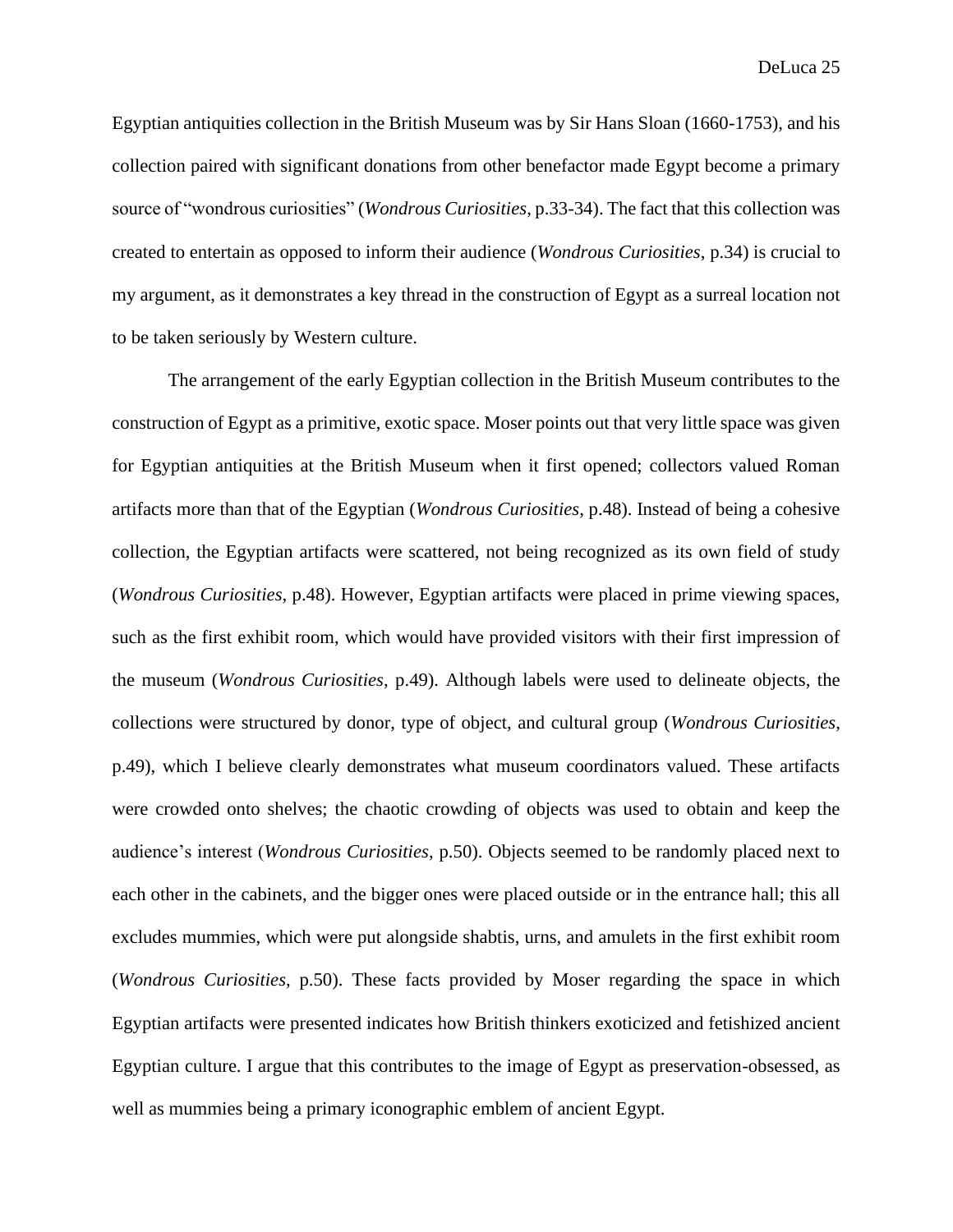Museum patronage was indicative of the elitist nature of collecting. One could learn about who went to the British Museum via the museum's regulation on access, which excluded many members of society (*Wondrous Curiosities*, p.53). To be allowed in the museum, one would have to create a written application for a ticket before gaining admission, and only ten tickets per hour on weekdays were granted, so only the educated or those with connections would be let in (*Wondrous Curiosities*, p.53). Trustees did not value accessibility, stating that the collections were designed for the "learned and studious men, both native and foreigners" (*Wondrous Curiosities*, p.52). It is also noteworthy that, although women and children were permitted access to the museum, they were not allowed to view the "monsters" and "anatomical preparations" (body parts and skeletons); they were deemed "not proper objects for all persons, particularly women with Child" ("A Plan for…" p.52-53) (*Wondrous Curiosities*, p.54). There were an array of negative reviews on Egyptian art, because it did not imitate nature and did not look like Greco-Roman art (*Wondrous Curiosities*, p.58). This demonstrates a perceived inferiority of Egyptian culture that proves to be enduring. Nevertheless, all audience members (even those who were deemed less educated than others) would have likely been familiar with Egypt through classical studies, biblical history, as well as representations in art, architecture, decorative arts, operas, and novels (*Wondrous Curiosities*, p.55). From these disciplines, Egyptian iconography such as mummies, sphynxes, obelisks, pyramids, and hieroglyphics were identified (*Wondrous Curiosities*, p.55).

In 1808, the Townley Gallery was installed in the British Museum, which was their first purpose-built gallery; this was one of the museum's greatest achievements in the nineteenth century, making the British Museum a leader in presenting ancient Egyptian artifacts (*Wondrous Curiosities*, p.65). The collection was given to the British Museum because of a military victory over the French in 1801, so it was popular in the media; however, this also means that Egyptian artifacts were being treated like war trophies (*Wondrous Curiosities*, p.65). With regard to other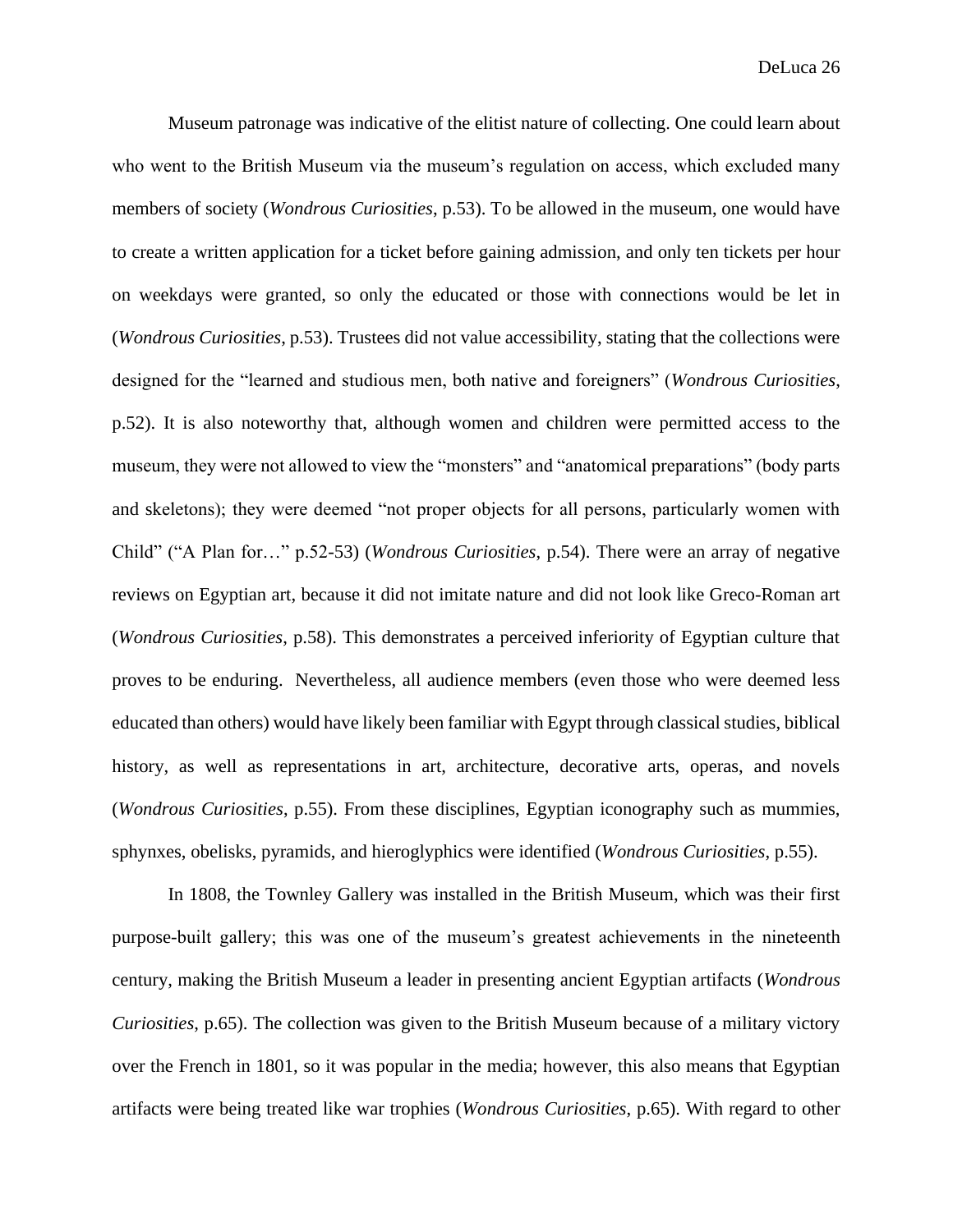installations, there was the exhibition of Henry Salt in 1823, the Smirke gallery and Egyptian Room, 1834 and 1837, which characterized an explosion of Egyptian artifacts in the museum in 1830s, as well as the extended Smirke Galleries, 1854-1880 (*Wondrous Curiosities*, p.93;125;147;171). This marked the first effort to create a collection management program for Egyptian artifacts (*Wondrous Curiosities*, p.171). This new Egyptian gallery was organized in a new manner: chronologically; this presented the antiquities to make them appear to be historical documents as opposed to inferior pieces of art (*Wondrous Curiosities*, p.171) This was made possible by the comprehension of hieroglyphics, and demonstrated that Egyptology had become a discipline: "Significantly, however, while the new arrangement of 1854 encouraged visitors to appreciate the archaeological significance of the antiquities for the first time, it continued to fulfill their expectations of witnessing a mysterious ancient society characterized by an obsession with death and the afterlife" (*Wondrous Curiosities*, p.171). Thus, the chronological organization of Egyptian artifacts inherently presented them in a fashion implying a linear, historical narrative, which in reality was structured in such a way to emphasize the mysterious nature of Egypt.

Egyptian artifacts presented in the British Museum were chosen because of their exotic nature, as opposed to being selected for the construction of an accurate historical narrative of Egypt. The array of Egyptian artifacts all centered around death work to demonstrate Egypt as a place fixated on preservation: "...beyond the observation that the prevalence of funerary items represented Egypt as a culture haunted by an obsession with death, the Egyptian objects were enjoyed as curiosities that stimulated the basic emotional responses of wonder and awe" (*Wondrous Curiosities*, p.225). Moser asserts that the museum's first Egyptian display was not made to explain ancient Egypt properly, but to depict ancient Egypt as mystical (*Wondrous Curiosities*, p.226). Through Moser's work, one can see how Egypt has been reinforced as static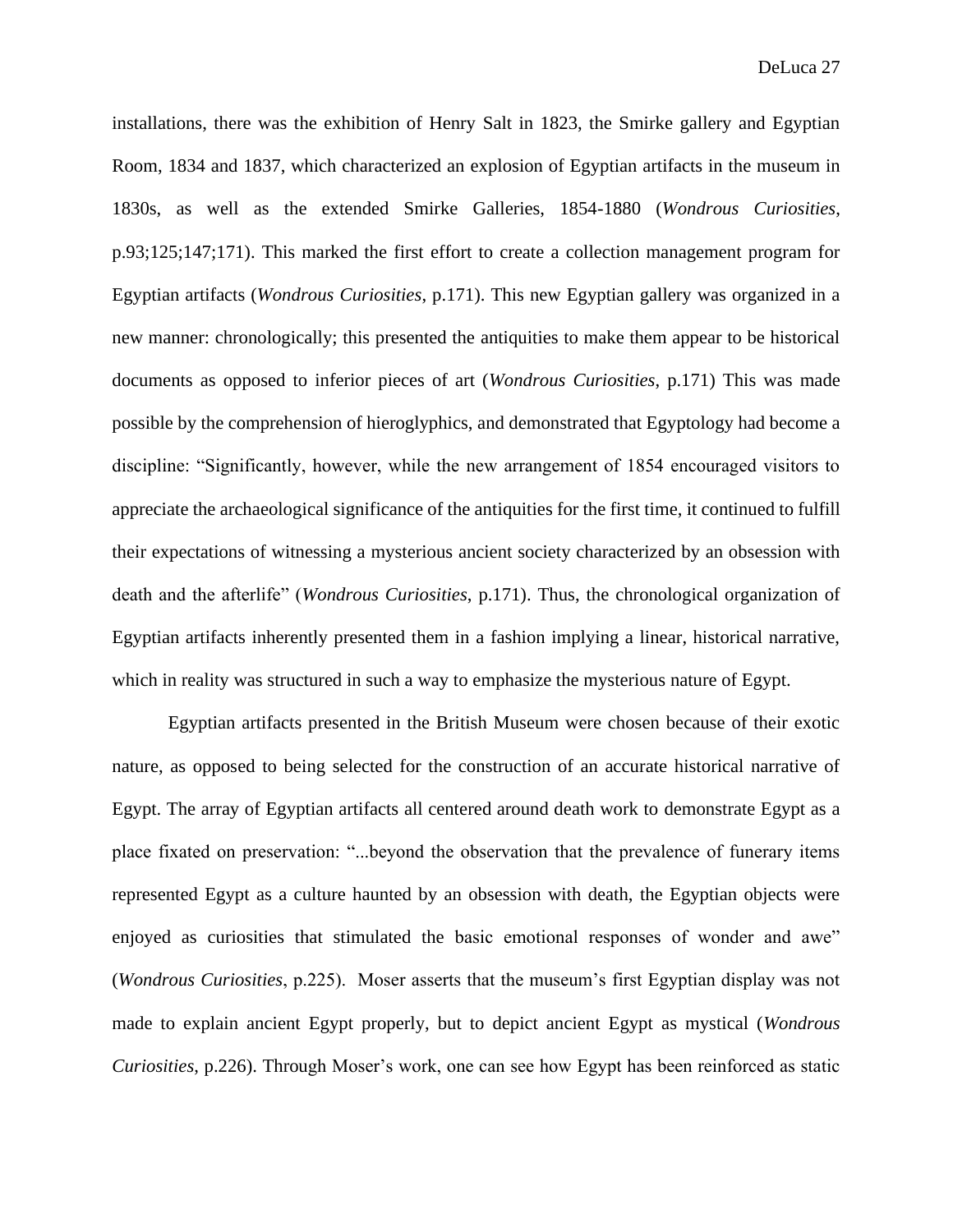through the narrative the British Museum has constructed from the acquisition, arrangement, and reception of Egyptian artifacts.

In *Imperial Bodies*, Minkin delves into the way in which consulates managed the deaths of the diverse population of late-nineteenth and early-twentieth-century Alexandrians. Minkin looks at death in both a localized and transimperial fashion, unpacking the way in which consulates tactfully made the death of foreign nationals political (*Imperial Bodies,* p.15-16). Although logistically international treaties made consulates have jurisdiction over foreign subjects, the consulates relied on the national Egyptian government; European consulates often asked the Egyptian government for resources for hospitals and burial sites, as well for jurisdiction over the documentation of the deceased (*Imperial Bodies,* p.15). Minkin underscores the fact that, when looking at archival documents of the British, French, and Egyptian documentation, the Egyptian government had a great deal of authority over the deceased, despite these large imperial powers exerting their power via local consulates (*Imperial Bodies,* p.15-17). This can be shown in the way in which the Egyptian government continued to have control over land and resources, even during British occupation (*Imperial Bodies,* p.211). I argue that the political and imperial importance of dead bodies in Egypt contributes to the historical understanding of Egypt as both preservation and death obsessed.

Minkin states that funerals in Alexandria, where people came from all over the world, were creations of community, through the combined forces of medical workers, consular employees, and funeral arrangers (*Imperial Bodies,* p.85). In the late-nineteenth and early-twentieth centuries, peoples' bodies had to be buried in close proximity to where the person died, and could not be transported without permission of the Health Ministry ("Consular Establishment") (*Imperial Bodies,* p.88). The role of consulates in the funerary process was manipulated in order to push back against other consulates' space in Egypt and demonstrate their importance in the city (*Imperial*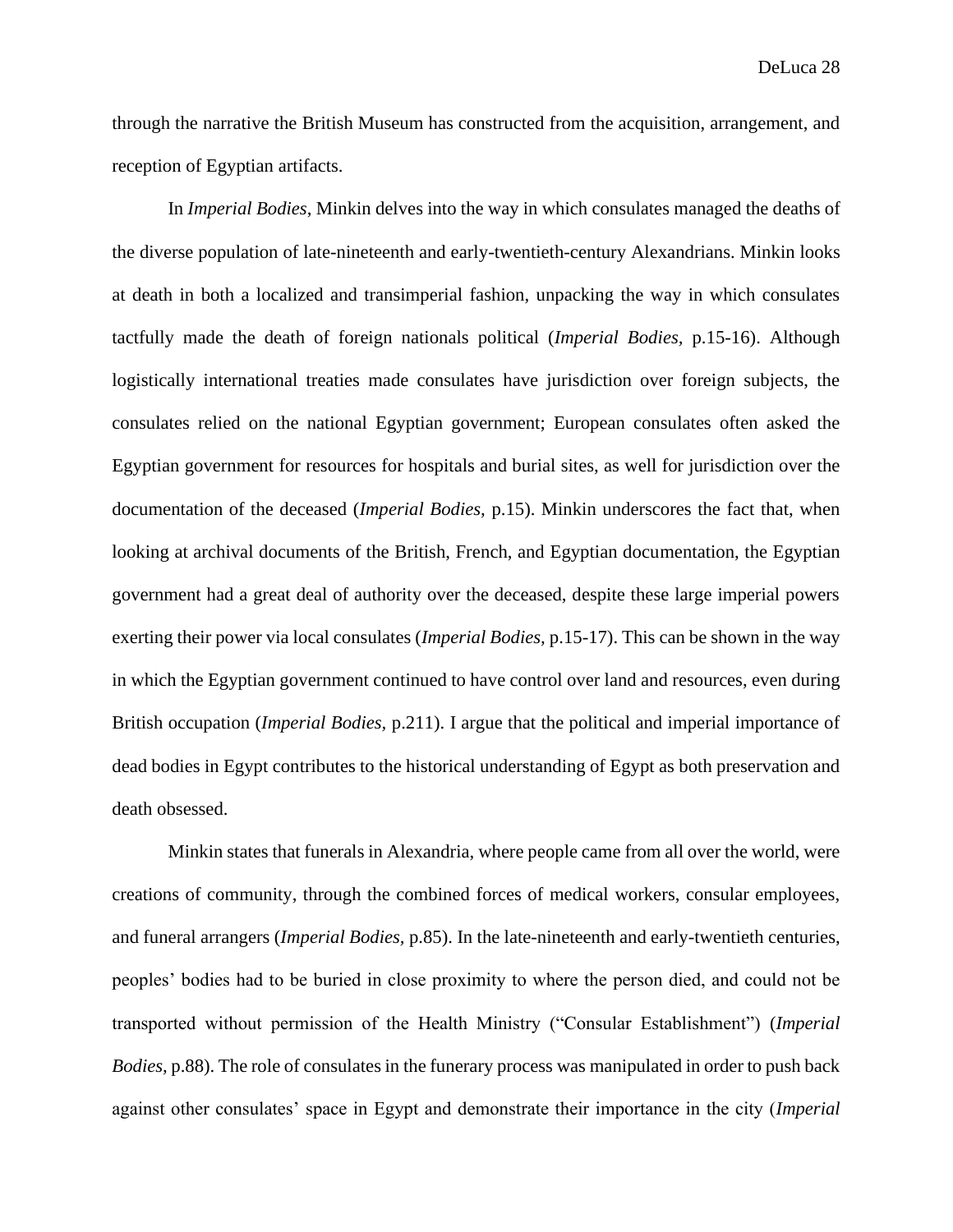*Bodies,* p.86-87). This reveals how imperialistic desires knew no bounds and could even permeate something that may seem natural and therefore inherently apolitical, death. Consulates organized the funerals of their subjects, creating imperial bodies, essentially allowing the British and French to exert their presence in Alexandria despite these bodies initially solely being labeled as Alexandrian (*Imperial Bodies,* p.90). These funerals, however, were steeped in cultural meaning, for having a respectable funeral was indicative of a person being well-liked and gave clues regarding their socioeconomic status (*Imperial Bodies,* p.96). Funerals brought together people with similar social, economic, religious, or political identities, yet also created short-lived groups of people that would have not existed before in Alexandria (*Imperial Bodies,* p.97-98). Minkin connects funerals to the preservation of a unique city, and ultimately stasis: "In Alexandria, funerals served to underscore the complexity of the population and the unique space within which they lived and died... funerals allowed consulates to claim the bodies of Alexandrians as their own—to turn dynamic, complicated once-living people into static, defined imperial bodies" (*Imperial Bodies,* p.120). I ultimately argue that the social and political nature of funerals in Alexandria contributes to the pre-existing notion that Egypt is preservation-obsessed, which all collectively functions as an indicator of Egypt as a place of stasis.

Lastly, the documentation of the deceased functioned as an important aspect of preservation. Minkin highlights that, in this documentation, people were permanently deemed a part of a nation (*Imperial Bodies,* p.159). Minkin contends that civil registers allowed imperial powers to learn about their national subjects that "could be divided into the categories that the empire might need" ("Excluding and Including...") (*Imperial Bodies,* p.160). Civil status registers and inquests allowed the government to identify those who pass away, and, at times, learn about how they died (*Imperial Bodies,* p.161). This assertion of imperial power by Europeans would be used to loosely divide people into the categories of "citizen, subject, and protégé" so that the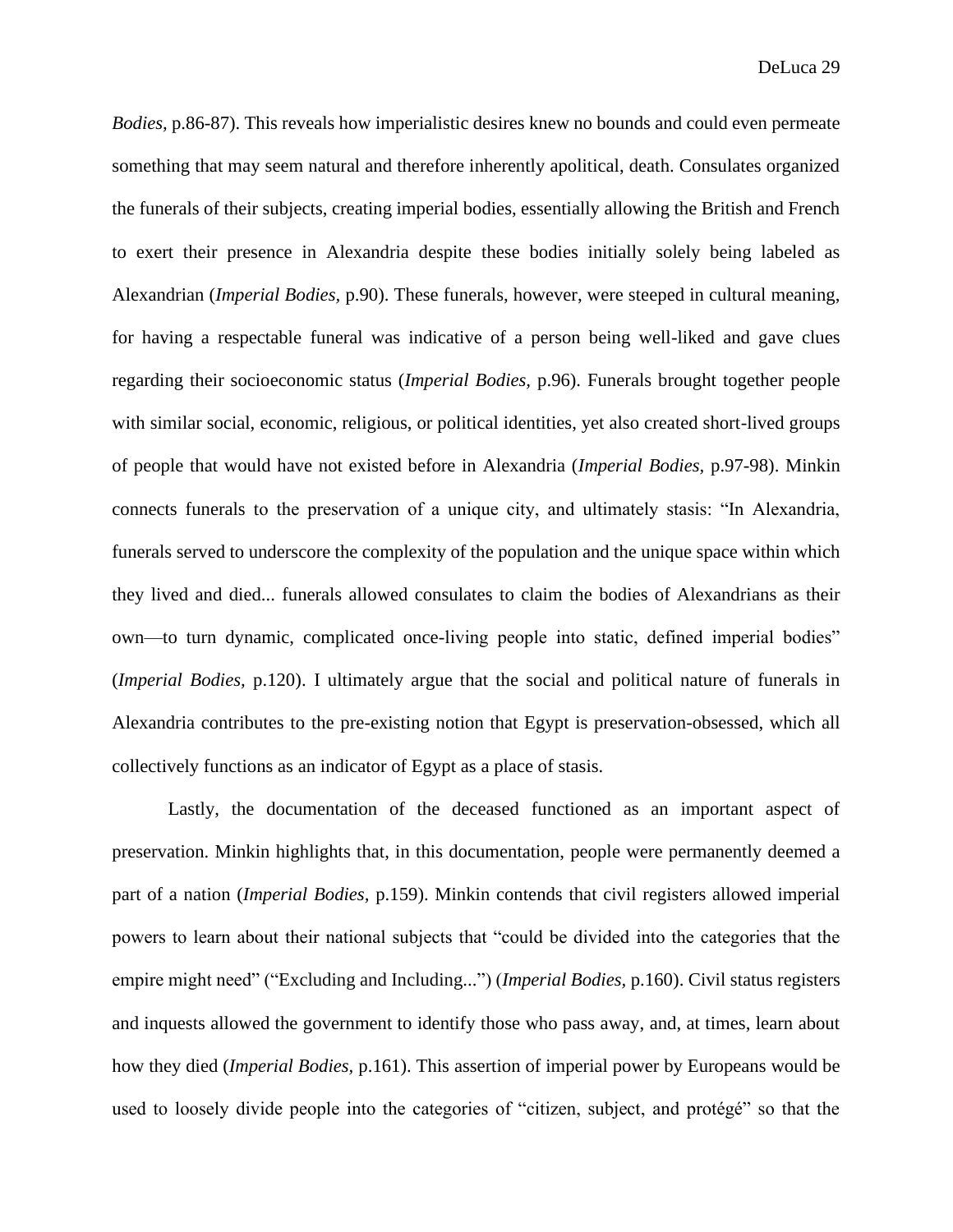imperial power knew where to situate these people; when some people did not quite fit into either of these spaces, they became "liminal subjects of empire," which these imperial powers would attempt to manipulate in hopes of being able to legally claim their bodies ("Protected Persons?" p.85) (*Imperial Bodies,* p.160). All in all, Minkin argues that, "Together the registers and inquests reveal that the process of investigating and recording death intertwined the consulates with local space and governance" (*Imperial Bodies,* p.161). This demonstrates the inherently imperial history of death in Egypt, and works to reveal the relevance of imperial powers in my thesis, as related to death and preservation. As one of her final points, Minkin argues that death is ever-present, yet rarely focused on in academic scholarship on the Middle East ("History from Six-Feet…") (*Imperial Bodies,* p.211); I argue that, although the social process of dying may not be investigated frequently, notions of preservation and mummification are incessantly highlight in literature about Egypt, contributing to the construction of Egyptian culture as eager to both preserve and eternally exist within a distant past.

## **Chapter 2: Egyptian Iconography, Temporal Inconsistencies, and Real-World Resonances \*\*\*\****First published in the International Journal of Humanities and Social Sciences*

## **Egyptian Temporality in** *Pharos, the Egyptian*

In the novel *Pharos, the Egyptian* by Guy Newell Boothby, Boothby depicts Egyptian temporality as static, and contrasts it with the imperial quick-time of England. Utilizing Edward Said's *Orientalism* (1978), I argue that postcolonial theory enforces this historical understanding by demonstrating the stereotypical Western ideas that 'Other' the East and deem Egypt as an ancient, technologically-stalled location. *Pharos, the Egyptian* enforces Egypt as a static location through both mystical, iconographic Egyptological symbology and an array of temporal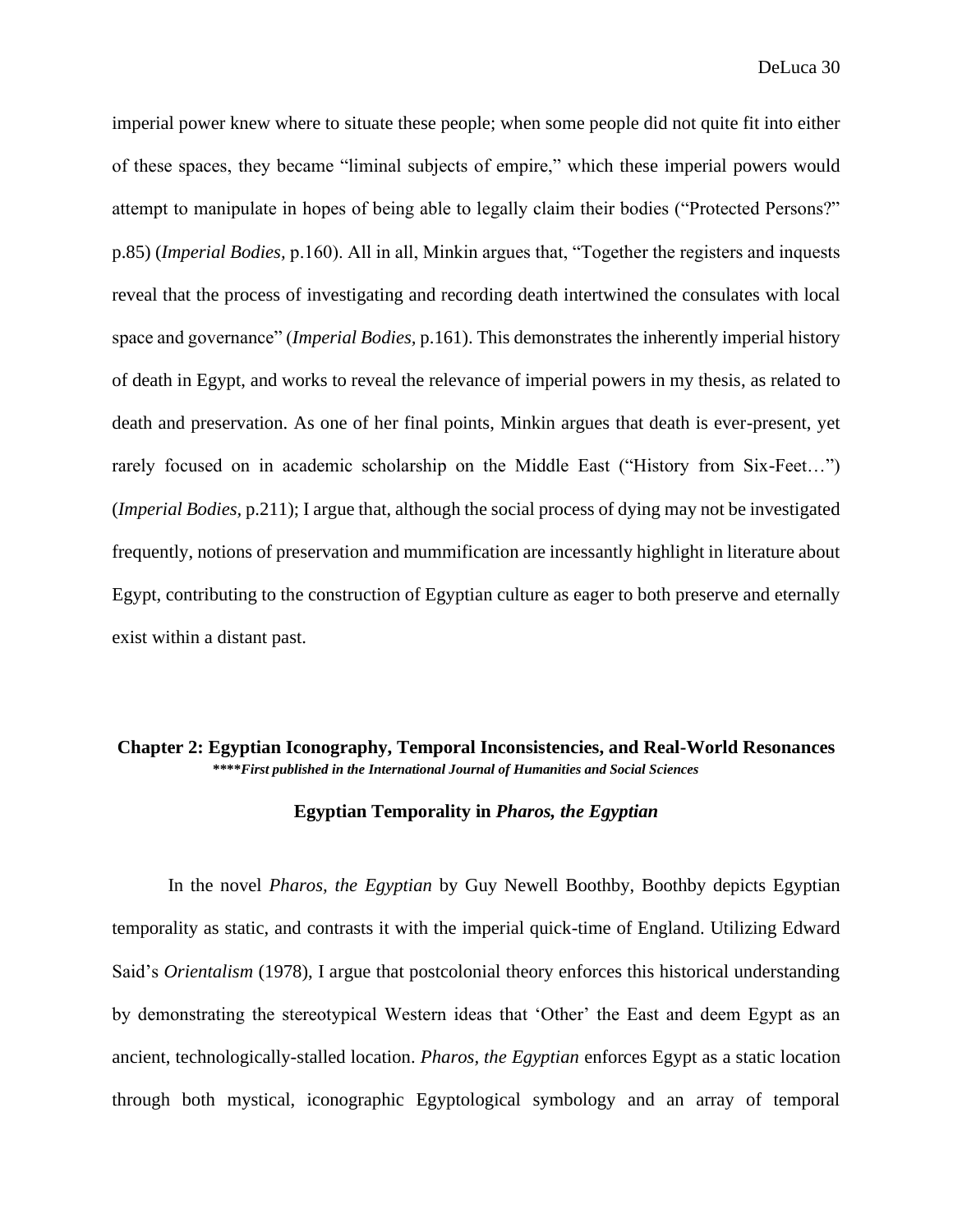inconsistencies, including fainting, entrancement, clairvoyance, and gaps in time. I argue that Boothby subscribes to the longstanding idea of Egypt as an eternally ancient location, and adds to it through the fetishization and mystification of Egyptian identity (by associating Egyptian culture with magic), an idea indirectly supported by postcolonial theory years later.

## **Egypt as Stasis in** *Pharos, the Egyptian***: Iconographic Symbology**

In *Pharos, the Egyptian,* protagonist Cyril Forrester, who is the son of an Egyptologist, has a series of strange, frequent interactions with Pharos. Cyril's mummy of Ptahmes, which he inherited from his father, gets stolen, and it is soon revealed that this is by Pharos. After discussing this with Pharos, Cyril allows Pharos to return this mummy to Egypt, and agrees to go on the journey with Pharos and Valerie, a depressed violinist who lives with Pharos. Both Valerie and Cyril undergo an array of temporal inconsistencies, all catalyzed by the magical powers of Pharos. Through one of these temporal inconsistencies, a vision, Cyril witnesses Ptahmes' burial, and realizes that Ptahmes is Pharos. Cyril and Valerie try to escape from Pharos, and fail, spreading a plague that Pharos created. After the plague spreads, Pharos reverts to being a mummy and dies; through his last vision, readers learn that he will never get a sacred burial.

Throughout *Pharos, the Egyptian*, Boothby employs an array of architectural emblems, which associate Egypt with the ancient past, implying that it has not changed in centuries. Throughout the text, Boothby mentions Cleopatra's Needle nine times; in eight out of nine of these times, Pharos is directly referenced (*Pharos, the Egyptian*). The reference to Cleopatra immediately has the association with a mystical ancient Egypt, despite this monument having been moved from Egypt to London in 1878 ("Cleopatra's Needle…"); this contributes to the Western habit of incessant cultural references to ancient Egypt when discussing modern Egypt. According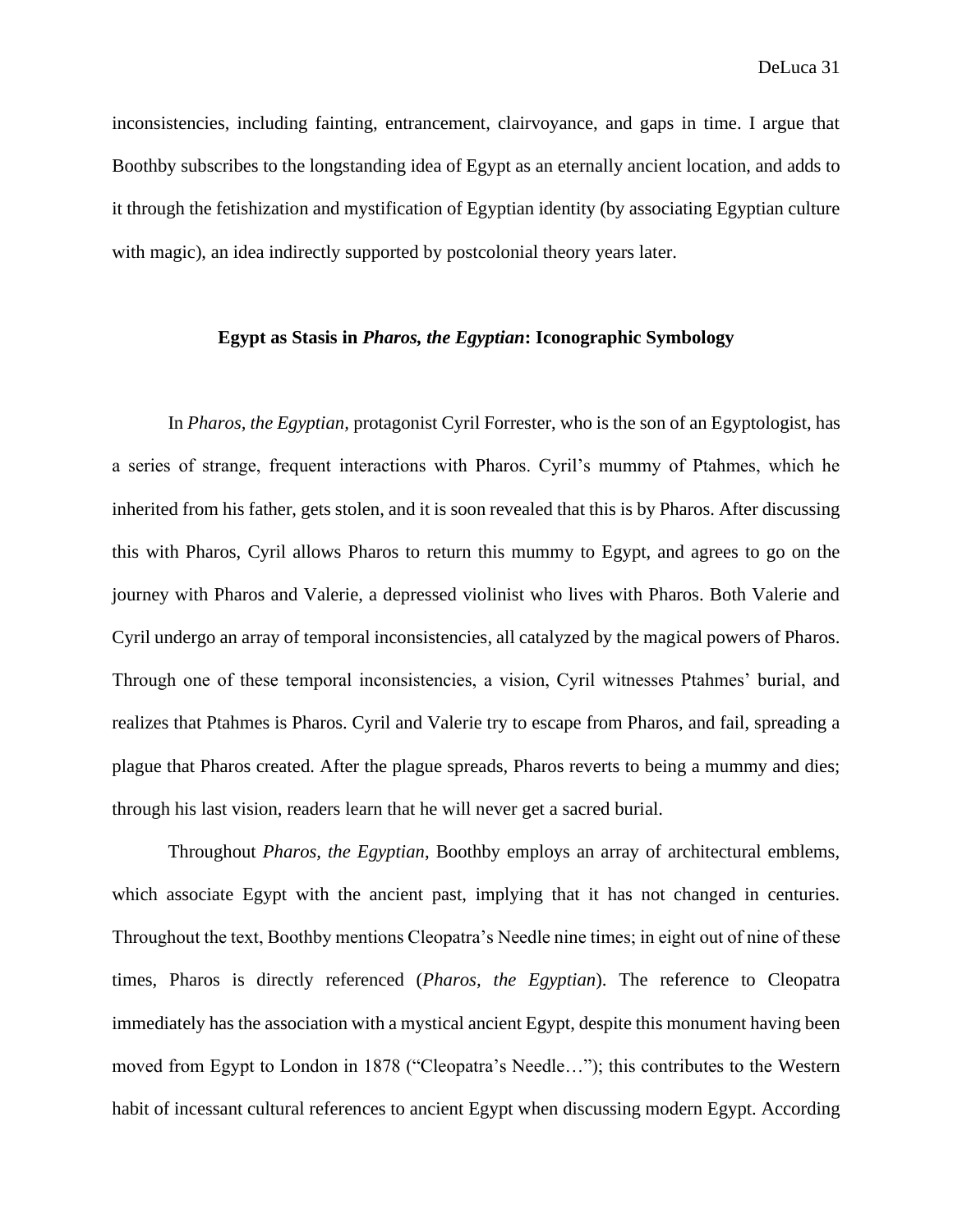to the official inscription translation of the hieroglyphics on the obelisk, which was created by Egyptologist Samuel Birch, above the sphynx is a line that reads, "Great god, lord of both countries; (Ra-men-kheper); giver of life eternal" ("England's…"). This monument also says, "Lord of earth; lord of heaven ; great god; Harmachis; giver of life eternal" and "Of 'the spirits of On beloved-eternal" ("England's…"). Cleopatra's Needle is therefore both nominally and literally symbolic of the eternal. Another symbol Boothby obsessively employs is the Egyptian pyramid; Egyptian pyramids, which were built far before the time of Cleopatra, are so frequently referenced that one would think nineteenth-century Egyptian architecture was only as advanced as the pyramid. Pyramids are mentioned twenty-eight times in this novel and work to depict Egypt as a place that is ancient and slow to technological advancement. Gizeh, the home of the famous Great Pyramid of Gizeh, which Boothby refers to as the symbol that "all the world knows" (*Pharos, the Egyptian*, p.174) is referenced six times, and hieroglyphics are also mentioned six times (*Pharos, the Egyptian*). These are iconic symbols of ancient Egypt. Additionally, sphinxes are mentioned ten times and kriosphynxes five times; these are stereotypical symbols of Egypt that depict Egypt as archaic (*Pharos, the Egyptian*).

In addition to these architectural symbols, there are also other emblems of ancient Egypt embedded in *Pharos, the Egyptian*. For example, locations that were crucial to and often associated with ancient Egypt are constantly mentioned. A stereotypical, Egyptological symbol employed is the Nile, which Boothby references fifteen times (*Pharos, the Egyptian*). One particular employment of the image of the Nile parallels how Cleopatra muses about it in *Antony and Cleopatra*: "To have told her in the broad light of day, with the prosaic mud banks of the Nile on either hand, and the Egyptian sailors washing paint-work at the farther end of the deck, that in my vision I had been convinced that Pharos and Ptahmes were one and the same person, would have been too absurd" (*Pharos the Egyptian*, p.201). This quotation makes reference to the mud along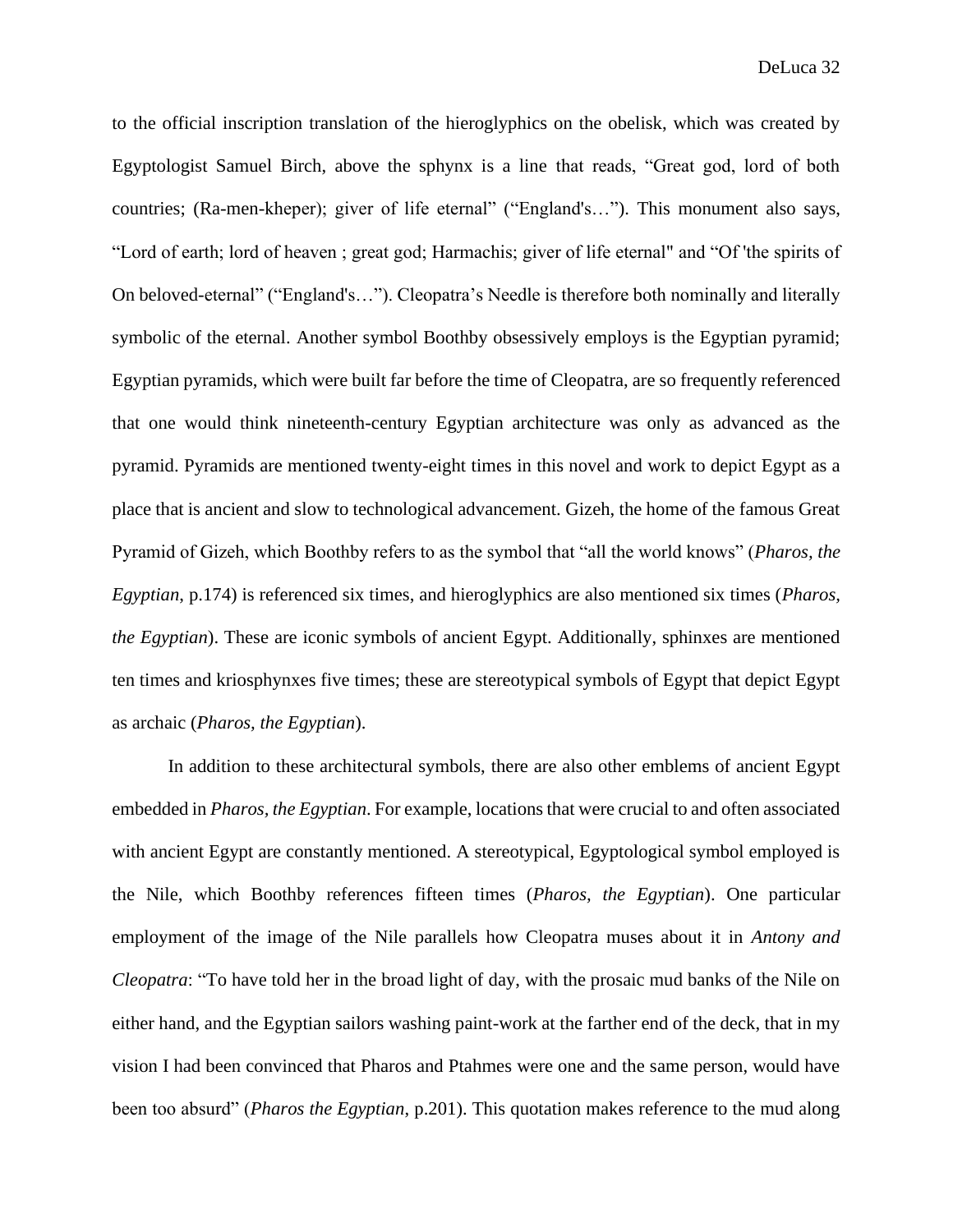the Nile and ties it with the "absurd"—here, the "absurd" is the mystical eternality of Pharos's life because he was not buried properly. This is reminiscent of the aforementioned Cleopatra quote in which she ties the mud of the Nile to the "absurd" or mystical, when saying that she wants to decompose into the Earth and get eaten by flies. These symbols of ancient Egypt reinforce the notion that Egypt is permanently ancient.

Furthermore, Boothby describes Egypt as being "elaborately decorated" and the Egyptian sun as "sinking": "The sun was sinking behind the Arabian hills, in a wealth of gold and crimson colouring... and the steamer was at a standstill (*Pharos, the Egyptian*, p.161;204). These depictions of Egypt relate to my aforementioned discussion of Cleopatra stereotypically being adorned with jewels, as well as my argument more broadly regarding Egypt functioning as temporally-stalled, which is shown by the slow-moving words "sinking" and "standstill." It is also notable that statues are described as being in, "...the most perfect state of preservation" (*Pharos the Egyptian*, p.216), which also demonstrates Egypt as a place of stasis that values preservation. Additionally, mummies are mentioned fifty-one times throughout this novel, which highlights Egypt as a place that longs for eternal preservation and longevity, even in one's afterlife. Tombs were mentioned twenty-eight times, which also reinforces this notion (*Pharos, the Egyptian*). The word "Pharaoh'' was employed thirty-one times, which is symbolic of ancient Egypt's government system and again works to depict Egypt as stuck in archaic times. Even Pharos's name, which can be read as a reference to the Pharos of Alexandria, can be viewed as a nod to ancient Egyptian architecture; Pharos of Alexandria is a lighthouse deemed one of the Seven Wonders of the Ancient World that was built during Ptolemy II Philadelphus's reign, which lasted from (280-247 BC) ("Chapter 7..." p.11). Thus, it is clear that a plethora of emblems of ancient Egypt work to depict Egypt as a permanently ancient place of eternal stasis.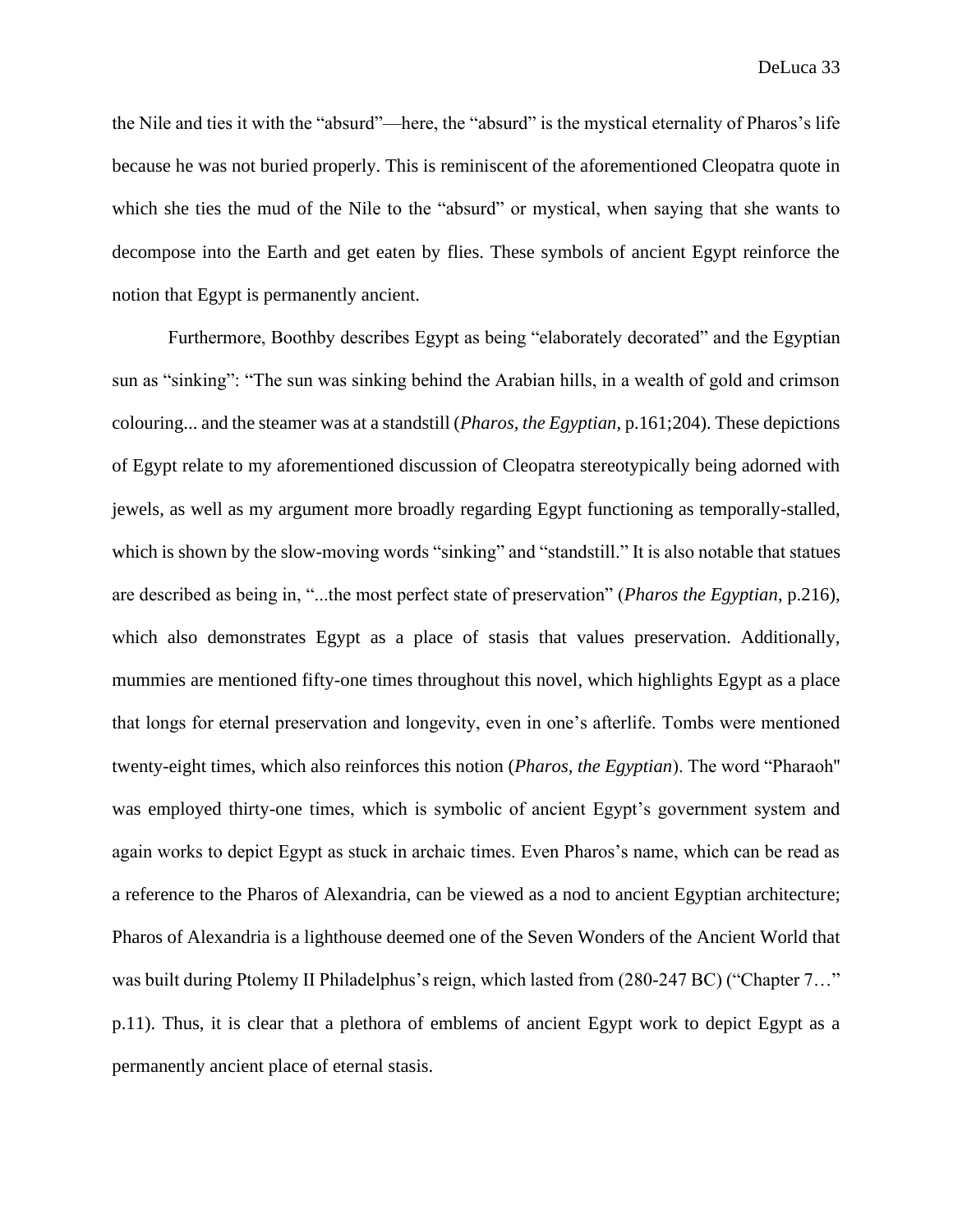#### **Temporal Inconsistencies: Near-fainting, Fainting, and Entrancement**

Cyril constantly feels faint when in Pharos's presence. I argue that this warping of the perception of time by Pharos that affects Cyril is an extension of the idea of Egypt as a place of stasis; however, this extension is exaggerated because this is not merely a dormant symbol—in *Pharos, the Egyptian*, the warping of time is contagious. At his first encounter with Pharos, Cyril describes himself as "shuddering" and being hit with "an indescribable feeling of nausea" when making eye contact with Pharos for the first time (*Pharos, the Egyptian*, p.27). Although Cyril initially claims to not know why he begins to feel ill, he immediately associates it with the presence of Pharos: "What occasioned it I could not tell, nor could I remember having felt anything of the kind before... Connecting him in some way with the unenviable sensation I had just experienced, I endeavoured to withdraw them [his eyes] again, but in vain" (*Pharos, the Egyptian*, p.27). It is also noteworthy that this is an early example of Cyril's lack of self-control around Pharos—this functions as a hypnosis of sorts before the official entrancement by Pharos begins. During his second encounter with Pharos, at the Academy, Cyril immediately feels faint: "The room and its occupants began to swim before me. I tottered, and at length, being unable any longer to support myself, sat down on the seat behind me. When I looked up again I could scarcely credit the evidence of my senses" (*Pharos, the Egyptian*, p.35). This is evidently not to be a coincidence because, after Cyril runs into Pharos at Medenham's House, he becomes faint again: "Then a change came, and once more I experienced the same sensation of revulsion that had overwhelmed me twice before" (*Pharos, the Egyptian*, p.42). It is therefore clear that the presence of Pharos makes Cyril feel faint; this near-altering of Cyril's state of consciousness affects his perception of time, because consciousness directly impacts one's experience of time.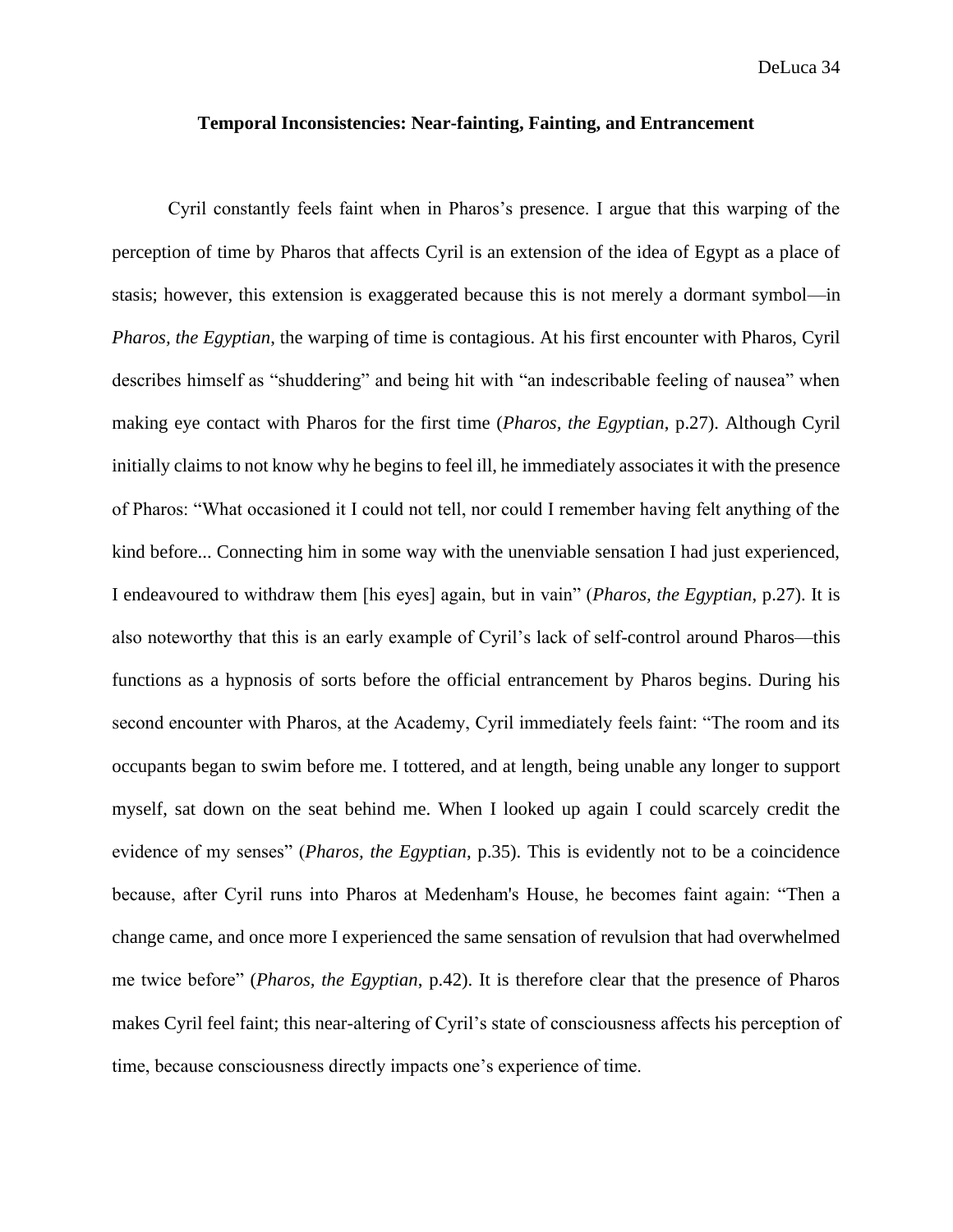In addition to causing Cyril to feel faint, Pharos also makes him lose consciousness. Cyril first loses consciousness when Pharos goes to his studio, eager to take the mummy from his possession: "Gradually and easily I sank into the chair behind me, the room swam before my eyes, an intense craving for sleep overcame me, and little by little, still without any attempt at resistance, my head fell back and I lost consciousness" (*Pharos, the Egyptian*, p.61-62). This reveals Cyril's loss of agency over his own body and loss of consciousness just after his disagreement with Pharos. Pharos also alters Cyril's consciousness after he follows him into the Great Pyramid of Gizeh; even though Pharos is not described as physically seeing Cyril, he must have sensed him and used his powers from afar: "At any rate, I have a confused recollection of running round and round that loathsome place, and of at last falling exhausted upon the ground, firmly believing my last hour had come. Then my senses left me, and I became unconscious" (*Pharos, the Egyptian*, p.178). After waking up, Cyril describes himself as being "more dead than alive" (*Pharos, the Egyptian*, p.179), which shows that Cyril only partially regained consciousness; this was done by Pharos so that Cyril would succumb to his will and follow him through the Great Pyramid. Soon after, Pharos explicitly alters Cyril's state of consciousness by feeding him an opiate (*Pharos, the Egyptian*, p.181). Pharos therefore demonstrates a sense of entitlement to Cyril's consciousness, and does not fear altering it in front of him. After being taken to the underground vault, Cyril makes an interesting, perhaps masochistic, remark about desiring to not be fully conscious: "Little by little a feeling of extreme lassitude was overtaking me; I lost all care for my safety, and my only desire was to be allowed to continue in the state of exquisite semi-consciousness to which I had now been reduced" (*Pharos, the Egyptian*, p.218). This illustrates the addictive nature of opiates as an escape, and also serves as foreshadowing for when Cyril again loses consciousness: "More dead than alive, I accommodated myself to the shuffling tread of the camel as best I could, and when at last I heard Pharos say in Arabic, "It is here; the beast lie down," my last ounce of strength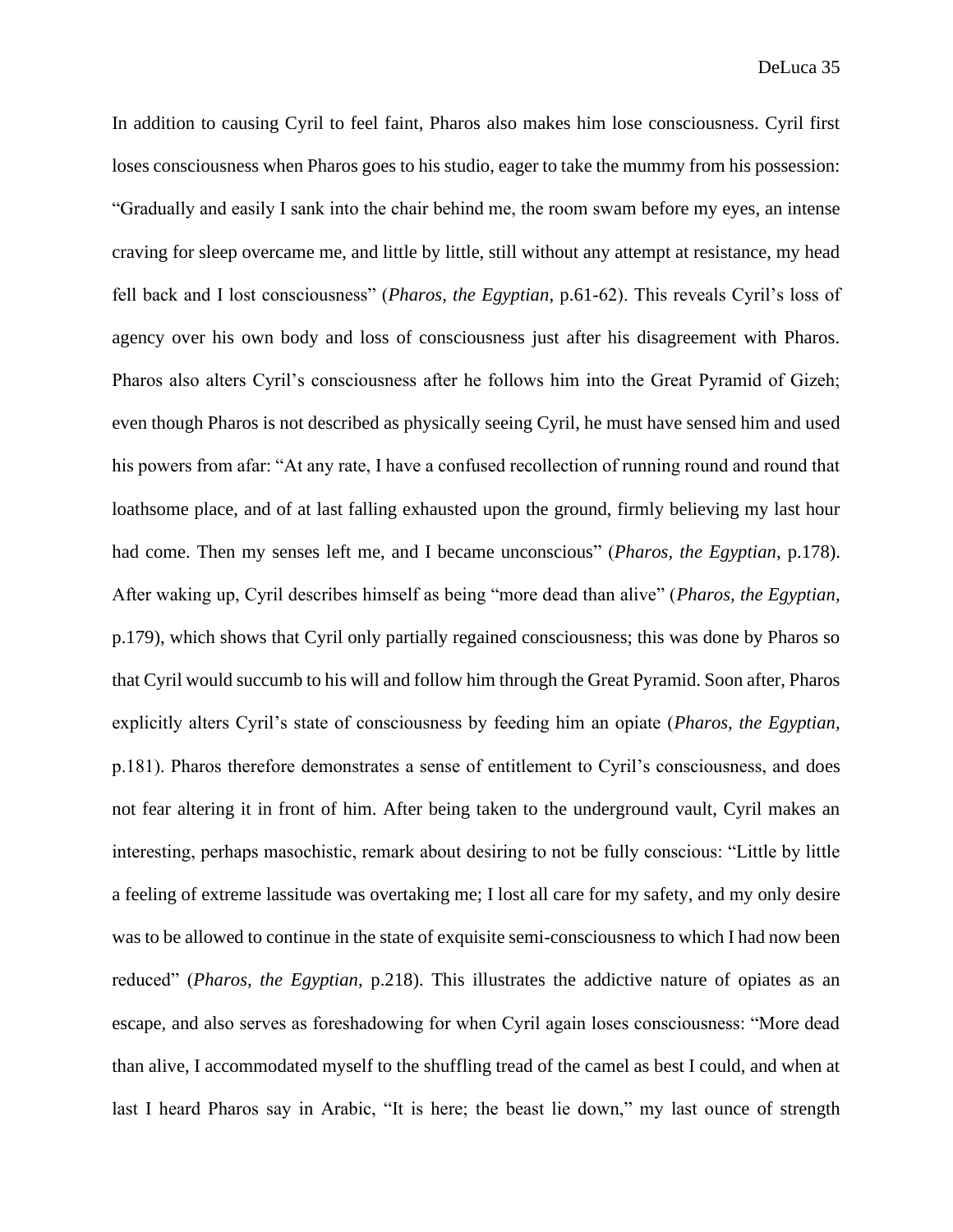departed, and I lost consciousness" (*Pharos, the Egyptian*, p.230-231). The idea of being "more dead than alive" is again repeated, demonstrating a wavering of consciousness that here dwindles to nothing. Thus, Pharos feels entitled to manipulating Cyril's consciousness and therefore his perception of time.

Cyril is not the only one whose consciousness Pharos controls; once Pharos finally catches up to Cyril and Valerie after they escape his power, he makes Valerie faint as well: "As the person, whoever he might be, entered, Valerie uttered a little cry and fell senseless into my arms. I held her tightly, and then wheeled round to see who the intruder might be (*Pharos, the Egyptian*, p.267). Although one could read this as Valerie fainting because of her own emotions, moments later, Cyril determines that she is dying; it is later revealed by Pharos himself that Pharos causes this: "As soon as I entered the room in which she was waiting for me, the attraction culminated in a species of fainting fit" (*Pharos, the Egyptian*, p.323). The last altering of Valerie's consciousness occurs after Cyril reveals his knowledge about the truth of his relationship with Pharos: "Then, swift as a panther, she sprang upon him, only to be hurled back against the wall as if struck by an invisible hand. Then, obedient as a little child, I closed my eyes and slept" (*Pharos, the Egyptian*, p.358). Due to the fact that consciousness directly impacts how one perceives time, and the loss of consciousness puts a halt to time for one who faints, Pharos is subtly conveyed as a being of stasis through how he alters people's consciousness at his will.

Pharos also utilizes entrancement as a hypnosis about six times in the novel, which is another temporal stallment, to warp the consciousness of Cyril. Hypnotic entrancement is first seen when Pharos comes to Cyril's studio to steal the mummy: "At any rate, from the moment he pounced upon me I found myself incapable of resistance. It was as if all my will power were being slowly extracted from me by the contact of those skeleton fingers..." (*Pharos, the Egyptian*, p.61). Here, Cyril describes being paralyzed by the will of Pharos. Cyril shows awareness of this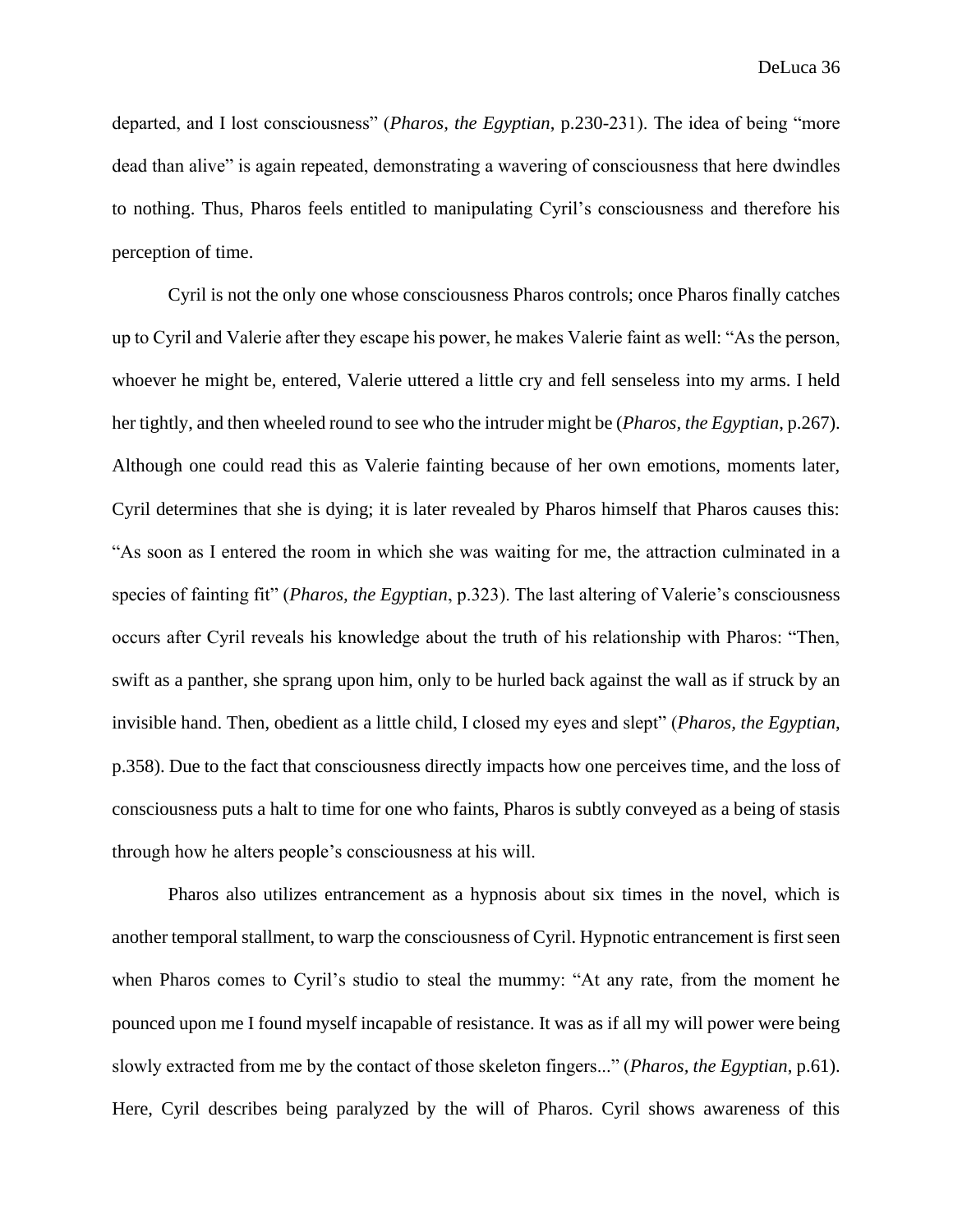occurring by later confronting Pharos with it; this ability to recall hypnosis is vital to the authenticity of the manuscript that holds the narrative: "You expressed a wish that I should present it to you, and, when I declined to do so, you hypnotised me, and took it without either my leave or my license..." (*Pharos, the Egyptian,* p.102). After descending into the vault of the Great Pyramid, Cyril describes himself as obliging to Pharos's will and "doing as he ordered'' by laying down on an alabaster slab, even though in other circumstances, he would not have; Cyril states that, "With this he departed, and I remained standing where he had put me, watching and waiting for what should follow... Under the influence of the mysterious preparation to which l had been subjected, such things as time, fear, and curiosity had been eliminated from my being" which can be read as a hypnosis that eradicated his rational emotions (*Pharos, the Egyptian*, p.217;219). This portrays Cyril as passively observing his surroundings, and unable to have any agency over his own body. Cyril later describes being hypnotized by Pharos when Pharos locates Cyril and Valerie after their escape: "...I was scarcely capable of even a show of resistance... he meant the accomplishment of some new villainy, but what form it was destined to take I neither knew nor cared. He had got me so completely under his influence by this time that he could make me do exactly as he required'' (*Pharos, the Egyptian*, p.279). The placement of this hypnosis occurring while Pharos is angry and wants Cyril to be subservient demonstrates Pharos's manipulation of his mystical power. Soon after this miniature hypnosis, Pharos sends Cyril into a five-day hypnotic trance: "...no less a period than five days and six nights Pharos kept me in the same hypnotic condition... I did everything with that peculiar listless air that one notices in a man while walking in his sleep" (*Pharos, the Egyptian*, p.359). The varying lengths in the duration of Cyril's hypnosis is a testament to the power of Pharos, and his ability to manipulate Cyril's consciousness. Thus, Pharos sends Cyril under an array of instances of hypnotic entrancement, which function as examples of temporal inconsistencies.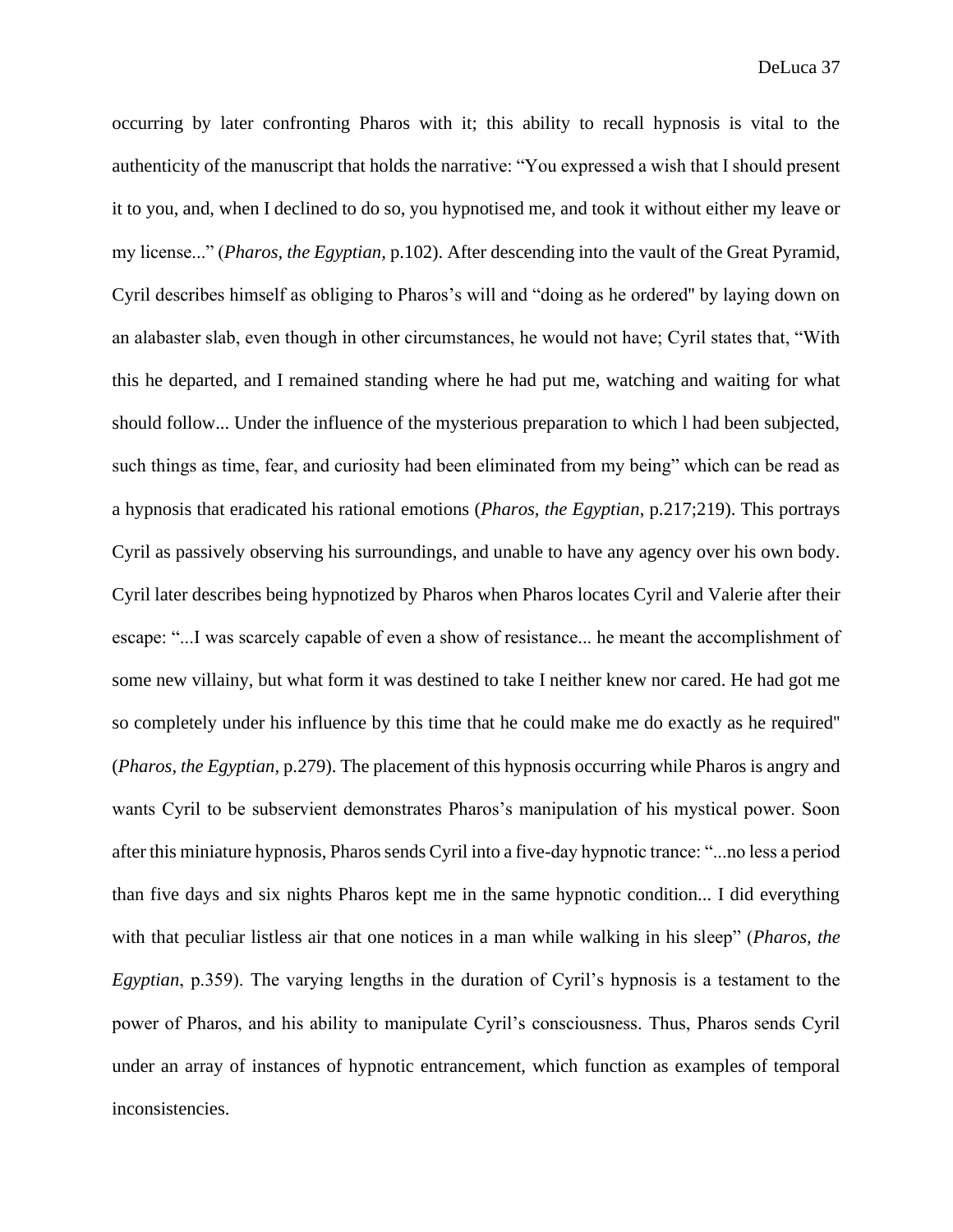DeLuca 38

## **Temporal Inconsistencies: Clairvoyance, Time Traveling, and Gaps in Time**

In addition to the hypnotic entrancement of Cyril, Pharos entrances Valerie and utilizes her as a mechanism to see both into the past and future; this ultimately warps how Valerie perceives time and space in order to benefit Pharos. Pharos first entrances Valerie on the ship by having her hold his hand and describe what she sees; she monotonously describes a desert, then a scene with an engraved cavern and a dead body on a slab of rock, followed by a final, ominous forecast: ""I see death," said the voice. "Death on every hand It continues night and day, and the world is full of wailing"" (*Pharos, the Egyptian*, p.144-146). Pharos ends this entrancement session by saying, "It is well; I am satisfied" and telling Valerie that she will fall asleep and forget the episode ever occurred (*Pharos, the Egyptian*, p.146). Later, Pharos again asks to take Valerie's hand and says: "Through you it is decreed that I must learn my fate. Courage, courage—there is naught for thee to fear!" (*Pharos, the Egyptian*, p.373). This association of Valerie with fate perfectly demonstrates how Pharos uses her as an oracle of sorts. Pharos again entrances Valerie, and this time Cyril is transported along with them into the past: "...at any rate, I suddenly found myself transported from Park Lane away to that mysterious hall below the Temple of Ammon, of which I retained so vivid a recollection" (*Pharos, the Egyptian*, p.374). Here, Cyril and Valerie are described as being in "semi-darkness," where a man that was previously Cyril's guide is talking to Ptahmes, son of Netruhôtep; he acknowledges Ptahmes's selfish use of power and states that Ptahmes is being punished because of it (*Pharos, the Egyptian*, p.374). This vague vision contributes to the mysticism of Egyptian identity in this novel; what is being seen is an ominous discussion of a restless afterlife for Pharos, which demonstrates the Egyptian value of eternal, sacred preservation. Then, the vision shifts to a tomb, where men are lifting Ptahmes's mummified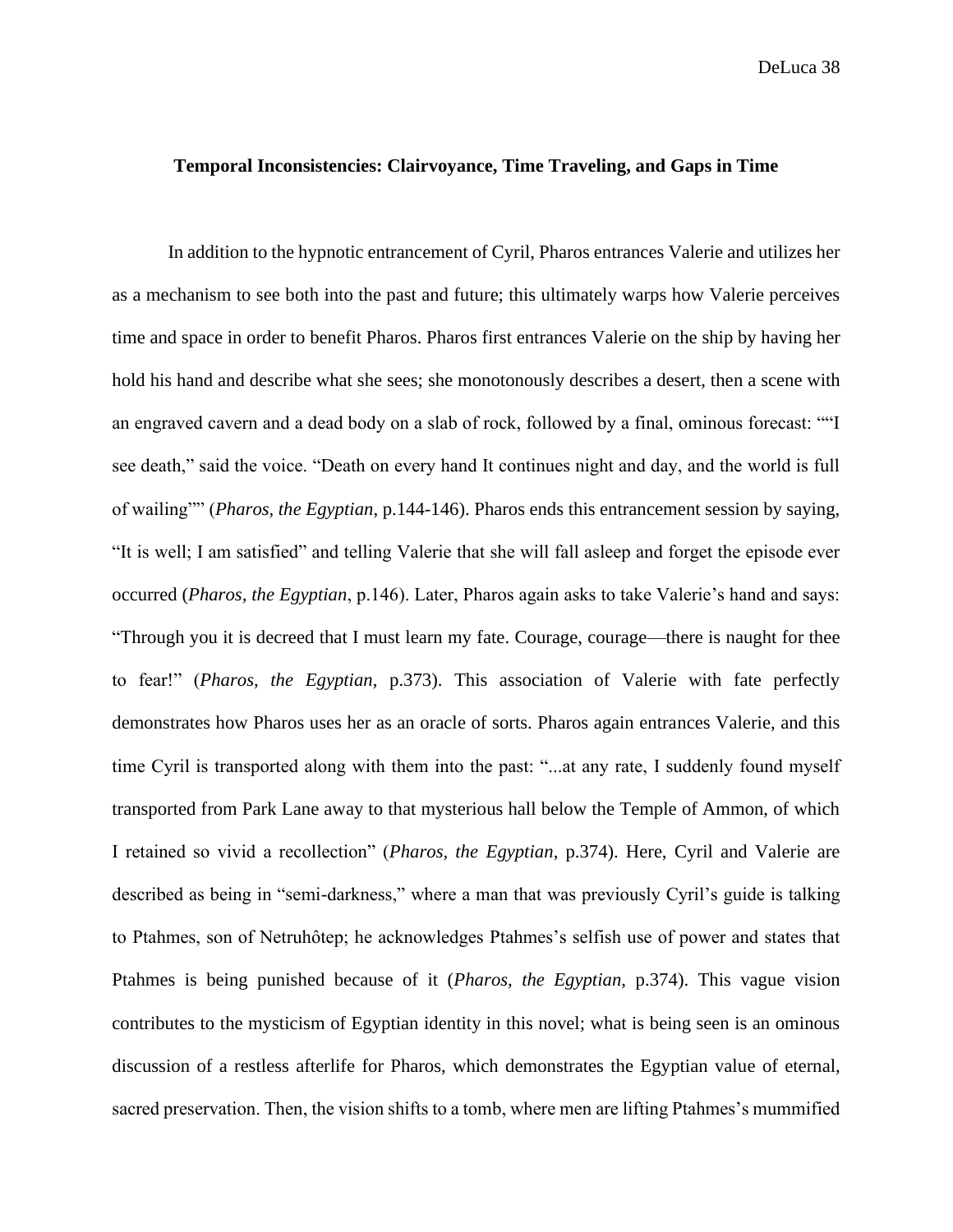body from a vault; Boothby describes Valerie as somehow being released from the entrancement and running away from horrified Pharos (*Pharos, the Egyptian*, p.375). This again reveals the Egyptian value of eternal preservation. Ultimately, Pharos treats Valerie like an oracle by Pharos that allows him to gain insight about his lack of a sacred burial, which explains why he is doomed to a torturous, restless afterlife of sorts. This implies an Egyptian obsession with the past and sacred preservation, which is shown through Pharos's ability to stall how Valerie perceives time in order to go back to the ancient past for as long as her visions allow. Thus, Pharos manipulates Valerie's perception of time as a clairvoyant entity in order to reckon the ancient past and confront his impending, eternal death.

Cyril is also entranced and transported across time and space, even without Valerie being used as a clairvoyant mechanism. This first happens in the Great Pyramid, where a bright light hypnotizes Cyril and transports him back to the pylon where Pharos and Cyril once stood: "There was, however, this difference: the temple which I had seen then was nothing more than a mass of ruins, now it was restored to its pristine grandeur, and exceeded in beauty anything I could have imagined" (*Pharos, the Egyptian*, p.220). There were crowds of people celebrating the Pharaoh and, beside him, his favorite servant Ptahmes (*Pharos, the Egyptian*, p.221). Boothby depicts the Pharaoh as being surrounded by gold, dancers dressed in white, and fan-bearers, which is reminiscent of Cleopatra's entrances in *Antony and Cleopatra* (*Pharos, the Egyptian*, p.221). Due to the fact that temples inherently relate to spirituality and one's afterlife, as well as how this vision involves being sent so far back in time that the temple is good as new, Egyptians are again depicted as desiring to remain in a stasis that allows them to be eternally ancient. After briefly being sent back to the present-day, Cyril is again transported back in time; in this instance, he is brought to the same spot during the night, but a procession occurs instead of a festival: "Unlike the first, however, this consisted of but four men, or, to be exact, of five, since one was being carried on a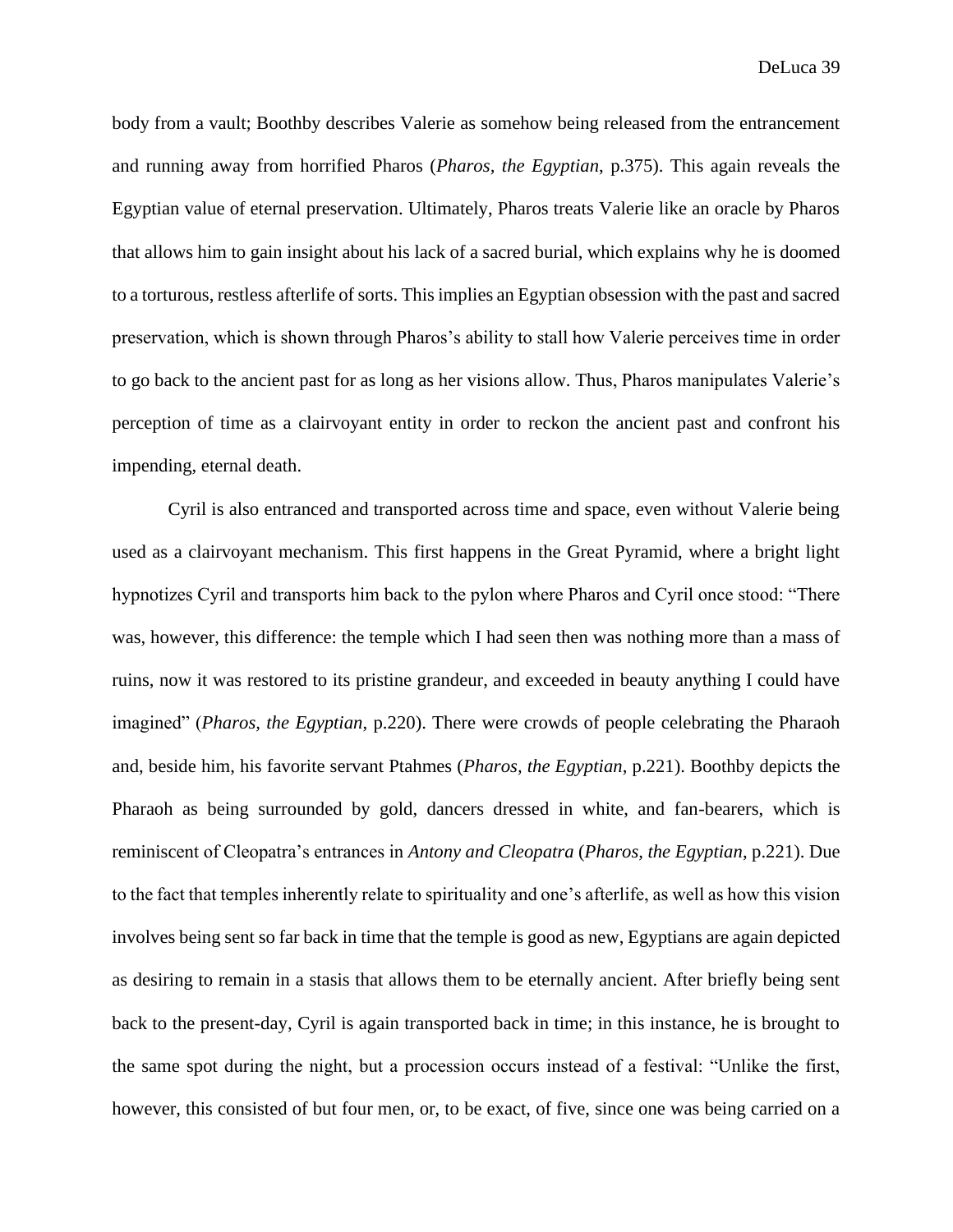bier. Making no more noise than was necessary, they conveyed their burden up the same well kept roadway and approached the temple" (*Pharos, the Egyptian*, p.223). Cyril goes on to explain that the dead body is that of Ptahmes, and who looks old and poor (*Pharos, the Egyptian*, p.223). This vision is yet another instance of time traveling into the past, again revealing the stereotypical Egyptian obsession with reliving the past. Thus, while Pharos uses Valerie as a mechanism for transportation both into the past and future, Pharos's personal powers regarding entrancement only seem to be able to transport characters into the past, which is where he seems to be stuck in due to not receiving a proper burial centuries ago.

Due to the aforementioned hypnotic and clairvoyant entrancements, many stretches in time go missing for Valerie and Cyril; these demonstrate Pharos operating as an agent of stasis by his ability to pause the narrative. After Pharos entrances Valerie on the ship, she tells Cyril that she had no idea what happened: "Notwithstanding that fact, I believe I must have fallen asleep in my cabin, for I cannot remember what I have been doing since dinner" (*Pharos, the Egyptian*, p.148). Valerie also recounts having a significant gap in time after trying to escape Pharos: "...nor have I any recollection of what happened... The next thing I remember was finding myself in Paris. Months afterwards I learnt that my friends had searched high and low for me in vain, and had at last come to the conclusion that my melancholy had induced me to make away with myself" (*Pharos, the Egyptian*, p.168). Later, after entrancement, Valerie again displays confusion about time: " I must have been very ill, for though I remember standing in the sitting-room at the hotel, waiting for you to return from the steamship office, I cannot recall anything else." (*Pharos, the Egyptian*, p.296). These gaps in time occur after Valerie is disobedient to Pharos or is manipulated by him for entrancement purposes, which clearly reveals that these pauses in the narrative are because of him. After taking the opiate in front of the Great Pyramid, Cyril also describes not having an awareness of time: "How long I remained asleep I have no idea. All I know is, that with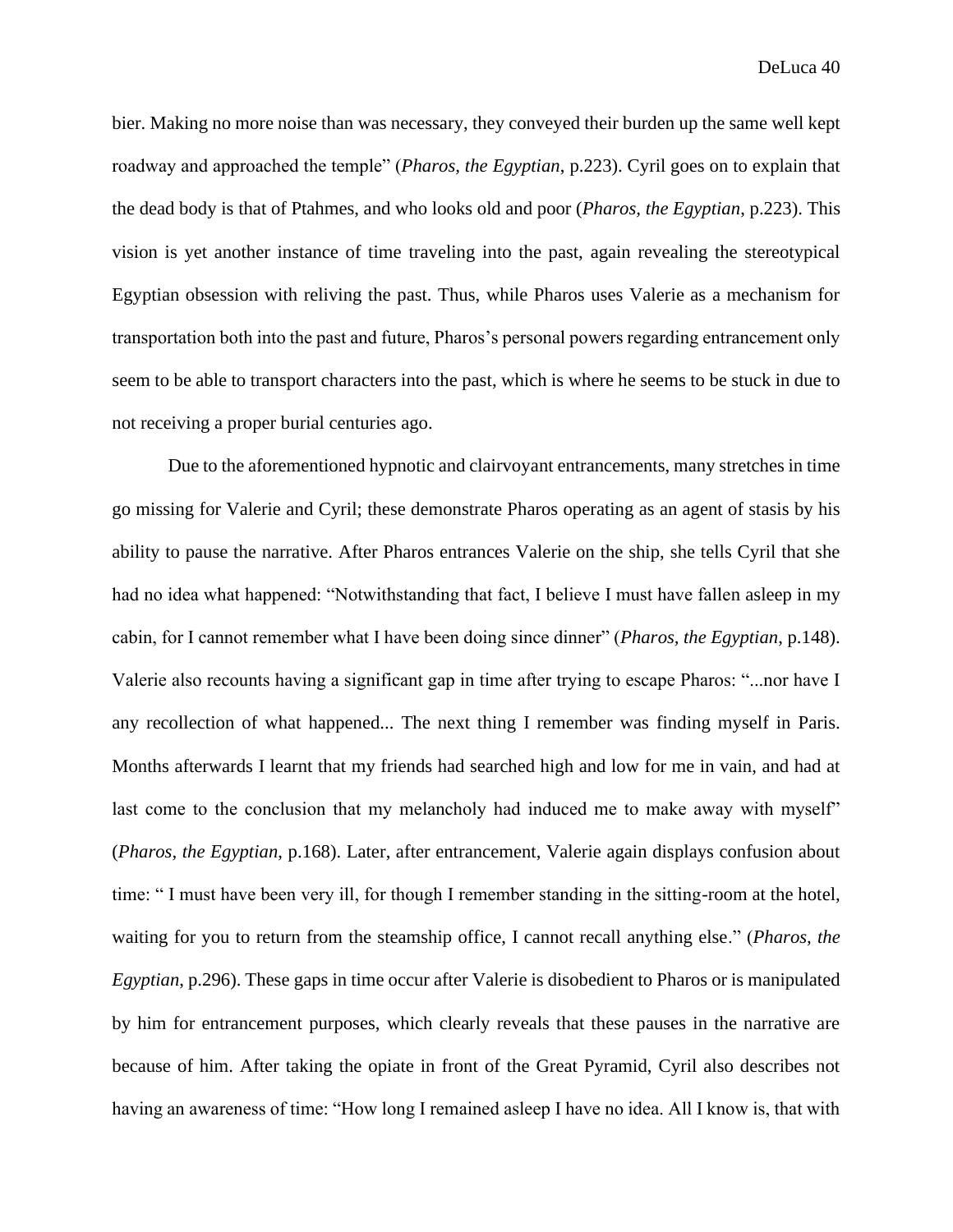a suddenness that was almost startling, I found myself awake and standing in a crowded street" (*Pharos, the Egyptian*, p.181). While still being intoxicated, Cyril proves unable to grasp time: "To attempt to make you understand the silence that prevailed would be a waste of time, nor can I tell you how long it lasted" (*Pharos, the Egyptian*, p.219). After losing consciousness while recovering from the opiate, Cyril again has a warped sense of time: "How long I remained in this state, I had no idea at the time; but when I recovered my senses again, I found myself lying in an Arab tent, upon a rough bed made up upon the sand" (*Pharos, the Egyptian*, p.231). These gaps in time are evidently caused by Pharos, because they all occur while Pharos is manipulating Valerie and/or Cyril. Finally, after Cyril's five-day hypnotic trance, Cyril thinks he was only entranced for twenty hours: "It seemed impossible that so terrible a change should have come over a city in so short a time (I must remind you here that I still believed that only twenty hours had elapsed since I had had my fatal interview with Pharos) (*Pharos, the Egyptian*, p.361-362). This incorrect perception of time is yet another example of a stretch of time that is misperceived by Cyril because of Pharos's magical powers. Thus, after alterations in states of consciousness, Valerie and Cyril suffer from gaps in their perception of time; these function as an indicator of stasis catalyzed by Pharos.

Not only do Valerie and Cyril have skewed perceptions of time caused by the infectious nature of Pharos's time-warping abilities, but readers of *Pharos, the Egyptian* do as well because of abrupt shifts in time between chapters; this occurs about eight times in the story. For example, after Pharos first renders Cyril unconscious in his studio, the next chapter begins: "When I came to myself again it was already morning" (*Pharos, the Egyptian*, p.63). This is jarring for the readers to experience and a skip of several hours that coincides with Cyril's gap in memory. At the end of Chapter IV, Cyril receives an address by George Legrath of a man who should know where Pharos is; at the start of Chapter V, Cyril has already arrived in Naples from London (*Pharos, the*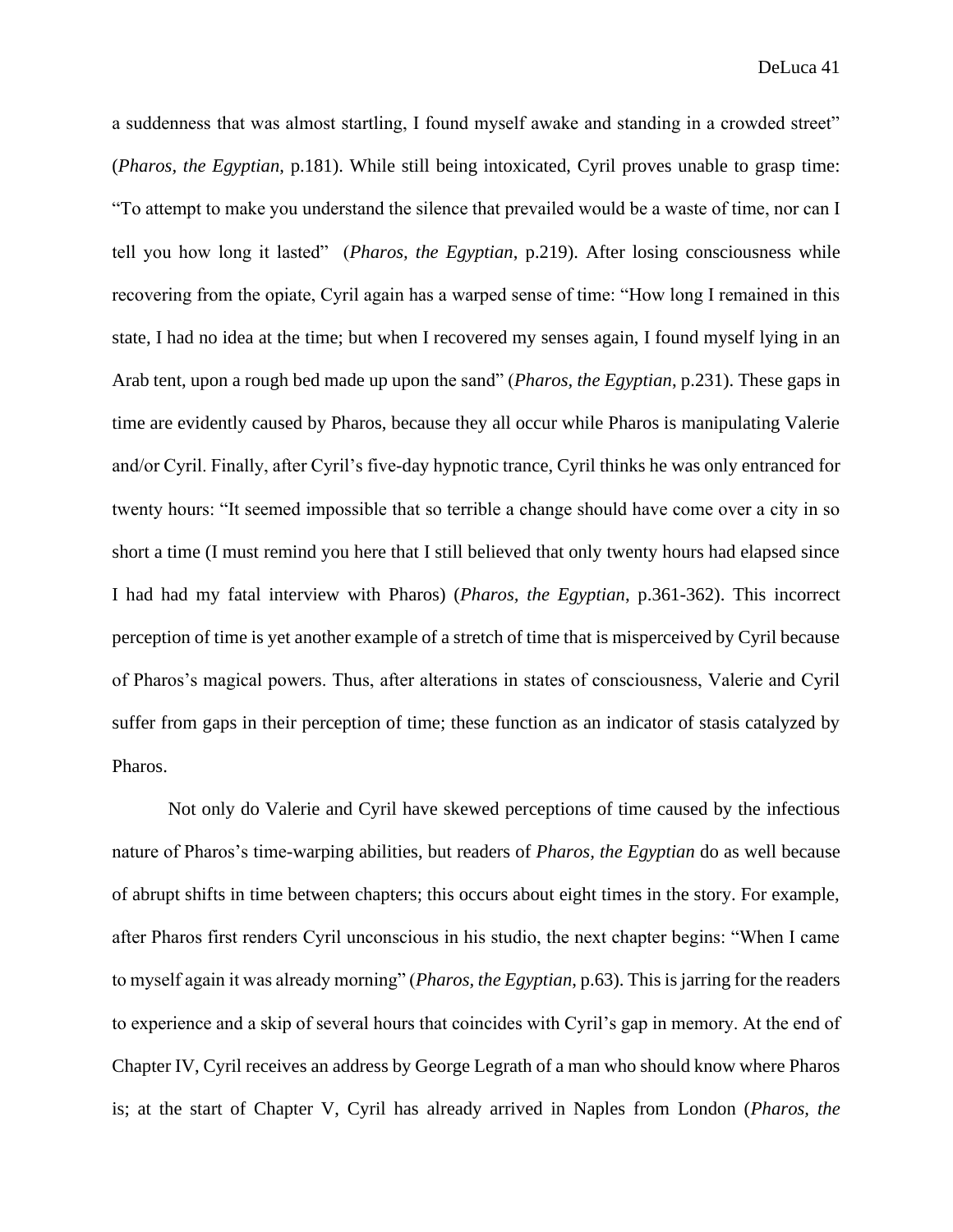*Egyptian*, p.82-83). This skips his entire traveling journey and fast forwards until he is in close proximity to information about Pharos; this is information readers are never provided with. An abrupt change in time also occurs at the end of Chapter VII, when Cyril agrees to go on the journey to Egypt with Pharos; on the last page of the chapter, he walks to his hotel at night, and at the start of Chapter VIII, it is 10pm the next evening and they are about to leave for their voyage (*Pharos, the Egyptian*, p.135-136). This is an unexplained pause in the narrative that lasts an entire day. Readers are left to imagine for themselves what might have occurred during this period. Thus, through the manuscript, readers are forced to experience unexplained pauses in the narrative as well.

#### **Supplemental Theory:** *Orientalism* **and** *Time and the Other*

Both Edward Said and Johannes Fabian provide useful theory regarding the conceptualization of the East by the West. In *Orientalism,* Said argues that there is a conceptual difference between the "Orient" and the "Occident" (*Orientalism,* p.2). To report on the "Orient" had great journalistic value, because it was seen as an excavation of a mysterious, primitive location: "The Orient was almost a European invention, and had been since antiquity a place of romance, exotic beings, haunting memories and landscapes, remarkable experiences... the main thing for the European visitor was a European representation of the Orient and its contemporary fate..." (*Orientalism,* p.1). Said theorizes that Orientalism began in the late eighteenth century and the signal of this beginning was the influx of literature exploring the "Orient": "...without examining Orientalism as a discourse one cannot possibly understand the enormously systematic discipline by which European culture was able to manage and even produce the Orient politically, sociologically, militarily... during the post-Enlightenment period" (*Orientalism,* p.3). Said argues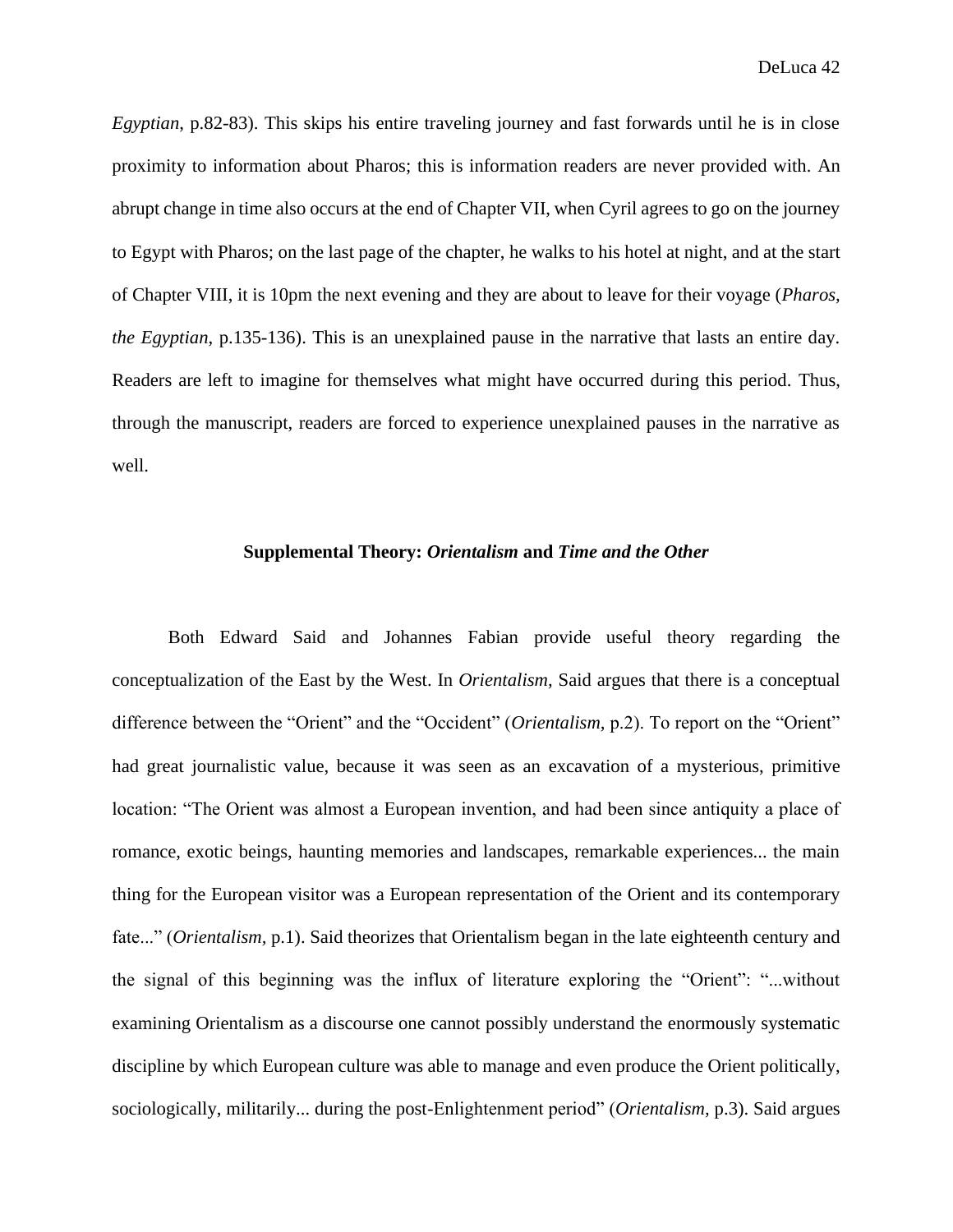that, "European culture gained in strength and identity by setting itself off against the Orient as a sort of surrogate and even underground self" (*Orientalism,* p.3). Ultimately, the "Orient" functions as, "...an integral part of European material civilization and culture. Orientalism expresses and represents that part culturally and even ideologically as a mode of discourse with supporting institutions, vocabulary, scholarship, imagery, doctrines, even colonial bureaucracies and colonial styles" (*Orientalism,* p.2). Lastly, Said demonstrates that this differentiation between the "Orient" and the "Occident" relates to perceived levels of innate intelligence; with regard to how Europeans are historically viewed, Said references a quote directly said to him by Sir Alfred Lyall: "The European is a close reasoner; his statements of fact are devoid of any ambiguity; he is a natural logician... he is by nature sceptical and requires proof before he can accept the truth of any proposition; his trained intelligence works like a piece of mechanism" (*Orientalism,* p.38). This operates as a much more positive description than how the 'Orient' is thought of, as again phrased by Lyall: "The mind of the Oriental, on the other hand, like his picturesque streets, is eminently wanting in symmetry... They are often incapable of drawing the most obvious conclusions from any simple premises of which they may admit the truth" (*Orientalism*, p.38). Thus, one can see how Europeans historically view the "Orient" as a primitive, exotic hub of information only accessible to themselves; I argue that this exists in *Pharos, the Egyptian* through the mystification of Egyptian identity, which is seen in the iconographic symbols and magic used throughout the novel.

 Although Egypt is implied within the "Orient," Said makes an array of direct comments about Egypt that work to depict Egypt as a mystical center of information, which only Europeans can decipher and manipulate. With regard to the aforementioned reference to Lyall, Said also refers to his ideas about Egypt: "Endeavor to elicit a plain statement of facts from any ordinary Egyptian. His explanation will generally be lengthy, and wanting in lucidity. He will probably contradict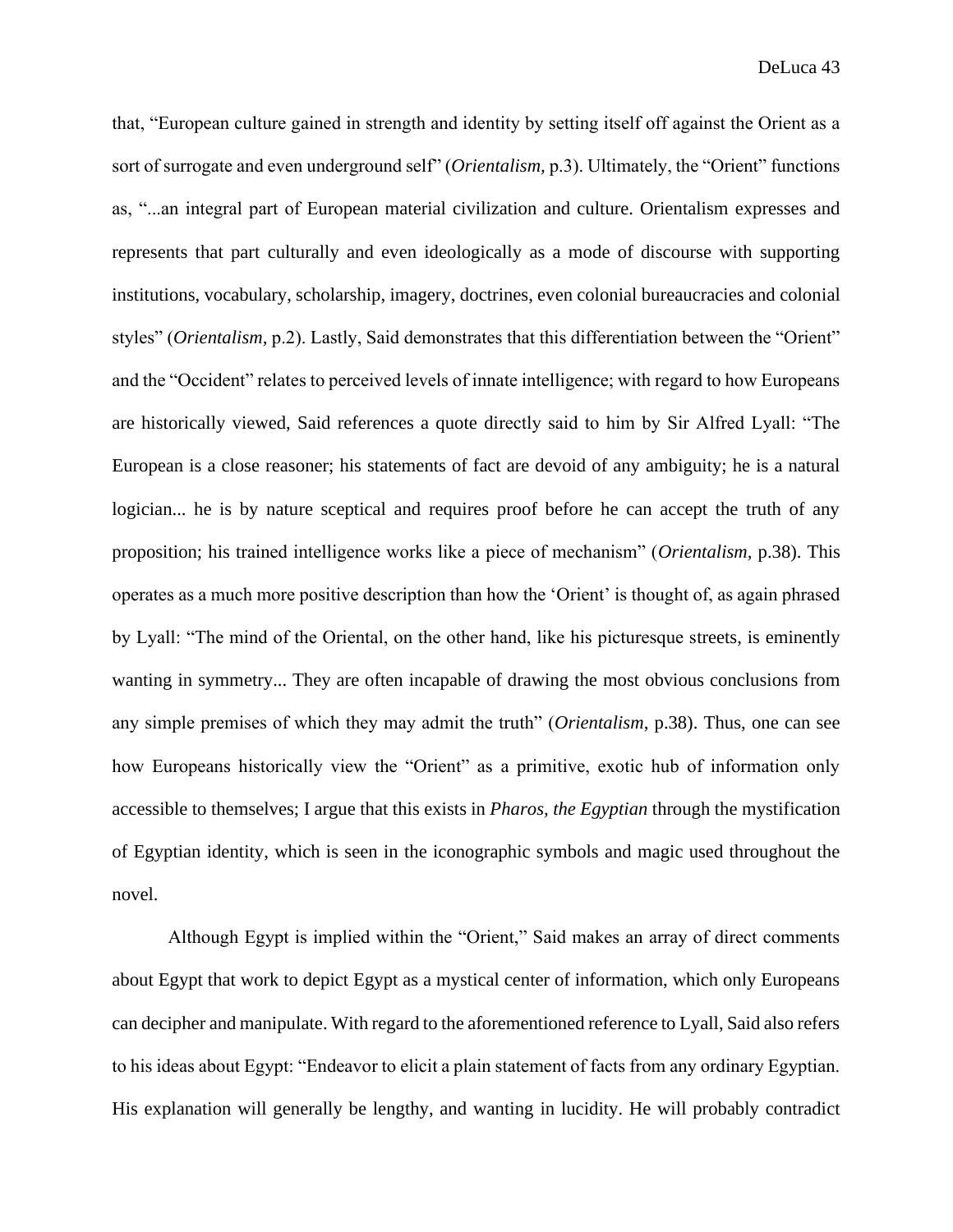himself half-a-dozen times before he has finished his story. He will often break down under the mildest process of cross-examination" (*Orientalism,* p.38). This portrays Egypt as cerebrallystalled. Said also references Napoleon's desire to take over Egypt as a "new Alexander," who was obsessed with the glory associated with Alexander the Great's 'Orient': "...for Napoleon Egypt was a project that acquired reality in his mind, and later in his preparations for its conquest, through experiences that belong to the realm of ideas and myths culled from texts, not empirical reality" (*Orientalism*, p.80). Said goes on to state that one of Napoleon's goals was to make Egypt "accessible to European scrutiny" and an area of study for the French with more thorough information than the observations provided in *Description de l'Egypte* (1735) by Abbe Le Mascrier; Said writes, "Most important, everything said, seen, and studied was to be recorded, and indeed was recorded in that great collective appropriation of one country by another, the *Description de l'Egypte*, published in twenty-three enormous volumes between 1809 and 1828" (*Orientalism*, p.83-84). He goes on to write about Egypt's association with conquerors such as Alexander the Great and Caesar: "Egypt was the focal point of the relationships between Africa and Asia, between Europe and the East, between memory and actuality. Placed between Africa and Asia, and communicating easily with Europe, Egypt occupies the center of the ancient continent" (*Orientalism*, p.84). This demonstrates Egypt as a primitive point of fascination and conquering for Europeans. When referencing *An Account of the Manners and Customs of the Modern Egyptians* (1890) by Edward William Lane, Said discusses: "...the first-person pronoun moving through Egyptian customs, rituals, festivals, infancy, adulthood, and burial rites, is in reality both an Oriental masquerade and an Orientalist device for capturing and conveying valuable, otherwise inaccessible information" (*Orientalism*, p.160). This reflects a romanticization of Egyptian customs and the treatment of them as a spectacle. Lastly, Said references Richard Burton's *Pilgrimage*, which says, "Egypt is a treasure to be won," Burton writes that it "is the most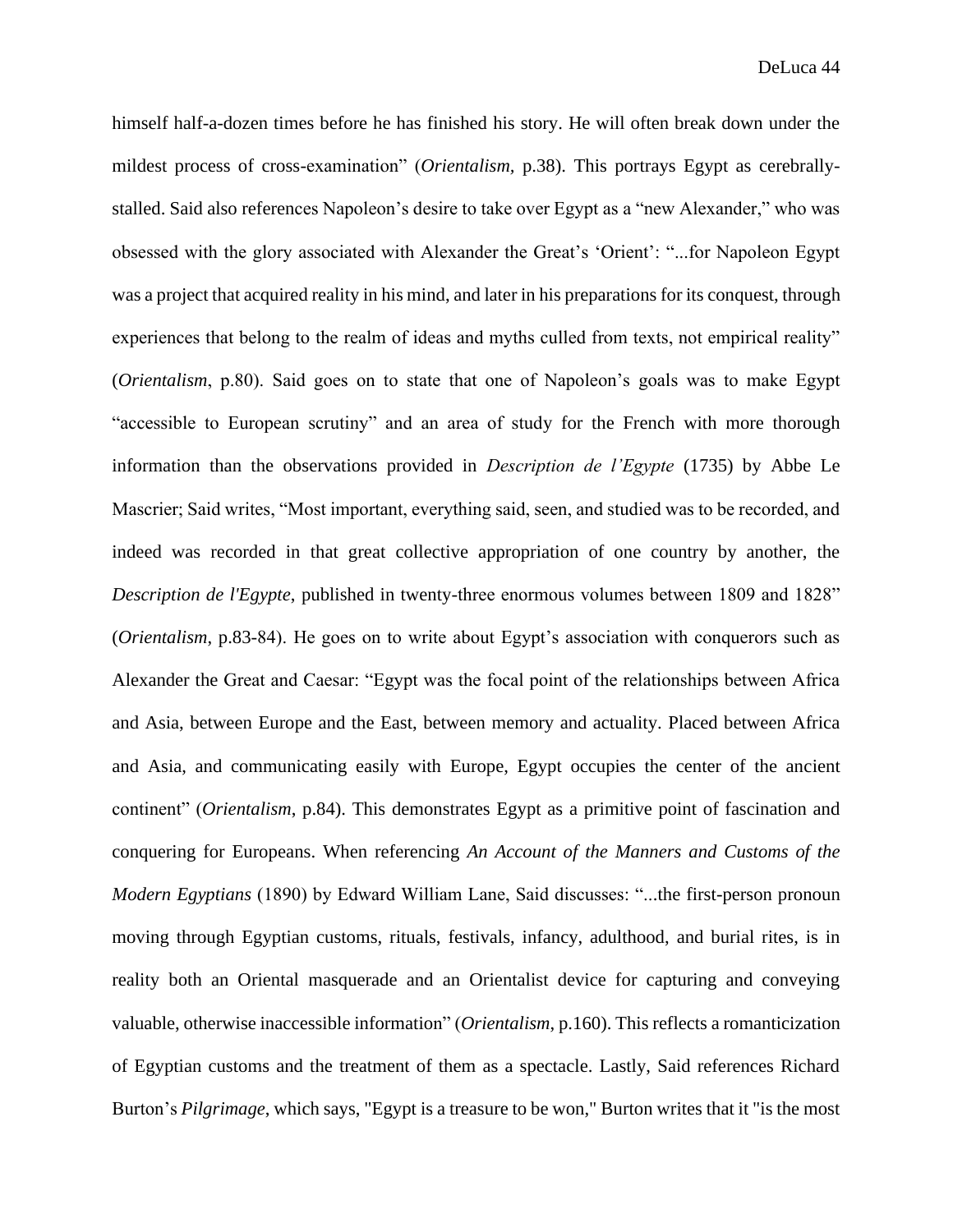tempting prize which the East holds out to the ambition of Europe, not excepted even the Golden Horn''; in response, Said states that, "...we must recognize how the voice of the highly idiosyncratic master of Oriental knowledge informs, feeds into the voice of European ambition for rule over the Orient" (*Orientalism*, p.196). This works to demonstrate the fetishization of Egyptian culture. This historical understanding of Egypt conveys Egypt as a fetishized, conquerable point of study; I argue that Boothby demonstrates this in *Pharos, the Egyptian* and contend that the historical understanding of Egypt as intellectually-stalled and slow-moving contributes to its depiction as a stasis.

 In *Time and the Other*, Johannes Fabian theorizes how the East conceptualizes the West through an anthropological lens. Fabian argues that Western anthropologists treat imperial spaces as though they are a part of the past: "In the objectifying discourses of a scientistic anthropology, "Others" thus never appear as immediate partners in a cultural exchange but as spatially and, more importantly, temporally distanced groups" (*Time and the Other,* p.12). Fabian argues that a "Politics of Time" operates that makes Time, and therefore anthropology, inherently political (*Time and the Other,* p.65). Fabian describes anthropology as, by nature, containing two distinct modes of time that operate between the anthropologist and subject: "Anthropology emerged and established itself as an allochronic discourse; it is a science of other men in another time" (*Time and the Other,* p.372). Through extending Fabian's argument to apply to Western thinkers, as opposed to solely anthropologists, I argue that *Time and the Other* is a key text to understanding how Egypt is conceptualized as a place of stasis by the West. Both *Orientalism* and *Time and the Other* demonstrate how Egypt has historically been conceptualized as existing in an eternal past, which permeates how Boothby writes about Egypt in *Pharos, the Egyptian*.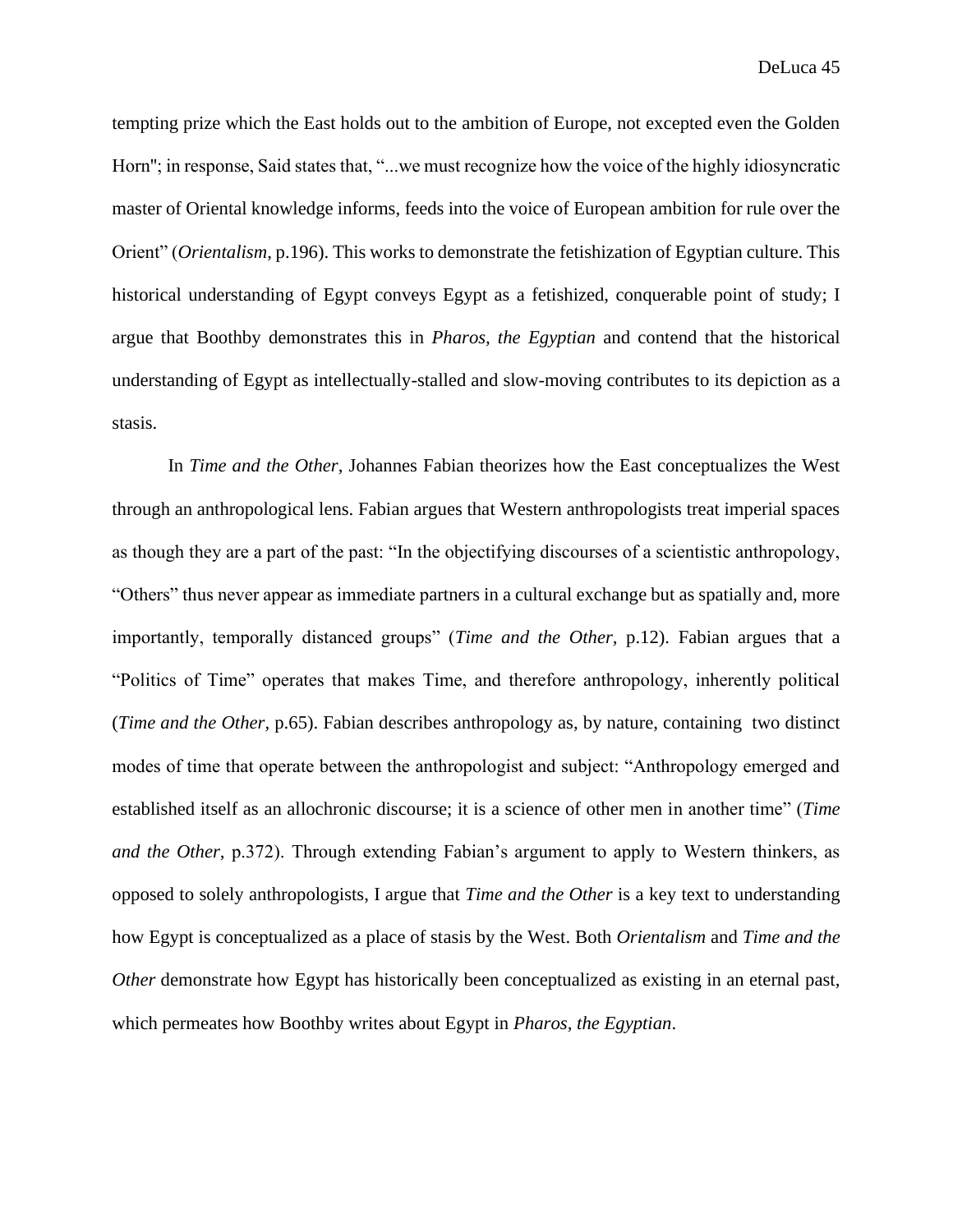## **CONCLUSION: Twentieth and Twenty-First Century Resonances**

Through xenophobia, exoticization, and sexualization, Egypt is portrayed as operating under different logics, particularly with regard to temporality. To demonstrate contemporary reverberations of the static representation of Egypt, I will be briefly analyzing *Alexandria* (2009) by Lindsey Davis. In order to demonstrate how Egypt is depicted as a place of temporal stallment throughout pop culture in the twentieth and twenty-first century, I will be referencing *Becoming Cleopatra* by Francesca Royster, which demonstrates how Cleopatra has been used as both a glamorized symbol of Egypt and an icon in black culture. Through this analysis, I will show that the fetishization of Egypt and the conceptualization of it as operating in an enduring stasis is a transtemporal notion that bleeds into the present.

In *Alexandria*, protagonist Marcus and his wife Helena travel from Athens to Egypt in AD 77, and are at a family dinner hosted by Marcus's uncle Fulvius. Theon, the Serapaeion Chief Librarian, attends this dinner and is later found dead. The novel follows Marcus as he tries to figure out who murdered Theon, and how he died. This narrative gets complicated by the deaths of other characters, such as Nibytas and Heras, who readers learn was murdered by Philetus, since they both attempted to stop him from stealing scrolls from the library to sell in Rome.

Roman characters make an an array of xenophobic remarks about Egyptians, demonstrating stereotypical Western conceptualizations of the East. For example, early in the novel, Marcus describes his Roman nose as "handsome" and says that he came on this trip fully subscribing to the idea that Egypt is a place of corruption and manipulation (*Alexandria*, p.2). He describes local Egyptians as obnoxiously loud, having long, pointless arguments (*Alexandria,* p.4). He even says that he had a guide in Egypt who was suspiciously friendly to him, a foreigner, and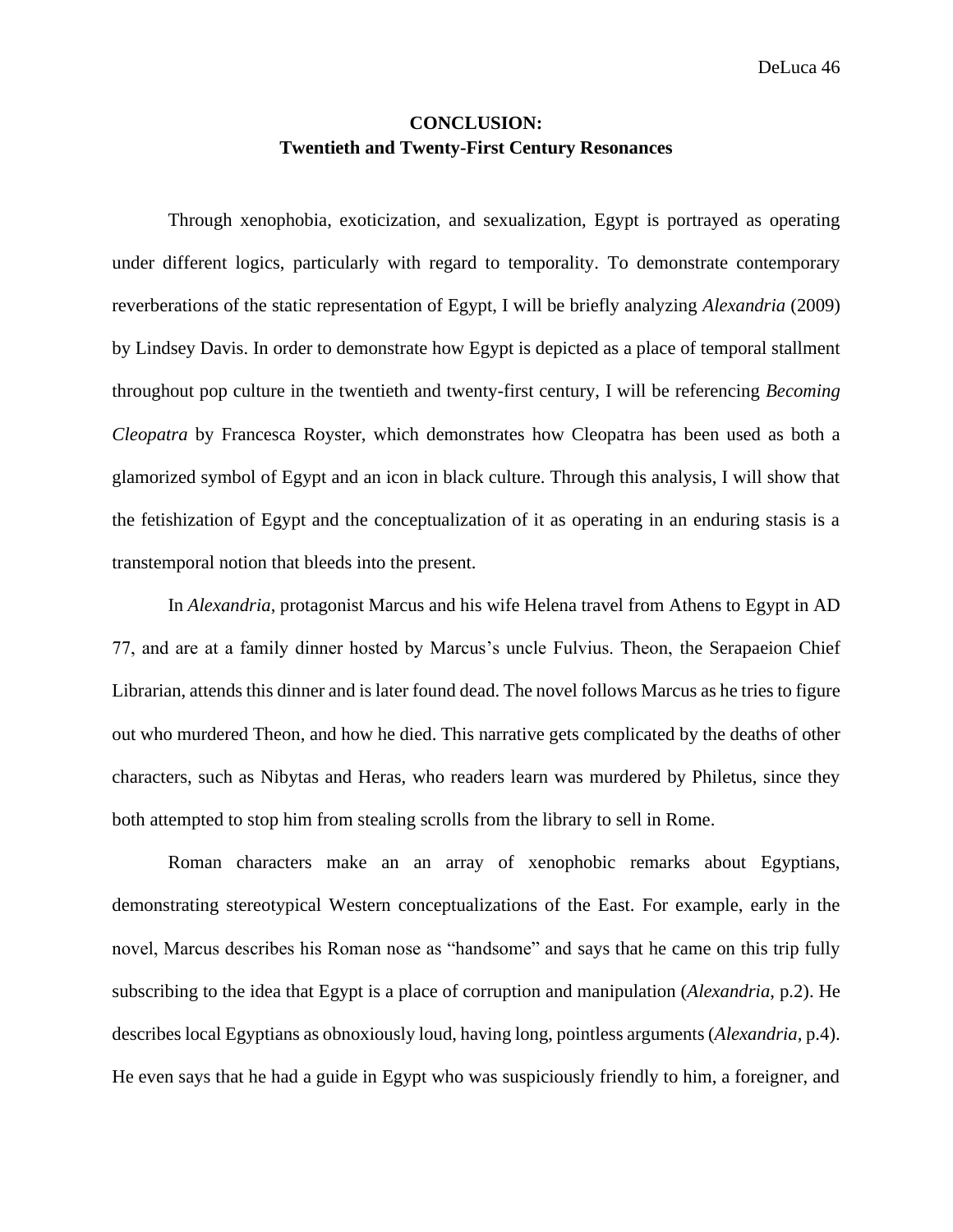immediately expressed his doubt and claimed that Rome is the best city in the world (*Alexandria,*  p.8). Marcus also claims that he knew better than to hire a local as a guide for sightseeing; he describes the local as cursing them in a "strange" language (*Alexandria,* p.13). Here, Marcus creates a sweeping generalization that the foreigner would get him lost and angry, and that an accumulation of these instances would lead to a mass revolt (*Alexandria,* p.13). Marcus also asserts that the head bearer called Psaesis has a name that sounds "like spit," which is xenophobic (*Alexandria,* p.37). Helena later points out that all of the names of the scholars potentially being accused of murder are Greek, and not Egyptian (*Alexandria,* p.91)*.* It is arguable that these figures made their names Greek to sound smart, which therefore means that traditional Egyptian names do not hold the same intellectual connotation as Greek names. Additionally, it is worth noting that Davis portrays Nicanor as an Egyptian predator, and Philetus is described as "insidiously evil" (*Alexandria,* p.263;310). Thus, an array of xenophobic material exists in *Alexandria*, which is important to put in conversation with how it is exoticized.

In *Alexandria*, Egyptian culture is exoticized, similarly to the way Shakespeare and Boothby handle Egypt in both *Antony and Cleopatra* and *Pharos, the Egyptian*. Just two pages into the novel, Marcus and Helena swear that they can smell "exotic scents of lotus oil, rose pedals, nard, Arabian balsam, bdellium, and frankincense" (*Alexandria,* p.2)*.* The notion of being able to smell such delicate, stereotypically South Asian and Middle Eastern scents across the ocean immediately puts forth the idea that Egypt is not a normal country; instead, Davis depicts Egypt as being home to alluring aromas that travelers can smell from miles away. Marcus describes Egypt as supplying him with luxurious goods, spices, silks, slaves, as well as "curious ideas and people to despise" (*Alexandria,* p.11)*.* This reduces Egypt to solely being a provider of commodities, as well as exoticizes the country by not only listing stereotypically Eastern goods but by deeming ideas in Egypt "curious" (which could be interpreted as both exotic and questionable) and the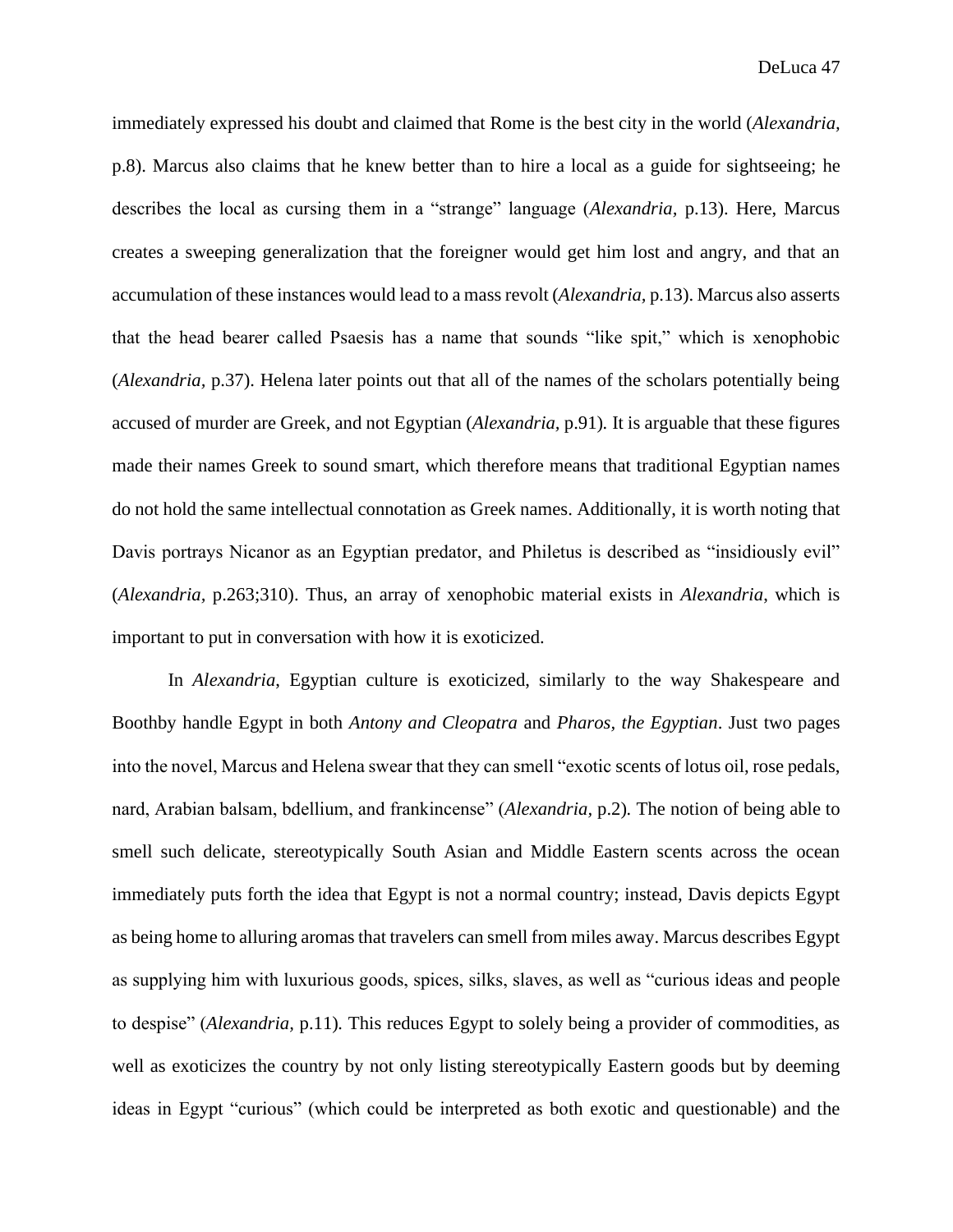people as inherently unlikeable. Similarly, Egypt is later described as being known for the worst treachery out of every Roman province (*Alexandria,* p.108)*.* Marcus also exoticizes and fetishizes Egypt by claiming that it is famous for its "sensual baths and exotic maseurs" (*Alexandria,* p.295). Marcus also describes his luggage (as well as Helena's) as packed with "exotic purchases" (*Alexandria,* p.329). Just like in *Antony and Cleopatra* and *Pharos, the Egyptian*, *Alexandria*  contains stereotypical exoticizations of Egypt.

Although Davis exoticizes Egypt in *Alexandria*, the trope of scholarship differentiates and complicates the dynamics present in both *Antony and Cleopatra* and *Pharos, the Egyptian*. Throughout the text, Alexandria's vast library, community of scholars, and plethora of scrolls are referenced incessantly. Davis depicts the library in the Temple of the Muses as being created by Ptolemy Soter; he intended to house every book in the world there (*Alexandria,* p.39). This library was said to have been built to attract the greatest minds to Alexandria (*Alexandria,* p.40). Similarly, Davis describes the Great Library of Alexandria as being incredibly famous in Rome, reinforcing Alexandria as the hub of intellect (*Alexandria,* p.101). Alexandria is blatantly described as "the foremost training place for the mind" (*Alexandria,* p.311). Despite the sexualization, fetishization, and xenophobia in this novel, this exoticization of scholarship complicates the exoticization found in *Antony and Cleopatra* and *Pharos, the Egyptian*, because it puts forth an idea that seems positive: Alexandria is filled to the brim with knowledge. However, this idea is inherently contradictory: the people that inhabit Alexandria are constantly described as inferior, and Egypt is portrayed as a space merely holding exotic goods. With regard to scholarship, it is also notable that Alexandrian rhetoric is deemed "florid" (*Alexandria,* p.66); this insult takes this exoticization to the next level and adds a negative component to the glorification of scholarship in Alexandria. This is comparable to Eric Lott's argument in *Love & Theft: Blackface Minstrelsy and the American Working Class*, with regard to a white majority oppressed and belittling a minority's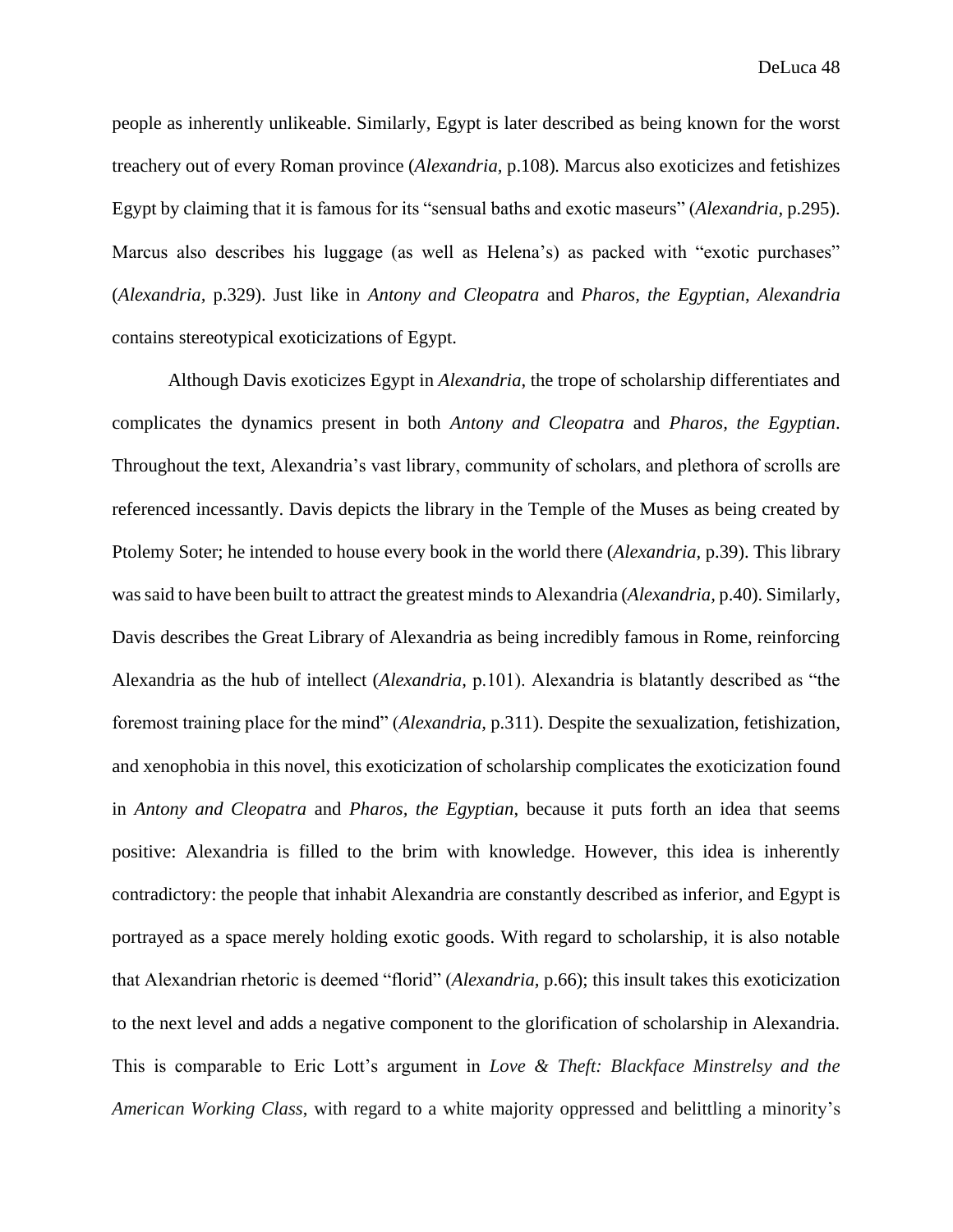culture, while simultaneously choosing aspects of their culture that the dominating culture wishes to preserve. This text therefore depicts Alexandria as scholarly; however, negative ideas about the inferiority of Alexandrians are conveyed.

Like *Antony and Cleopatra*, *Alexandria* contains depictions of sexualized Egyptian women. Helena adamantly informs Marcus that Cleopatra's mystique came from her intelligence and not her beauty; Marcus replies with the following sexualizing statement: "Don't disappoint me. We men imagine she bounced about on scented satin pillows, wildly uninhibited" (*Alexandria,* p.19)*.* This aligns with Shakespeare's sexual vision of Cleopatra, but, as aforementioned, does not coincide with history. Marcus also makes a comment that Antony and Caesar would have found Cleopatra throwing her scepter around and doing "erotic backsomersaults" appealing; this vision of Cleopatra also implies that she was always adorned with a scepter and looking sexually appealing (*Alexandria,* p.19)*.* Davis describes Roxana, a mistress, as an "exotic specimen" (*Alexandria,* p.111); she is referred to as "luscious," "charming," and "pretty" (*Alexandria,* p.172;194;239). Nicanor and Heras are described as lusting over her (*Alexandria,* p.199;217). Additionally, Davis describes Thalia, a dancer, as wearing more eye paint than the best pharaohs, adorned with a red-and-blue Cleopatra necklace, snake-headed bracelets, and a white costume; Davis depicts Thalia as dancing with a snake (*Alexandria,* p.136). Thalia is called "exotic" twice (*Alexandria,* p.138;140). Egyptian women are therefore fetishized and sexualized, contributing to the overall exoticization of Egyptian culture, which permits Egypt to be depicted as so strange that it operates on a static temporal plane.

In *Alexandria*, there are a multitude of temporal stallments and clear changes in temporality parallel to that in *Pharos, the Egyptian* that depict Egypt as static. Helena blatantly states that Egypt operates at a slower pace than Rome: "We are in the East... They say the pace of life is different" (*Alexandria,* p.5). Davis later describes Alexandria as having "fine dust everywhere"—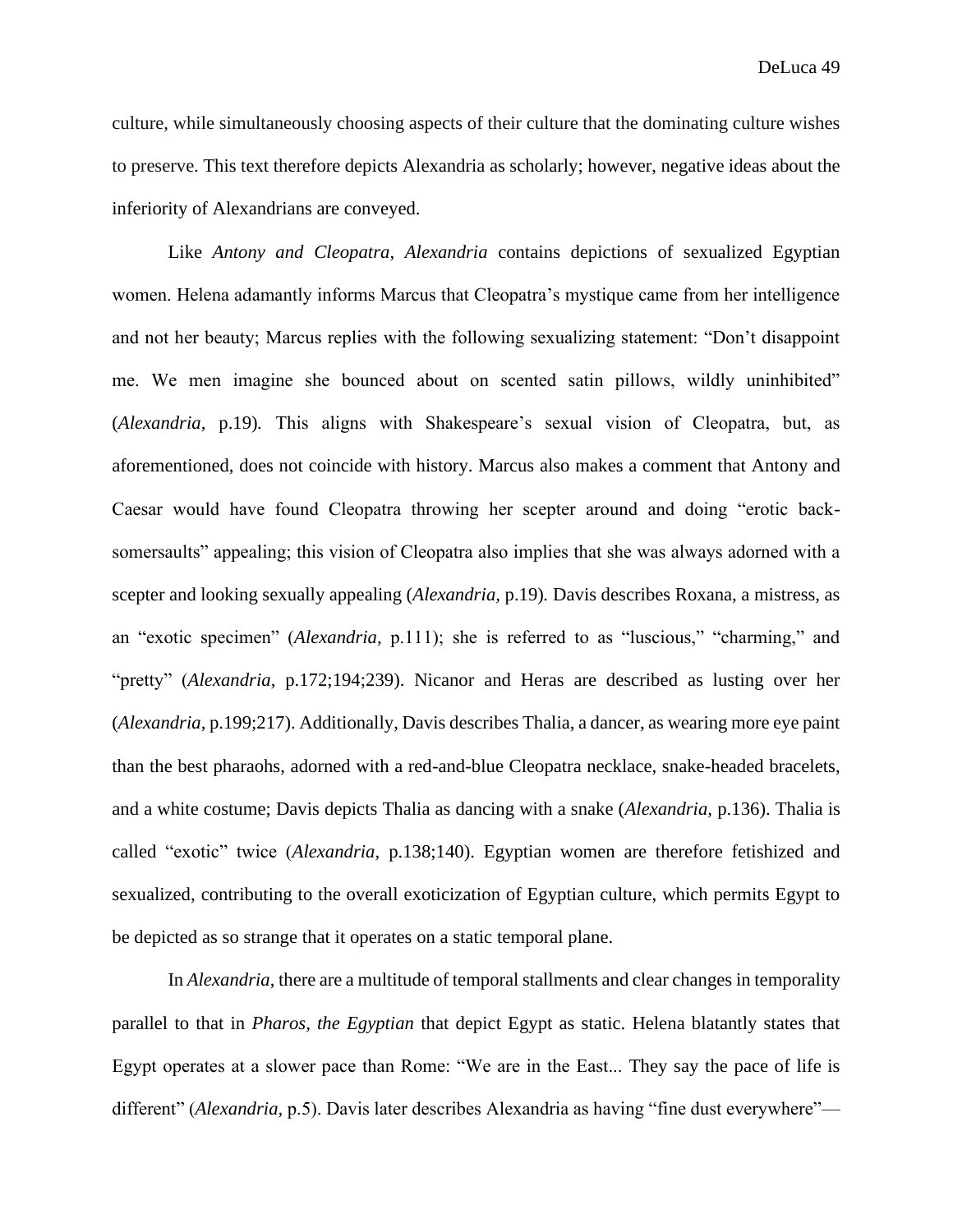this depicts Egypt as an old, worn location (*Alexandria,* p.61). A period of four days is described as being parallel to an eternity (*Alexandria,* p.227), demonstrating a feeling of temporal stallment. Similar to *Pharos, the Egyptian*, there are multiple time inconsistencies that inherently depict Egypt as on a different, slower temporal plane than countries in the West. For example, Marcus describes a sort of dizziness that both he and Helena experience at the Caesarium that caused them to have to lean on a giant sphynx until guards made them leave; after witnessing an autopsy, Marcus states that he, his brother Aulus, and his friend Heras, "lost all sense of time and space" (*Alexandria,* p.19; 80). Davis also describes someone fainting during the public autopsy of Theon (*Alexandria,* p.72); this is a temporal inconsistency prevalent in *Pharos, the Egyptian*. Marcus begins to check out of a conversation and daydream, then blames Alexandrian luxury for it (*Alexandria,* p.109); this alteration in temporality implies that serious work cannot be done in Alexandria. It is also significant that Diogenes ends up in a coma, which is a form of temporal stallment (*Alexandria,* p.295); additionally, several Roman officials are described as going on a "five-hour drinking bout," which is a chosen form of temporal distortion (*Alexandria,* p.338). This Roman drinking reputation is present throughout *Antony and Cleopatra*. Thus, an array of temporal distortions depict Egypt as operating in a stasis.

There are an array of mystical images that contribute to the temporal distortion of Egypt. For example, Marcus says that one hasn't lived in Egypt until "haunted by a sinister, muttering priest" (*Alexandria,* p.35). Although priests are not typically thought of as magical in traditional branches of Christianity, this terrifying scene evokes imagery relating to an evil magic of sorts; this is particularly highlighted by the fact that priests are supposed to be beacons of morality. Like *Antony and Cleopatra*, Davis mentions a soothsayer; here, Helena states that books claim that Alexander the Great was convinced by soothsayers that Etesian winds were a good omen (*Alexandria,* p.9). Helena then goes on to say that she does not believe in soothsayers (*Alexandria,*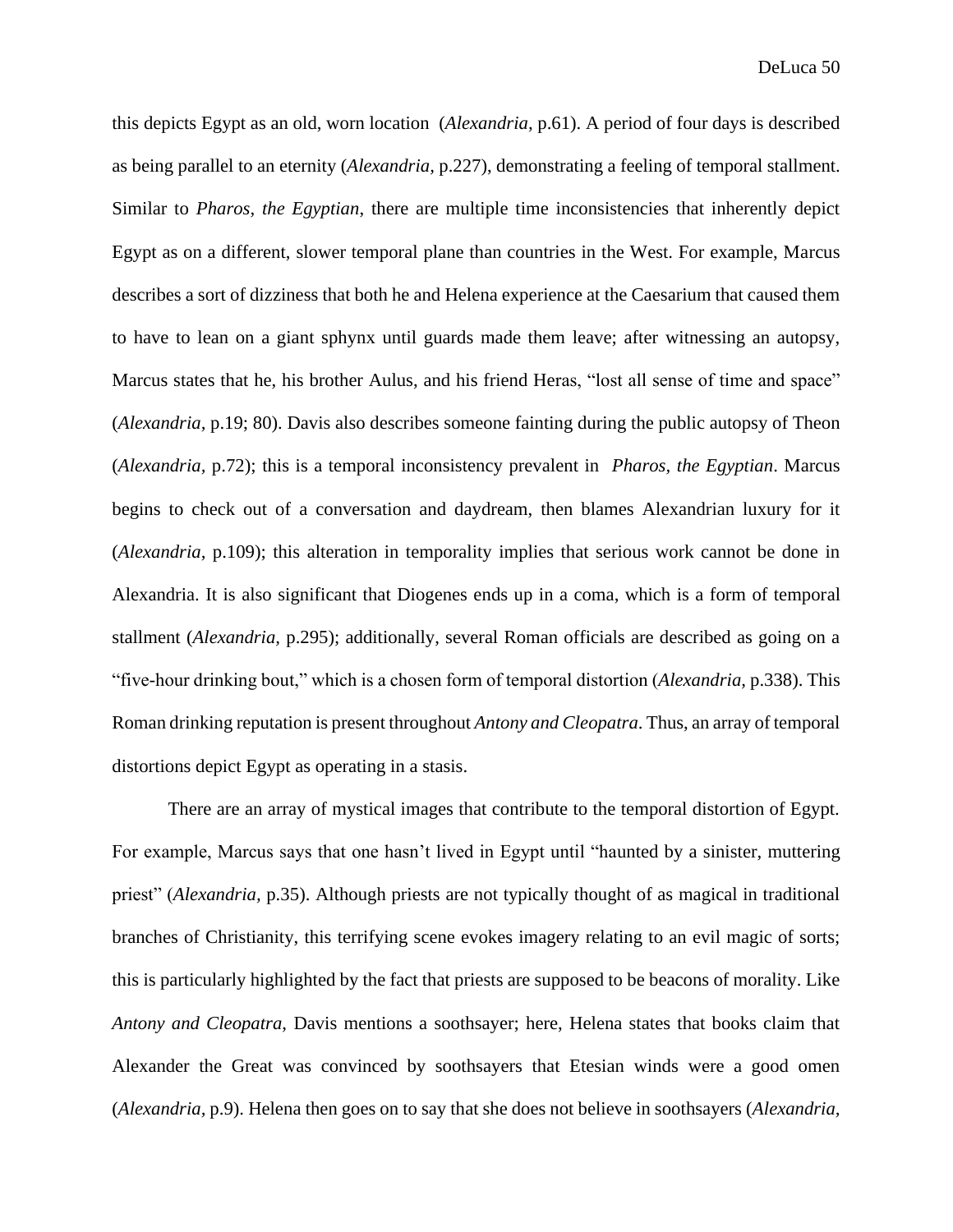p.9). Soothsayers as predictors as well as omens are notions typically associated with Egypt; these ideas demonstrate an almost magical preoccupation with the future. Helena not believing in soothsayers can be taken as xenophobic, since she belittles them and implies that Alexander the Great was too smart to listen to an entity in Egyptian culture (*Alexandria,* p.9). Although not literal, Marcus states, "Another curse landed on me that afternoon" (*Alexandria,* p.35), which perhaps unconsciously associates Egypt with an evil magic. There are therefore a plethora of temporal inconsistencies in this piece, parallel to those in *Pharos, the Egyptian*, which depict Egypt as static.

There are also an array of references that collectively portray Egypt as preservationobsessed and therefore stuck in an eternal past. For example, when in the Library, after having a discussion about the obsessive cataloging of materials there, Marcus smells preservatives like cedarwood (*Alexandria,* p.46); this subtly conveys an Egyptian obsession with preserving ideas and written texts. More blatantly, there are contrasts regarding the difference between Roman and Egyptian preservation, which is a dynamic visible in *Antony and Cleopatra*. After Theon dies, Marcus sits in Theon's chair in his office, which is now a crime scene; this can be viewed as a Roman disregarding and ruining the preservation of a crime scene (*Alexandria,* p.51). Petosiris, the undertaker, considers Jewish rituals about death to be "unpleasantly exotic," and he sees Christian preservation as unsanitary, because the Christian dead was typically kept in their home for three days while family and friends washed them, preparing them for burial before having strange ceremonies with chanting priests (*Alexandria,* p.62). After getting in a fight with two mortuary assistants, Aulus describes Marcus as being "nearly mummified" (*Alexandria,* p.64); this makes mummification seem threatening. Similarly, Marcus says he wishes Philetus were dead and mummified on a dusty shelf, depicting mummification as vengeance (*Alexandria,* p.204). Marcus also thinks Roxana had her conscience sucked out by embalmers (*Alexandria,* p.327); this again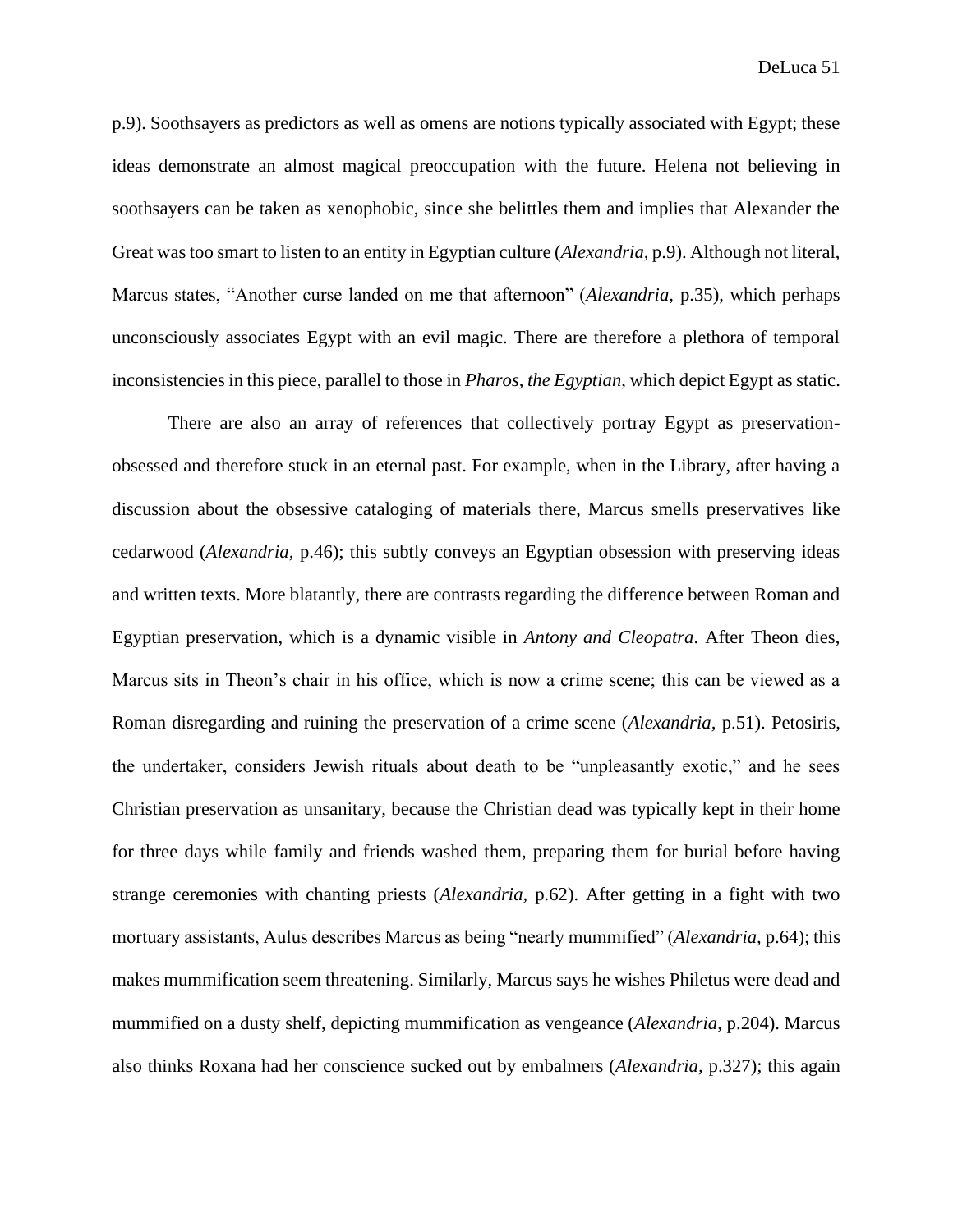associates mummification with evil. These instances portray Egyptian culture as obsessed with memorializing the past.

In this novel, a public autopsy ensues which simultaneously depicts Alexandria as obsessed with knowledge, and Egypt as obsessed with not only preservation via mummification, but accurate recordkeeping, another form of preservation relating to knowledge. Petosiris and Aulus fight over there even being an autopsy; Aulus states that it is illegal to dissect a human corpse in Rome, but Petosiris reveals that it is completely legal in Egypt (*Alexandria,* p.65). Nevertheless, a public autopsy ensues in a theater packed with students, which almost suggests that dissection of the dead and preservation are a spectacle (*Alexandria,* p.67). Philadelphia conducts the autopsy and explains a wealth of preservation history in Egypt, revealing its importance (*Alexandria,* p.67- 69). Aulus asks if there is an asp bite on the corpse, which is a clear reference to *Antony and Cleopatra*, since that is how Cleopatra commits suicide (*Alexandria,* p.70). Additionally, Tenax, a centurion, almost arrests the Zoo Keeper for an illegal human dissection, which reinforces the differences between Roman and Egyptian memorialization (*Alexandria,* p.88). Lastly, Marcus suspects that more care was given to Theon's corpse than to Theon while he was alive, demonstrating an Egyptian obsession with mummification (*Alexandria,* p.326). Thus, Davis depicts Egypt as preservation-obsessed.

Similar to *Pharos, the Egyptian*, in *Alexandria*, there are incessant iconographic references which depict Egypt as a place of stasis. For example, crocodiles are referenced at least thirteen times, which are symbols of Egypt found throughout *Antony and Cleopatra* and *All for Love* (1677) by John Dryden. There are multiple references made in both *Antony and Cleopatra* and *Alexandria*, including references to Jupiter, Hercules, and Isis (*Alexandria*). Unlike *Pharos, the Egyptian*, there are an array of intellectual references in *Alexandria*; for example, Davis references the Ptolemies at least sixteen times, and many of these references depict them in a negative light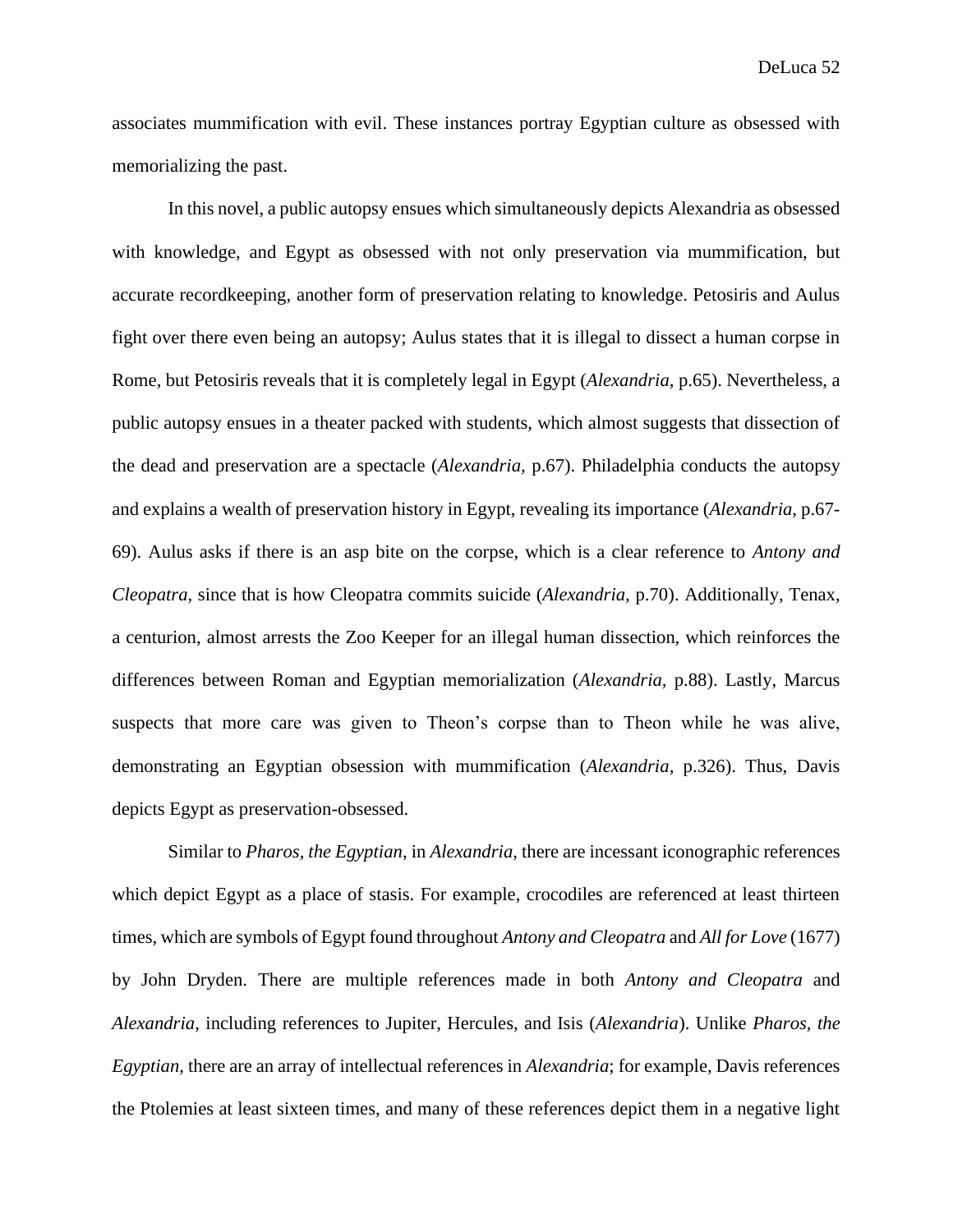(*Alexandria*). Davis mentions Alexander the Great around nine times, and Aristotle, Homer, Archimedes, Aristophanes, and Nero are discussed as well (*Alexandria*). There are also many allusions to Greek mythology including references to Hades, Zeus, and Medusa (*Alexandria*). Iconographic sights are also constantly mentioned, such as the Pyramids of Giza, Pharos island, the Pharos lighthouse, as well as an array of temples, statues, sphynxes, and obelisks (*Alexandria*). Lastly, historical references to Pharaohs, the fall of Troy, and the Battle of Actium are referenced as well (*Alexandria,* p.283;273); the last of which is vital to the plot of *Antony and Cleopatra*. Thus, these iconographic references from ancient history reinforce Egypt as a place of stasis.

Lastly, there are an array of modern words and phrases employed in *Alexandria* that inherently break one's suspension of disbelief; however, because Davis oddly places this language amidst a setting of AD 77 in Egypt, this text makes Egypt feel like it is stuck in an eternal past. For example, an array of modern idiomatic and figurative expressions are used, such as "lost his marbles," "mince my nuts," "whether it mattered a green bean," "good as gold," "you dog," and "keeping mum" (*Alexandria,* p.57;89;127;185;199;299). Phrases like "bulls balls" and "midden shit" are also employed, as well as words like "girlies," "canoodle," "hit-man," "pickles" (as in issues), and "gigolo" (*Alexandria,* p.143;167;97;128;107;218;275). These relatively new and vulgar words and phrases make it seem like these characters are in the present, while existing in a distant past. This vocabulary ultimately makes Egypt appear as though it is static, because the modern language was not in existence during the period in which this story is set; thus, diction in *Alexandria* promotes the idea that Egypt is temporally stalled.

Through Francesca Royster's *Becoming Cleopatra*, one can see how Cleopatra has been a cultural icon in the twentieth and twenty-first centuries. Royster traces the lineage of actresses who play Cleopatra in movies, such as Theda Bara in J. Gordon Edwards' *Cleopatra* (1917), and Elizabeth Taylor in Joseph Mankiewicz's *Cleopatra* (1963) (*Becoming Cleopatra,* p.27); both of these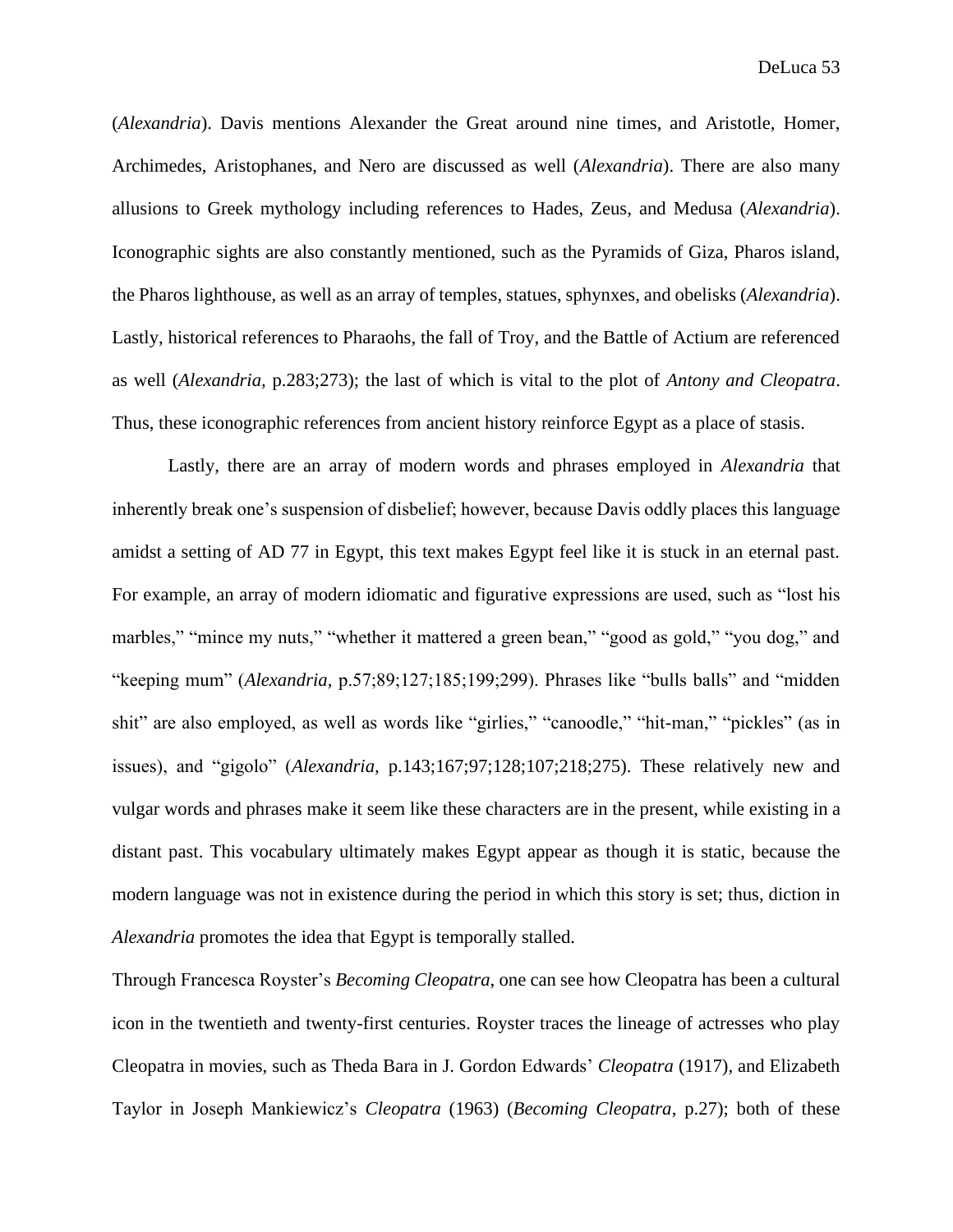characters play Cleopatra in an exoticized fashion, adorned with gold and a stereotypical Egyptian headdress. Royster demonstrates how Cleopatra is an icon for African American women; she looks at the figure of the girl in George Bernard Shaw's *Caesar and Cleopatra* (1898), as compared to the image of the girl in two distinct versions of the play: George Pascal's film *Caesar and Cleopatra* (1945)*,* and the 1968 Broadway musical *Her First Roman* by Erik Drake, where Lesie Uggams, an African American actress, plays Cleopatra (*Becoming Cleopatra,* p.28). She even traces this lineage up until right before the twenty-first century, by looking at films like *Cleopatra Jones* (1973) and *Set it Off* (1996) (*Becoming Cleopatra,* p.28). Through these films, Royster demonstrates the use of Cleopatra as an icon in black culture, who indexes mystical beauty and eroticism.

Cleopatra as an icon in black culture is fascinating when put in conversation with my previous discussion of historical Cleopatra as Greek, as well as how Shakespeare not only refers to Cleopatra as "tawny" but has both Philo and Antony refer to her as a "gypsy" ("The Tragedy of..." I.i.8-9; IV.xii.26-29). The historical stereotyping of gypsies has existed as early as 1620, in "Astrologaster, or, The figure-caster Rather the arraignment of artlesse astrologers, and fortunetellers, that cheat many ignorant people..." by John Melton. This text states that the word "gypsy" is, "deriued from the *Aegyptians,* but by corruption of the tongue are called *gypsies*" ("Astrologaster…" p.48). This text depicts gypsies as fake soothsayers, who utilize earthy ingredients in mystical ways and give fake fortunes to people that are desperate to hear them ("Astrologaster…" p.48). This text incessantly refers to 'gypsies' as cunning and describes the typical gypsy to be: "...a tawny visaged man, with a blacke curled head of haire (especially, if he be scholler, or professe himselfe to be one) but they will thinke he is a Cunning man and a Coniurer" ("Astrologaster…" p.48). The adjective "tawny," as aforementioned, was used to describe Cleopatra in the play, and referred to her brown skin. One could argue that Cleopatra as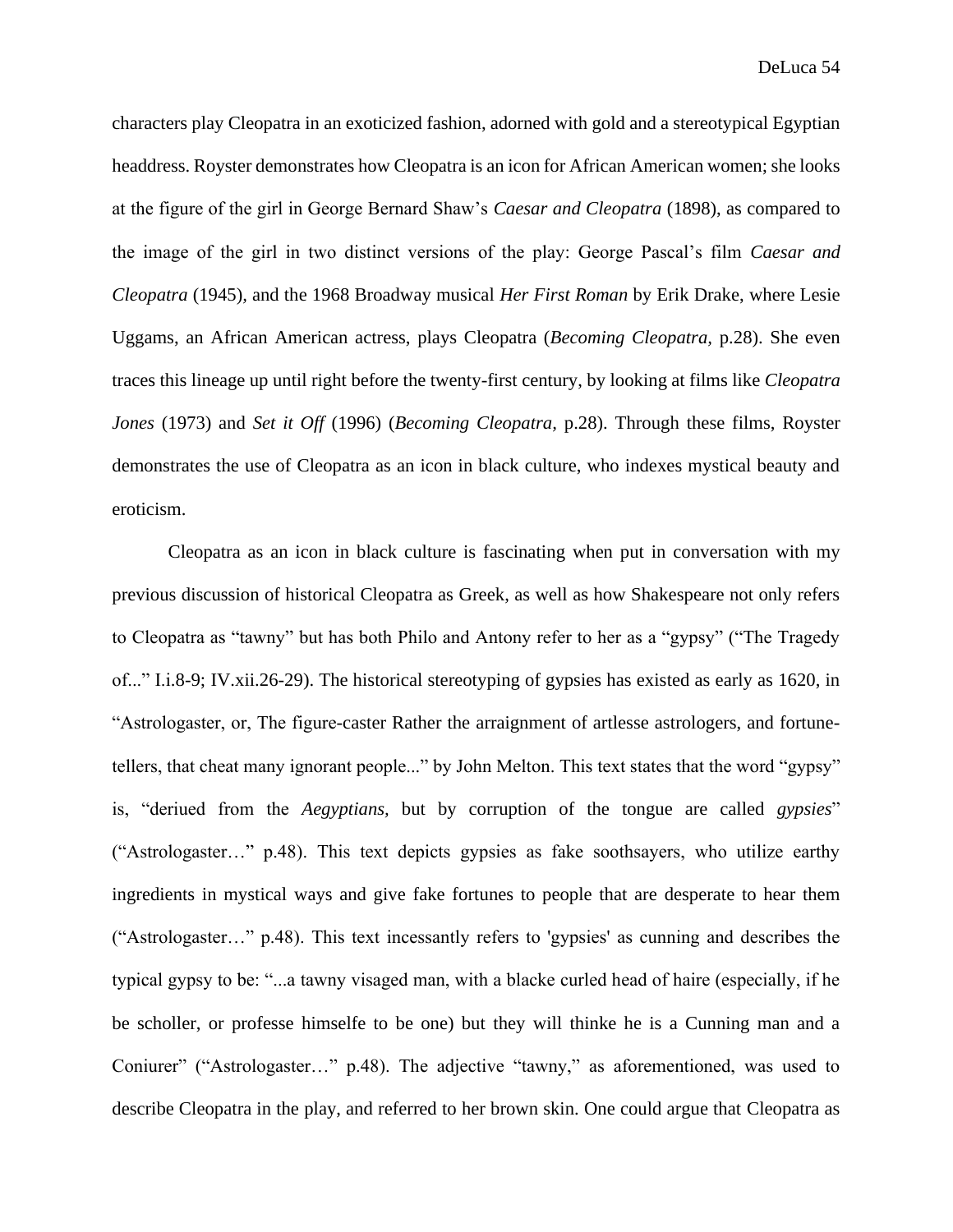a black icon (despite being Greek) acts as a sort of reclaiming of Cleopatra's social identity as a person of color. In *His Art of Poetry* (1640)*,* which was written by Q. Horatius Flaccus (Horace), gypsies are brutally depicted as thieves, chanting in their own tongue about stealing: "HUrle after an old shooe, / Ile be merry what e're I doe… / Some smal piece of silver: It shal be no losse, / But onely to make the signe of the Crosse; / If your hand you hollow, / Good fortune will follow. / I sweare by these ten, / You shall have it agen, / I doe not say when" (*His Art of Poetry* p.52). This makes gypsies seem like strange figures speaking in rhyming language, as the character named 'Gypsie' spoke in an unnatural, sing-songy fashion. Through the aforementioned pieces of media, Royster reveals how Cleopatra remains an enduring icon, representing Egypt, sexuality, and oftentimes her exoticized culture; I argue that the association of Cleopatra with gypsies add to the mystification of her identity, and is linked to her adoption by black culture.

Through the repetition of stereotypical Cleopatra iconography, pop culture perpetuates stereotypes of Egypt being erotic, permanently ancient, and filled with exotic gold and jewels. Royster notes that hip-hop is an important piece of mainstream culture, and that Lil Kim, Janet Jackson, and Missy Elliot all wore Cleopatra-inspired outfits for award shows like the Grammys and the MTV Awards (*Becoming Cleopatra,* p.208). She even discusses how Miss Cleo is a reverberation of Cleopatra (*Becoming Cleopatra,* p.208); Miss Cleo as a psychic on television also evidently contains reverberations of stereotypical Egyptian soothsayers. It is noteworthy that Katy Perry dresses up as Cleopatra in her music video for "Dark Horse" in 2014, entering the scene on a barge alongside humans dancing with cat heads, playing off of the stereotype about Egyptians worshipping cats. Perry is adorned with gold and sailing just as Cleopatra does in *Life of Antony*  and *Antony and Cleopatra*; Perry wears winged eyeliner, has the Eye of Horus spray painted on her hair, wears a revealing gold outfit with body jewelry. Iconographic images such as sphinxes, pyramids, sarcophaguses and large jewels appear throughout the video. Through this modern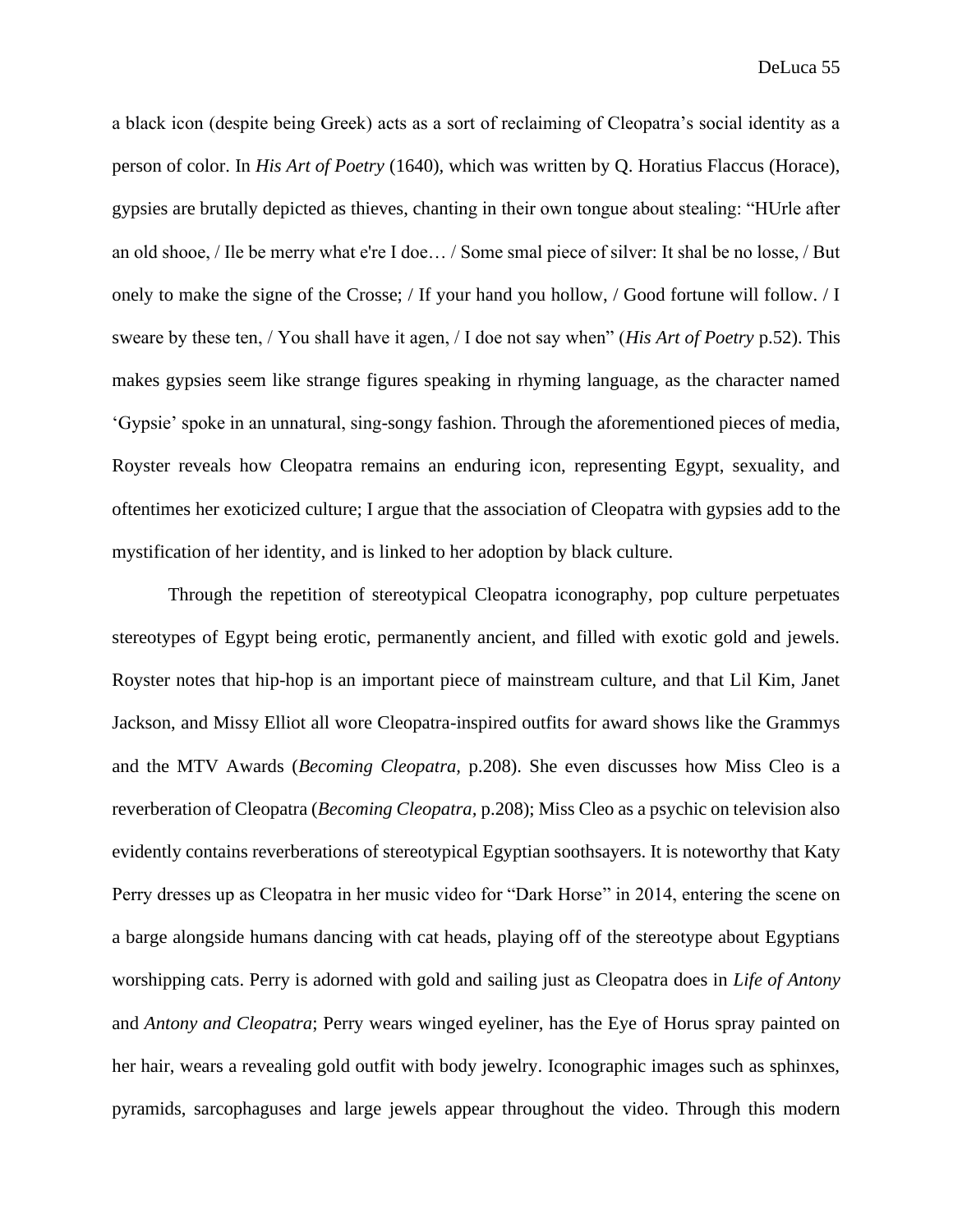music video, one can see how stereotypical iconography surrounding Cleopatra as an exotic and sexualized figure continues to be reinforced in Western culture.

Similarly, the album cover of Nicki Minaj's 2018 album *Queen* pictures Nicki Minaj as Cleopatra on a tree, adorned with jewels, and a headdress. She is barely clothed and depicted as erotic and uncivilized. In Frank Ocean's 2012 song "Pyramids," Ocean describes Cleopatra as a stripper working in a pyramid, repeating imagery of cheetahs and thievery, which relates to my discussion of the use of wildlife to demonstrate uncivilized Egypt, as well as gypsies being known for thievery. Ocean also invokes images of pharaohs and thrones, and later describes Cleopatra in terms of jewels and gold: "The jewel of Africa, jewel / What good is a jewel that ain't still precious? / How could you run off on me? How could you run off on us? / You feel like God inside that gold." He even blatantly refers to Cleopatra as a "black queen" who is wearing lipstick and sixinch heels. Likewise, Lauryn Hill in her 1998 song "Everything is Everything," refers to herself as "More powerful than two Cleopatras / Bomb graffiti on the tomb of Nefertiti." I argue that these depictions can be seen as a modern continuation of the adoption of Cleopatra into black culture, especially because these artists are black themselves; the stakes of Cleopatra being a contemporary black icon due to the continuation of exoticization and sexualization of Cleopatra are particularly high, considering its implications for the black community as an oppressed group aligning themselves with a culture and icon associated with a stagnant temporality.

As early as the first century AD, Egypt has been depicted as a place of stasis. This continues through *Antony and Cleopatra*, and appears in *Pharos, the Egyptian* in similar, but more supernatural ways, including mystical, iconographic Egyptological symbology and an array of temporal inconsistencies, including fainting, entrancement, clairvoyance, and gaps in time. Most importantly, Egypt is still today portrayed as operating in an eternal past, as shown in *Alexandria*  by Lindsey Davis. Through engaging with temporal literary criticism, as well as museological,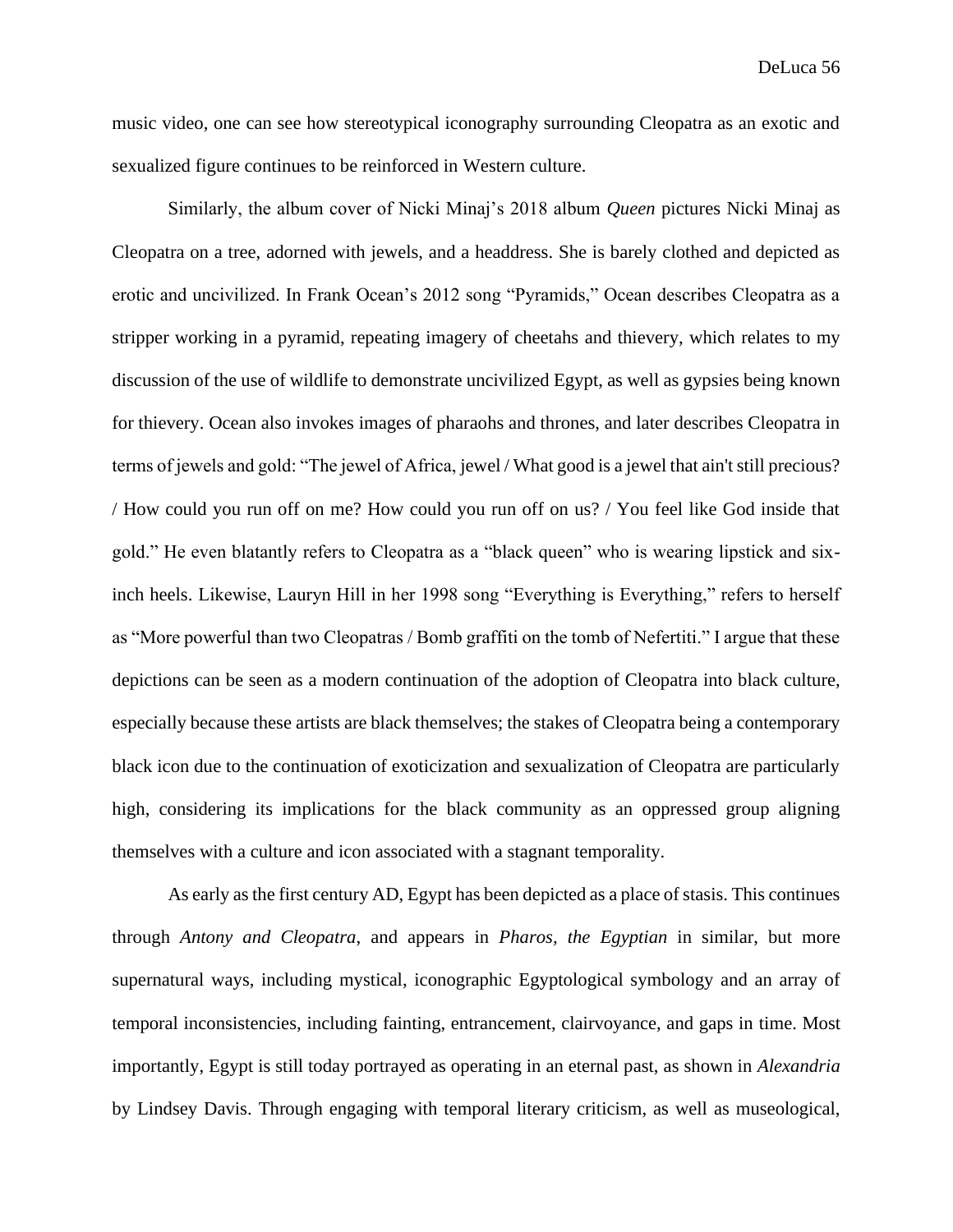historicist imperial, anthropological, and postcolonial theory, I demonstrate how this transtemporal notion has been reinforced over centuries, in various disciplines. The stakes of this argument are visible in its twentieth and twenty-first century resonances in pop culture, including films, musicals, infomercials, and hip-hop. The contemporary black community claiming Cleopatra as a black icon in pop culture runs the risk of this community, which has historically been infantilized and treated as primitive, absorbing the stereotypes that Cleopatra has been a transtemporal victim to: Cleopatra has been treated as a contemporary icon of Egypt subject to the fetishization of Egyptian culture, the privileging of the exoticization and sexualization of her body over her intellect, and her existence in an eternal past because of her ties to Egyptian culture. Thus, the black community adopting Cleopatra as an emblem of blackness, despite her being Greek, dangerously makes them run the risk of eventually being treated as static, existing in an eternal past.

## **Bibliography**

- "A Plan for the General Distribution of Sir Han Sloane's Collection." OP. January 14, 1757; 52- 53.
- Birch, Samuel. "England's Obelisk—Cleopatra's Needle." 1878. https://www.ancientegyptfoundation.org/downloads/Cleopatras\_needle/englands\_obelisk \_cleopatras\_needle\_inscriptions\_.pdf

Boothby, Guy. *Pharos the Egyptian: Illustr. by John H. Bacon*. Ward, Lock, 1899.

- Bushnell, Rebecca. "Tragedy and Temporality." *PMLA*, vol. 129, no. 4, 2014, pp. 783–789., www.jstor.org/stable/24769513. Accessed 20 March 2021.
- Clayton, Peter A. (2013). "Chapter 7: The Pharos at Alexandria". In Peter A. Clayton; Martin J. Price (eds.). *The Seven Wonders of the Ancient World*. London: Routledge. p[.](https://books.google.com/books?id=UU2AAAAAQBAJ&pg=PA11) [11](https://books.google.com/books?id=UU2AAAAAQBAJ&pg=PA11)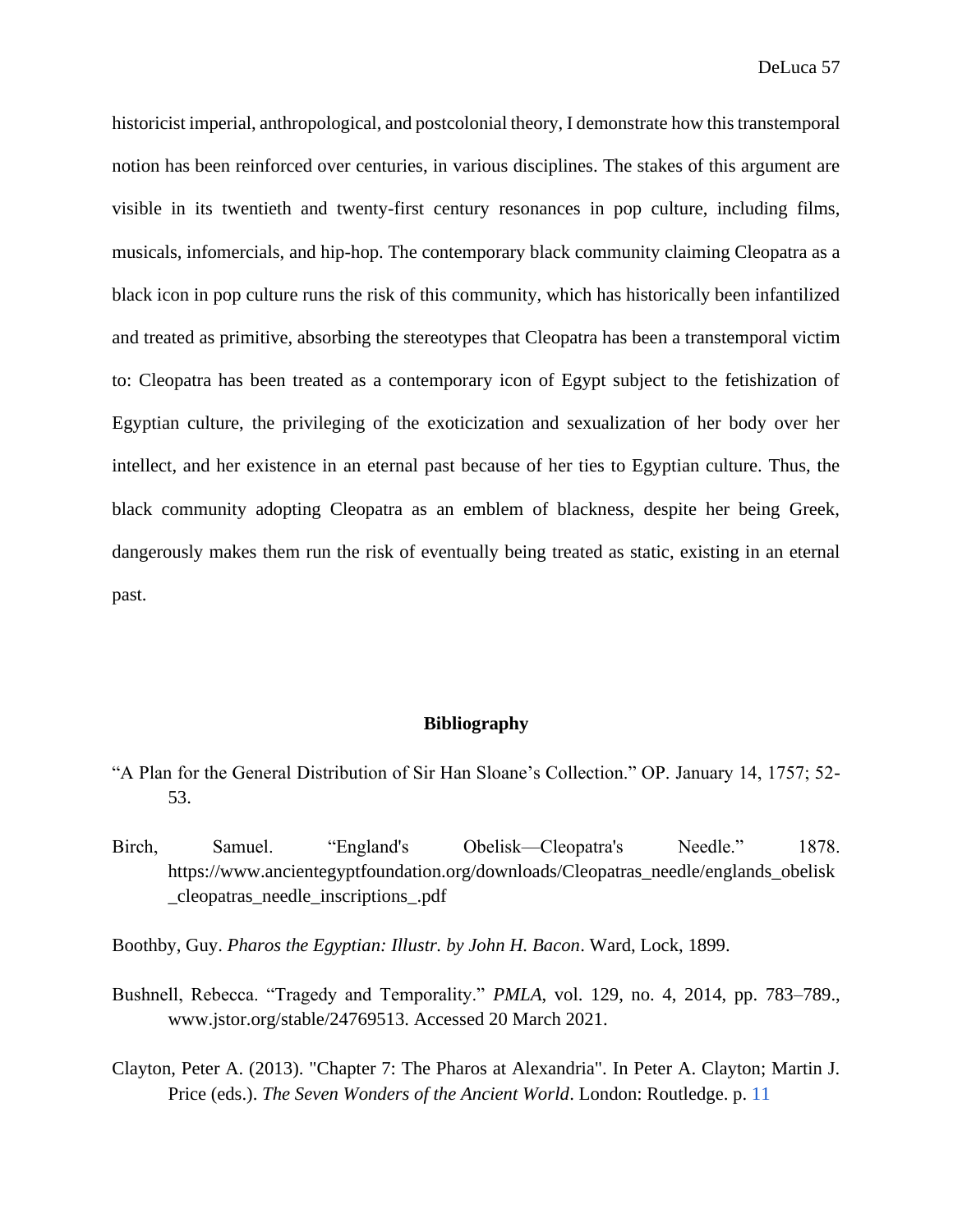*Cleopatra's Needle*, The Ancient Egypt Foundation, www.ancientegyptfoundation.org/cleopatras\_needle.shtml.

Davis, Lindsey. *Alexandria*. Windsor/Paragon, 2009.

- DeLuca, Laura. "Egyptian Temporality in *Pharos, the Egyptian*," *International Journal of Humanities, Art, and Social Sciences* (IJHAS), Vol. 6, No.3, August 2021.
- Di Giacomo, Giuseppe. "Temporality and Beauty in Antony and Cleopatra." *Aisthesis*: *Pratiche, linguaggi e saperi dell'estetico*, vol. 11, no. 2, 2018, p. 247+. *Gale Academic OneFile*. Accessed 20 March 2021.
- Dryden, John. *All for Love*. *A Select Collection of English Plays*, Printed for A. Donaldson, 1759.
- Fabian, Johannes. *Time and the Other: How Anthropology Makes Its Object*. Columbia University Press, 1983.
- Fisher, Michael Herbert. "Excluding and Including "Natives of India": Early-Nineteenth-Century British-Indian Race Relations in Britain." *Comparative Studies of South Asia, Africa and the Middle East*, vol. 27 no. 2, 2007, p. 303-314. *Project MUS[E](https://muse.jhu.edu/article/220763)* [muse.jhu.edu/article/220763.](https://muse.jhu.edu/article/220763)
- Freeman, Donald C. "'The Rack Dislimns': Schema and Metaphorical Pattern in Antony and Cleopatra." *Poetics Today*, vol. 20, no. 3, 1999, pp. 443–460. *JSTOR*[,](http://www.jstor.org/stable/1773274) [www.jstor.org/stable/1773274.](http://www.jstor.org/stable/1773274) Accessed 30 Dec. 2020.
- Hawass, Zahi A.; Brock, Lyla Pinch (2003). *Egyptology at the Dawn of the Twenty-First Century: Archaeology* (2nd ed.). Cairo: American University in Cairo. 456.
- Horace, et al. *Q. Horatius Flaccus: His Art of Poetry*. J. Okes, for John Benson, 1640.
- Kaula, David. *"The Time Sense of Antony and Cleopatra." Shakespeare Quarterly, vol. 15, no. 3, 1964, pp. 211–223. JSTOR, www.jstor.org/stable/2868328. Accessed 7 May 2021.*
- Lott, Eric. *Love & Theft: Blackface Minstrelsy and the American Working Class*. Oxford University Press, 2013.
- Lombardo, Agostino. *Il Fuoco e L'aria: Quattro Studi Su Antonio e Cleopatra*. Bulzoni, 1995.
- Loomba, Ania, and William Shakespeare. "The Tragedy of Antony and Cleopatra." *Antony and Cleopatra*, by Ania Loomba and William Shakespeare, W.W. Norton & Co., 2011.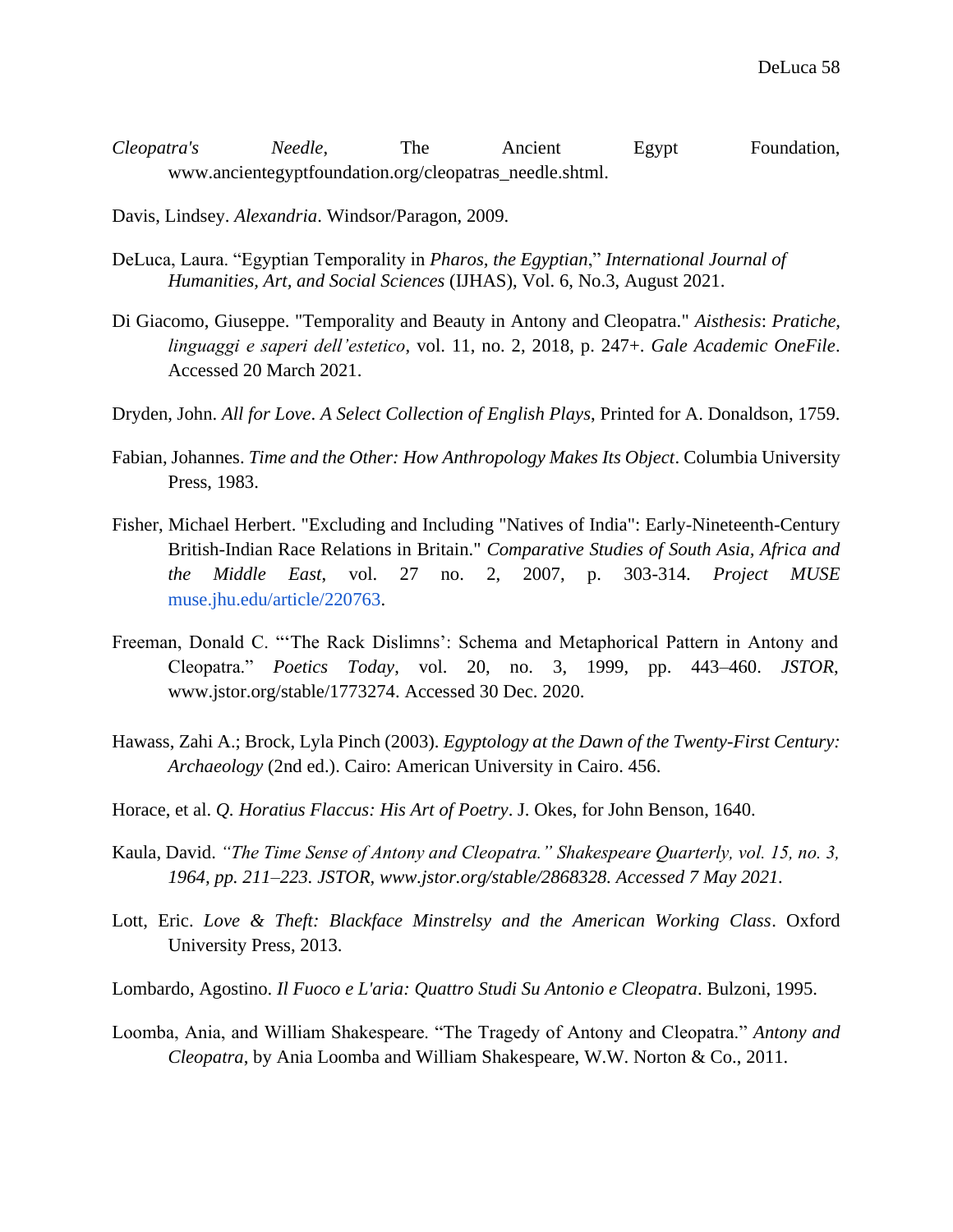- Loomba, Ania, and William Shakespeare. "Plutarch Life of Antony." *Antony and Cleopatra*, WW Norton & Co, 2011.
- Luckhurst, Roger. *The Mummy's Curse: the True History of a Dark Fantasy*. Oxford University Press, 2014.
- Marston, John. *The Wonder of Women Or The Tragedy of Sophonisba*.1606.
- Melton, John. "Astrologaster, or, The figure-caster Rather the arraignment of artlesse astrologers, and fortune-tellers, that cheat many ignorant people vnder the pretence of foretelling things to come, of telling things that are past, finding out things that are lost, expounding dreames, calculating deaths and natiuities, once againe brought to the barre." 1620.
- Minkin, Shana Elizabeth. "History from Six-feet Below: Death Studies and the Field of Modern Middle East History." *History Compass* 11, 2013. 632-646.
- Minkin, Shana Elizabeth. *Imperial Bodies: Empire and Death in Alexandria, Egypt*. Stanford University Press, 2020.
- Moser, Stephanie. *Wondrous Curiosities: Ancient Egypt at the British Museum*. University of Chicago Press, 2012.
- Neill, Michael. Introduction, *Anthony and Cleopatra*. By William Shakespeare. Ed. Neill. Oxford: Clarendon, 1994. 1-141 Print.
- Rackin, Phyllis. *Shakespeare and Women*. Oxford: Oxford UP, 2005. Print.
- Park, Jennifer. "Discandying Cleopatra: Preserving Cleopatra's Infinite Variety in Shakespeare's 'Antony and Cleopatra.'" *Studies in Philology*, vol. 113, no. 3, 2016, pp. 595–633., www.jstor.org/stable/43921900. Accessed 30 Dec. 2020.

Puente, Julius I. *The Nature of the Consular Establishment* , 78 U. Pa. L. Rev. 321 (1930). https://scholarship.law.upenn.edu/penn\_law\_review/vol78/iss3/2

Said, Edward W. *Orientalism*. Random House, 1979.

Sim, Joe, and Tony Ward. "The Magistrate of the Poor? Coroners and Deaths in Custody in Nineteenth-Century England." *Legal Medicine in History*, edited by Michael Clark and Catherine Crawford, Cambridge University Press, Cambridge, 1994, 245–267. Cambridge Studies in the History of Medicine.

Schiff, Stacy. *Cleopatra: a Life*. Little, Brown and Co., 2010.